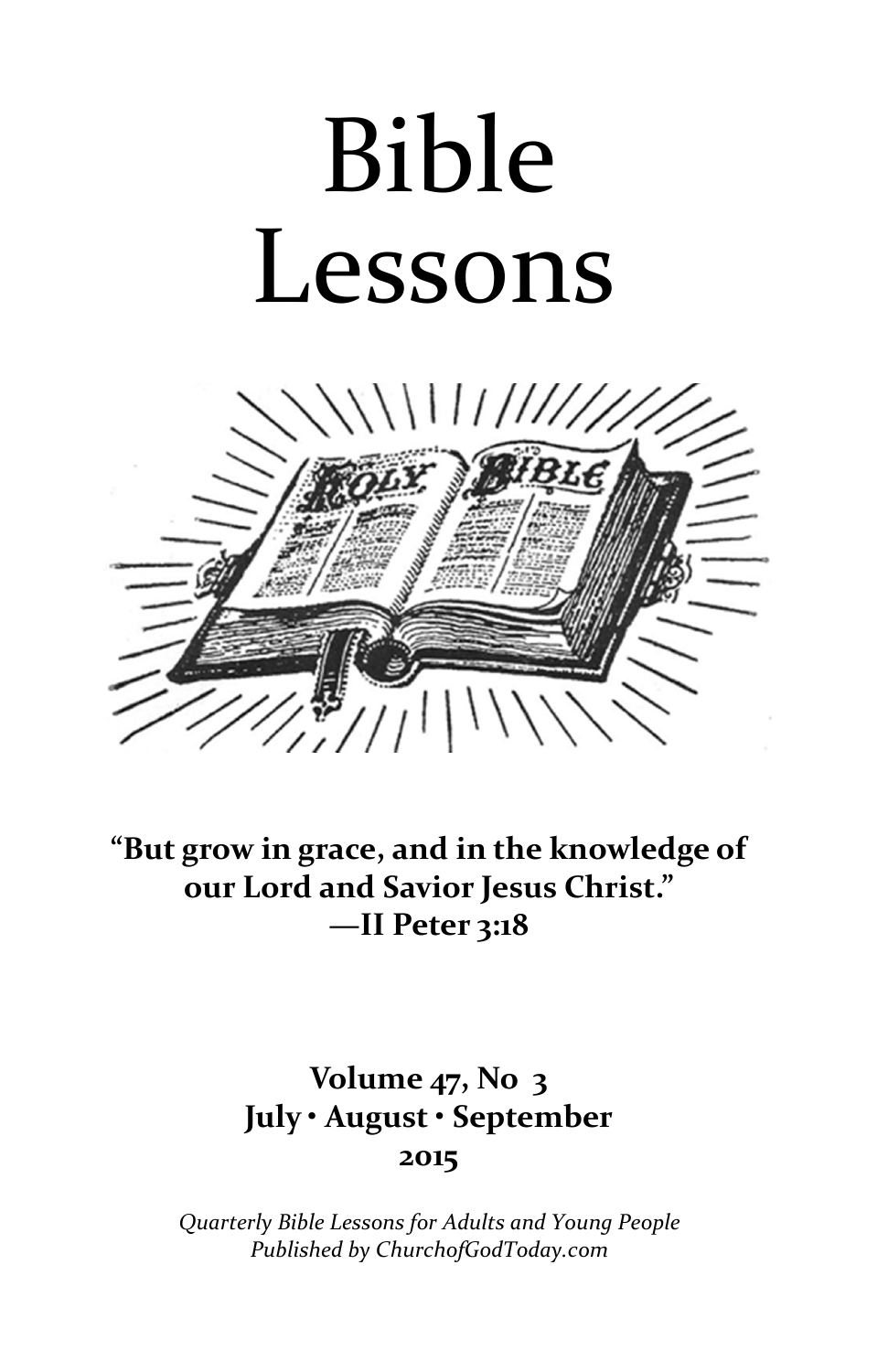| Volume 47                                        |          | July · August · September                                                                        | No 3        |
|--------------------------------------------------|----------|--------------------------------------------------------------------------------------------------|-------------|
| <b>DATF</b>                                      |          | <b>Table of Contents</b><br><b>LESSON TITLE</b>                                                  | <b>PAGE</b> |
|                                                  |          |                                                                                                  |             |
| Jul.                                             | 5        |                                                                                                  |             |
|                                                  | 12       | Being Born Again by Christ's Blood and God's Word6                                               |             |
|                                                  | 19       | Showing Forth the Praises of God to Humanity11                                                   |             |
|                                                  | 26       |                                                                                                  |             |
| Aug                                              | 2        | Being Saved From Sin and Ready for the Judgment 21                                               |             |
|                                                  | 9        |                                                                                                  |             |
|                                                  | 16<br>23 | Being Faithful to God in Temptation and Trial31<br>Gaining Abundant Entrance unto Life Eternal37 |             |
|                                                  | 30       | A Valuable Blessing to Keep in Remembrance  41                                                   |             |
| Sep                                              | 6        | Conversation and Ways of the Ungodly, Part 1 46                                                  |             |
|                                                  | 13       | Conversation and Ways of the Ungodly, Part 251                                                   |             |
|                                                  | 20       |                                                                                                  |             |
|                                                  | 27       |                                                                                                  |             |
|                                                  |          | Publishing the Bible truths in the interest of<br>Jesus Christ and His Church                    |             |
| Edited by Leslie C. Busbee and Angela Gellenbeck |          |                                                                                                  |             |

 Articles contributed by: LaDawna Adams, Bob Wilson, Angela Gellenbeck, Julie Elwell, and James Bell

#### **NOTICE**

 The Bible Lessons are published by CHURCH OF GOD TODAY, PO BOX 574, DANVILLE, KY 40423-0574 Phone: (859) 319-9721. They are available free of charge online at <churchofgodtoday.com> and can be downloaded for printing in booklet or other format. Website editor: Angela Gellenbeck

If you would like printed copies mailed to you, please contact Bro. Edgar Martens, 7609 Brookhaven Way, Shreveport, LA 71105 Phone: (318) 402**-**9592.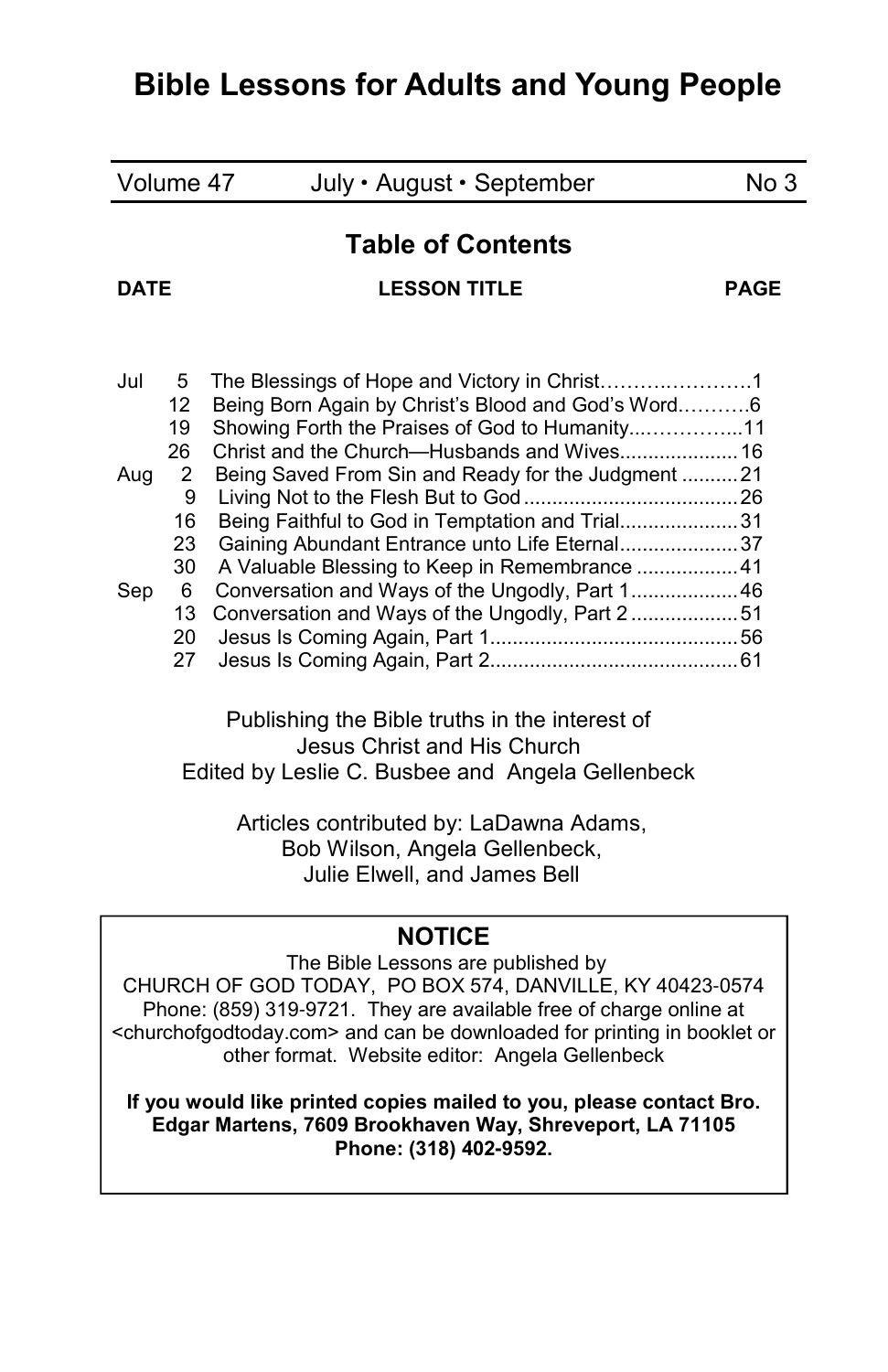## Regional Map of Pontus



Map credit: biblos.com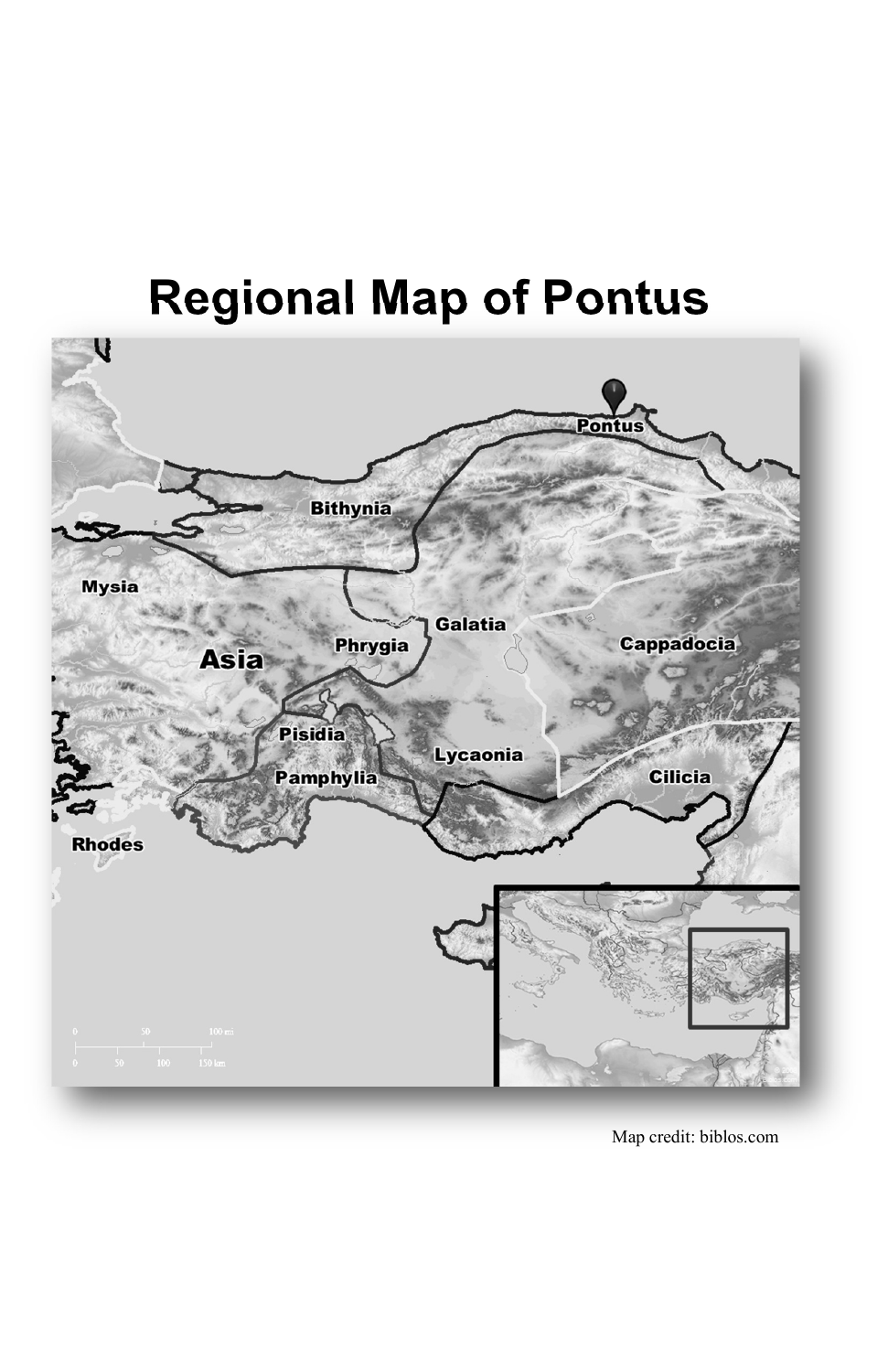#### BIBLE LESSONS, 3RD QUARTER, 2015

#### THEME FOR LESSONS

For our Bible Lessons for this quarter we are presenting the wonderful words written by our beloved Brother Peter. We have been greatly inspired through the years in reading and studying the truths that are contained in these two epistles. May the Lord bless and enlighten our hearts with revelations and insights from the writings of this dear disciple of our Saviour.

—Brother Leslie Busbee

#### July 5, 2015

#### THE BLESSINGS OF HOPE AND VICTORY IN CHRIST

1 Peter 1:1 Peter, an apostle of Jesus Christ, to the strangers scattered throughout Pontus, Galatia, Cappadocia, Asia, and Bithynia,

2 Elect according to the foreknowledge of God the Father, through sanctification of the Spirit, unto obedience and sprinkling of the blood of Jesus Christ: Grace unto you, and peace, be multiplied.

3 Blessed be the God and Father of our Lord Jesus Christ, which according to his abundant mercy hath begotten us again unto a lively hope by the resurrection of Jesus Christ from the dead,

4 To an inheritance incorruptible, and undefiled, and that fadeth not away, reserved in heaven for you,

5 Who are kept by the power of God through faith unto salvation ready to be revealed in the last time.

6 Wherein ye greatly rejoice, though now for a season, if need be, ye are in heaviness through manifold temptations:

7 That the trial of your faith, being much more precious than of gold that perisheth, though it be tried with fire, might be found unto praise and honour and glory at the appearing of Jesus Christ:

8 Whom having not seen, ye love; in whom, though now ye see him not, yet believing, ye rejoice with joy unspeakable and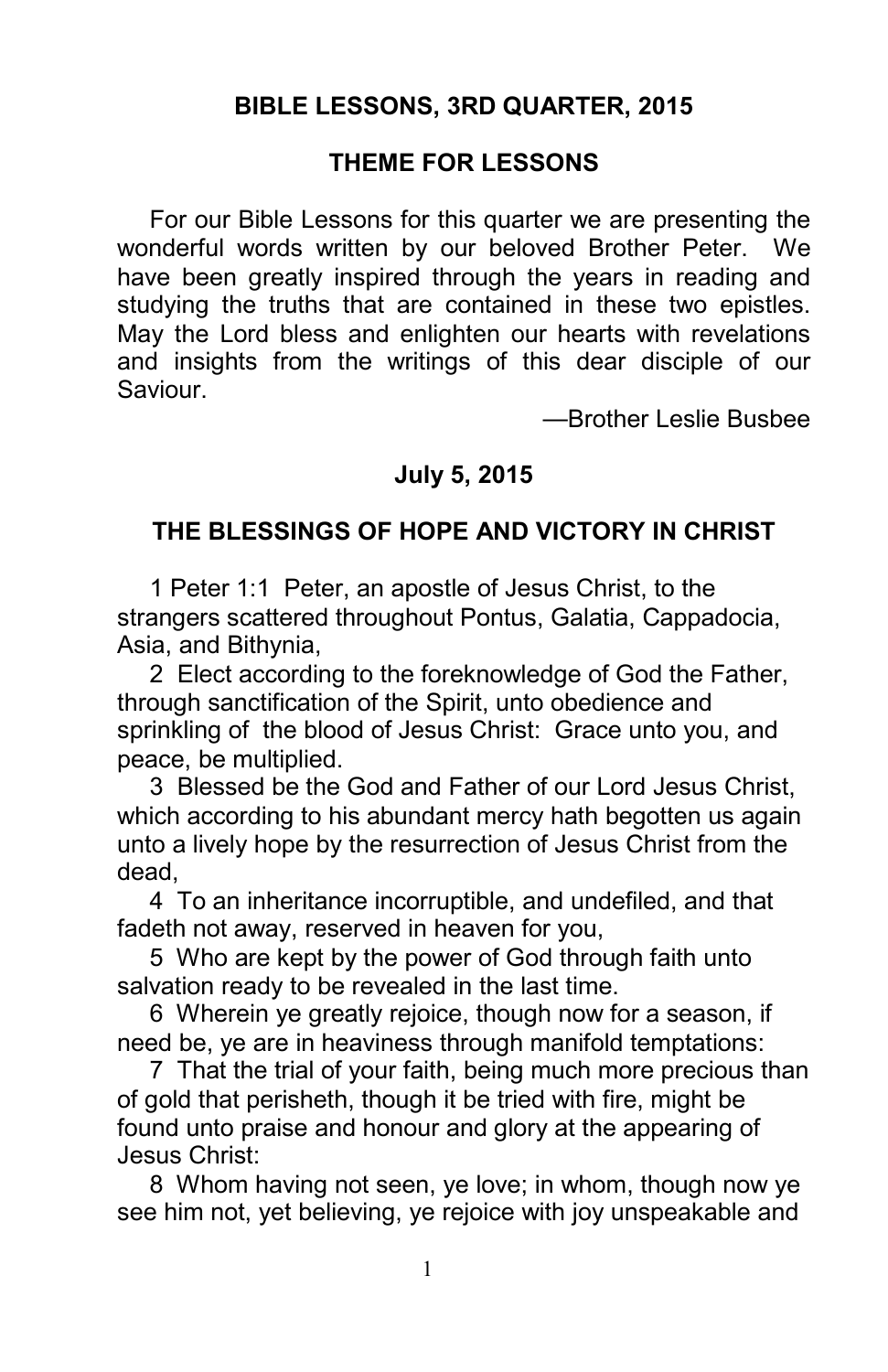full of glory:

9 Receiving the end of your faith, even the salvation of your souls.

10 Of which salvation the prophets have inquired and searched diligently, who prophesied of the grace that should come unto you:

11 Searching what, or what manner of time the Spirit of Christ which was in them did signify, when it testified beforehand the sufferings of Christ, and the glory that should follow.

12 Unto whom it was revealed, that not unto themselves, but unto us they did minister the things, which are now reported unto you by them that have preached the gospel unto you with the Holy Ghost sent down from heaven; which things the angels desire to look into.

13 Wherefore gird up the loins of your mind, be sober, and hope to the end for the grace that is to be brought unto you at the revelation of Jesus Christ;

14 As obedient children, not fashioning yourselves according to the former lusts in your ignorance:

15 But as he which hath called you is holy, so be ye holy in all manner of conversation;

16 Because it is written, Be ye holy; for I am holy.

MEMORY VERSE: Blessed be the God and Father of our Lord Jesus Christ, which according to his abundant mercy hath begotten us again unto a lively hope by the resurrection of Jesus Christ from the dead, to an inheritance incorruptible, and undefiled, and that fadeth not away, reserved in heaven for you. —1 Peter 1:3, 4

CENTRAL THOUGHT: Almighty God, our Creator, has made available for us to be delivered from sin and this evil world, and to be able to live a life of holiness in preparation for everlasting life in the world to come.

#### WORD DEFINITIONS

1 Peter 1:2, "sanctification": Holiness of life and character. "sprinkling": Personal application and obedience.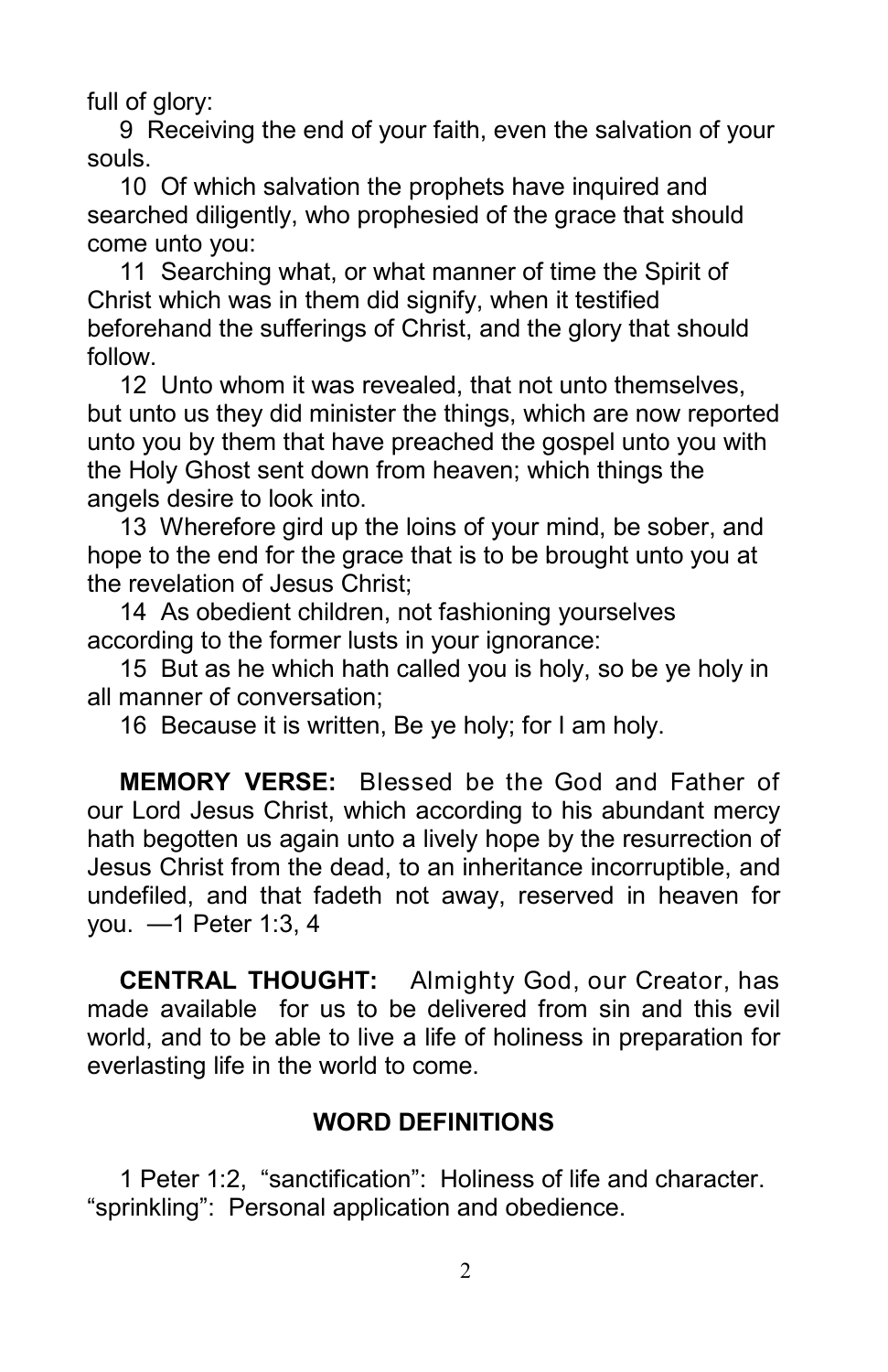Ver. 3, "begotten us again": Brought us to live anew in godliness and spiritual life. "lively hope": Hope and earnest expectation of eternal happiness with Jesus in the world to come.

Ver. 4, "inheritance incorruptible": blessings and treasures that will never pass away.

Ver. 5, "through faith": By means of one's own confidence and assurance. "in the last time": At the end of this present world.

Ver. 7, "trial of your faith": The proving of one's faith through difficult and heavy adversity. "tried with fire": put to test by hot flaming adversity and opposition. "might be found": Will bring full proof of reality.

Ver. 12, "the things": The blessings of eternal spiritual values. "angels desire to look into": The angels in Heaven look upon with deep wonder and interest.

Ver. 13, "gird up the loins of your mind": Draw into control and fasten your interests and thoughts. "at the revelation of Jesus Christ": By the spiritual insight of Jesus Christ by the inner man.

Ver. 14, "not fashioning yourselves": Not going after the worldly ways.

Ver. 15, "be ye holy": Be pure and sinless in all of your habits, talk, and actions.

#### LESSON BACKGROUND

We have for our series of Bible Lessons for this Quarter the inspiring epistles of one of our Lord Jesus' disciples, Simon Peter. He opens this epistle as an apostle of Jesus Christ writing to the strangers (or those afar) who were living in various parts of Asia, the area north of the eastern part of the Mediterranean Sea. Peter entitled them as "elect," which means they were part of the faithful men and women who were true partakers of the grace of our Lord Jesus Christ, according (or truly in line with) the foreknowledge of God the Father. What a wonderful blessing they were in line to receive; with which blessing we, in our day and time, desire true fellowship! Notice that Peter said that it was through sanctification of the Spirit. They were partakers of the holiness that Christ died for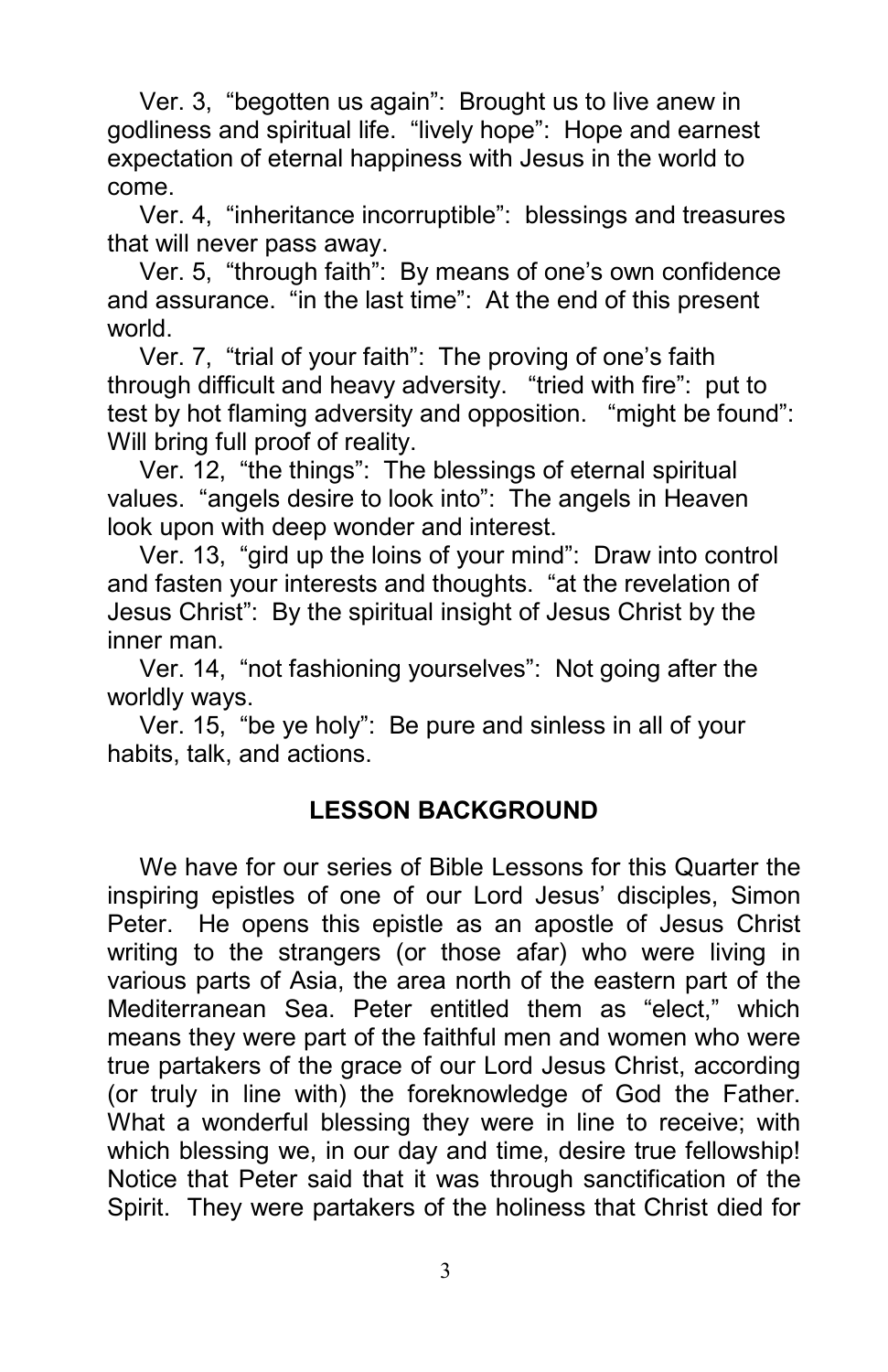them to possess, through obedience and application of the blood that Christ had shed for them. Jesus paid the price for all of us to attain to these wonderful blessings. We can and must be holy as Peter states in verses 15 and 16.

Peter goes on to declare what we are begotten to in Christ and by His resurrection: a lively hope! This is not just a fancy of the mind, but a living and blessed expectation of an everlasting inheritance, pure and reserved in Heaven for all who are being preserved, by the power of God through faith, unto the final work of His salvation to be accomplished in the last time, that is, at the dawn of eternity.

Along with this blessed hope, Peter noted that these dear saints were also experiencing heaviness because of many different burdens and weighty trials. So it is today for all who are partakers of this wonderful grace and salvation of Jesus; however, notice that Peter declares that the trial of their faith was more precious than earthly wealth (gold that perishes). Though it is now in the heated furnace of suffering, it will be found unto eternal glory when Jesus comes in His everlasting glory.

Reminding them of the blessings they had received, and the anticipation of more to come, Peter charged them to gird up their minds, to be faithful, and hope to the end. Receiving his counsel today, we thank God for His mercy, grace, salvation, strength, and overcoming victory that we can all have abundantly.

—Bro. Leslie Busbee

#### QUESTIONS:

1. What has God made possible for the soul of man to abundantly have?

2. Describe what that lively hope, given in Christ, means to you.

3. What can we expect to meet and endure before His appearing?

4. How will the trial of our faith be transformed at His appearing?

5. What can we, who do not see Him now, expect if we faithfully believe?

6. What kind of children must we endeavor to be in all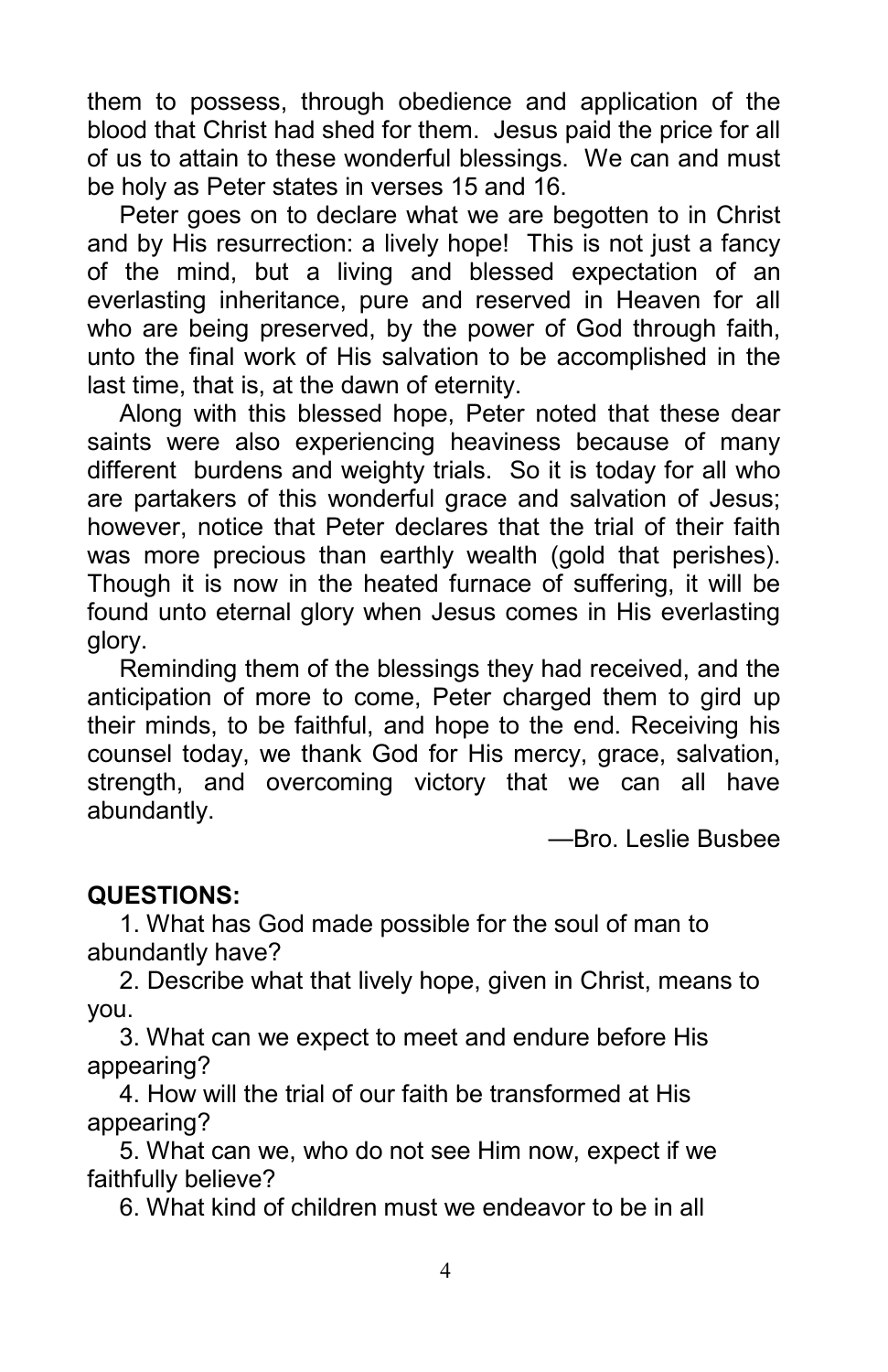#### COMMENTS AND APPLICATION

Let us notice in our lesson, in verses ten through twelve, how this great salvation, given us through Christ, was inquired of and searched diligently for by the prophets in the Old Testament. Peter states that they prophesied of this grace and testified beforehand the sufferings of Christ and the glory that should follow. Oh, how wonderful that the Spirit revealed to them this great salvation that was to come to us in Christ, hundreds of years before it came to pass! We need to recognize that God was designing and planning this great salvation long before Jesus brought it to us, and is able make it fully available to us today! This shows how true and unfailing was the grace that God brought to us in the life, death, and resurrection of His blessed Son, our gracious Lord and Saviour, Jesus Christ.

—Bro. Leslie Busbee

#### REFLECTIONS

". . . Begotten us again unto a lively hope," are words, I am sure, that were etched on the apostle's soul through experience. For over three years, they had closely followed their Savior. They ate together, prayed together, slept together and worshipped together. All too suddenly came the betrayal, Peter's denial, the mockery of a trial and, fatally, the crucifixion. They beheld the One Who loved them give up the ghost.

Peter went out and wept bitterly and all of them were overcome with grief, confusion and hopelessness—"We trusted that it had been he which should have redeemed Israel."

To know that Jesus loved us enough to die for us is an important piece of the whole; however, we also need to know the plan didn't end with the grave. Jesus conquered death, rose from the grave, and entered his glory, and ever lives for us.

All their grief, confusion, and hopelessness gave way unto a lively hope as they saw his wounds and talked with him—Christ was revealed unto them.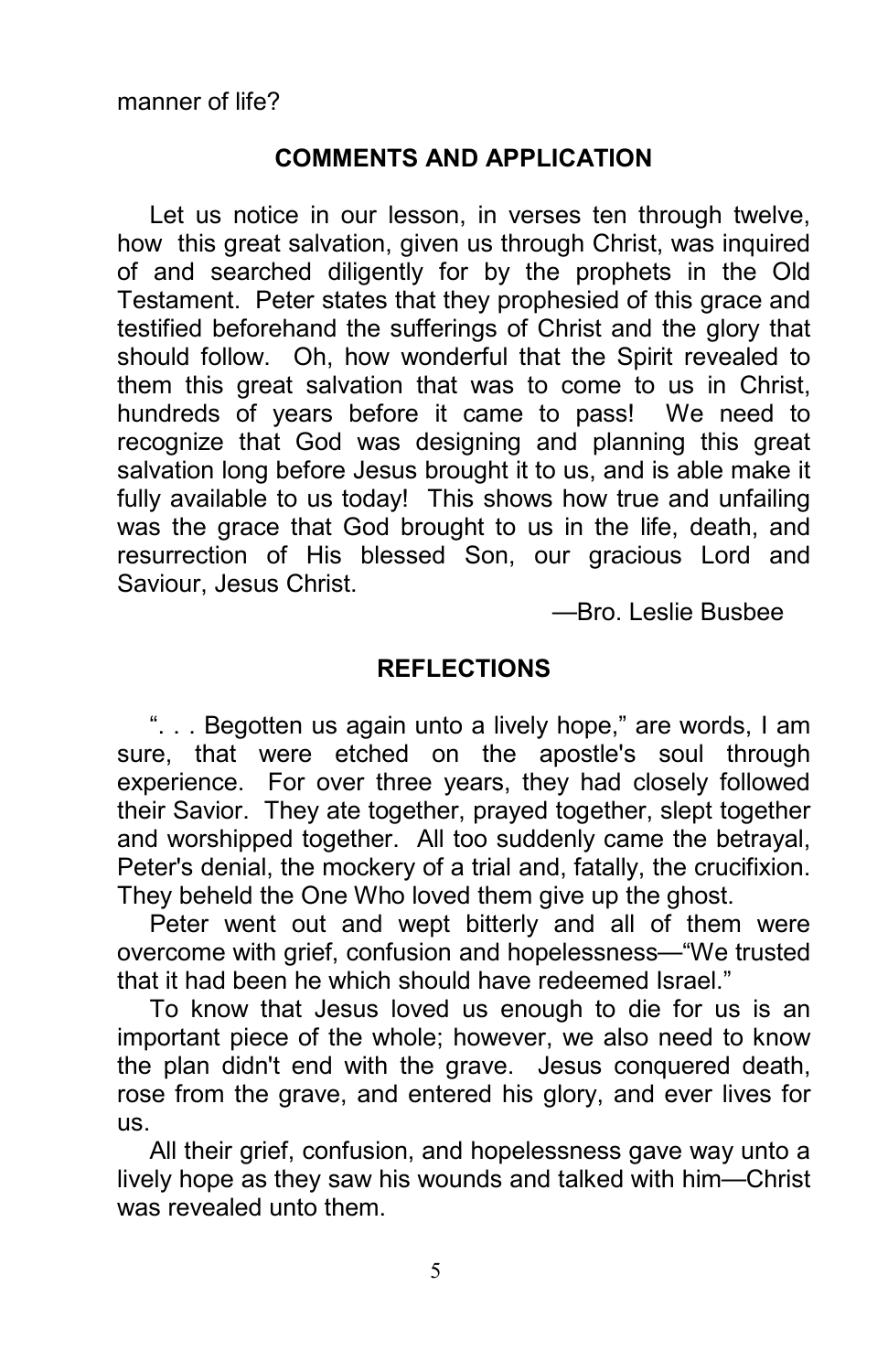We, too, can be begotten again unto a lively hope! Life's battles, afflictions, disappointments and death can confuse and discourage us, just like it did the disciples. But Christ "ever liveth," and when he is revealed to us personally, it restores a lively hope. We are begotten again and again—refreshed, restored, renewed. "Hope to the end for the grace that is to be brought unto you at the revelation of Jesus Christ."

—Bro. Bob Wilson

#### JULY 12, 2015

#### BEING BORN AGAIN BY CHRIST'S BLOOD AND GOD'S **WORD**

1 Peter 1:17 And if ye call on the Father, who without respect of persons judgeth according to every man's work, pass the time of your sojourning here in fear:

18 Forasmuch as ye know that ye were not redeemed with corruptible things, as silver and gold, from your vain conversation received by tradition from your fathers;

19 But with the precious blood of Christ, as of a lamb without blemish and without spot:

20 Who verily was foreordained before the foundation of the world, but was manifest in these last times for you,

21 Who by him do believe in God, that raised him up from the dead, and gave him glory; that your faith and hope might be in God.

22 Seeing ye have purified your souls in obeying the truth through the Spirit unto unfeigned love of the brethren, see that ye love one another with a pure heart fervently:

23 Being born again, not of corruptible seed, but of incorruptible, by the word of God, which liveth and abideth for ever.

24 For all flesh is as grass, and all the glory of man as the flower of grass. The grass withereth, and the flower thereof falleth away:

25 But the word of the Lord endureth for ever. And this is the word which by the gospel is preached unto you.

2:1 Wherefore laying aside all malice, and all guile, and hypocrisies, and envies, and all evil speakings,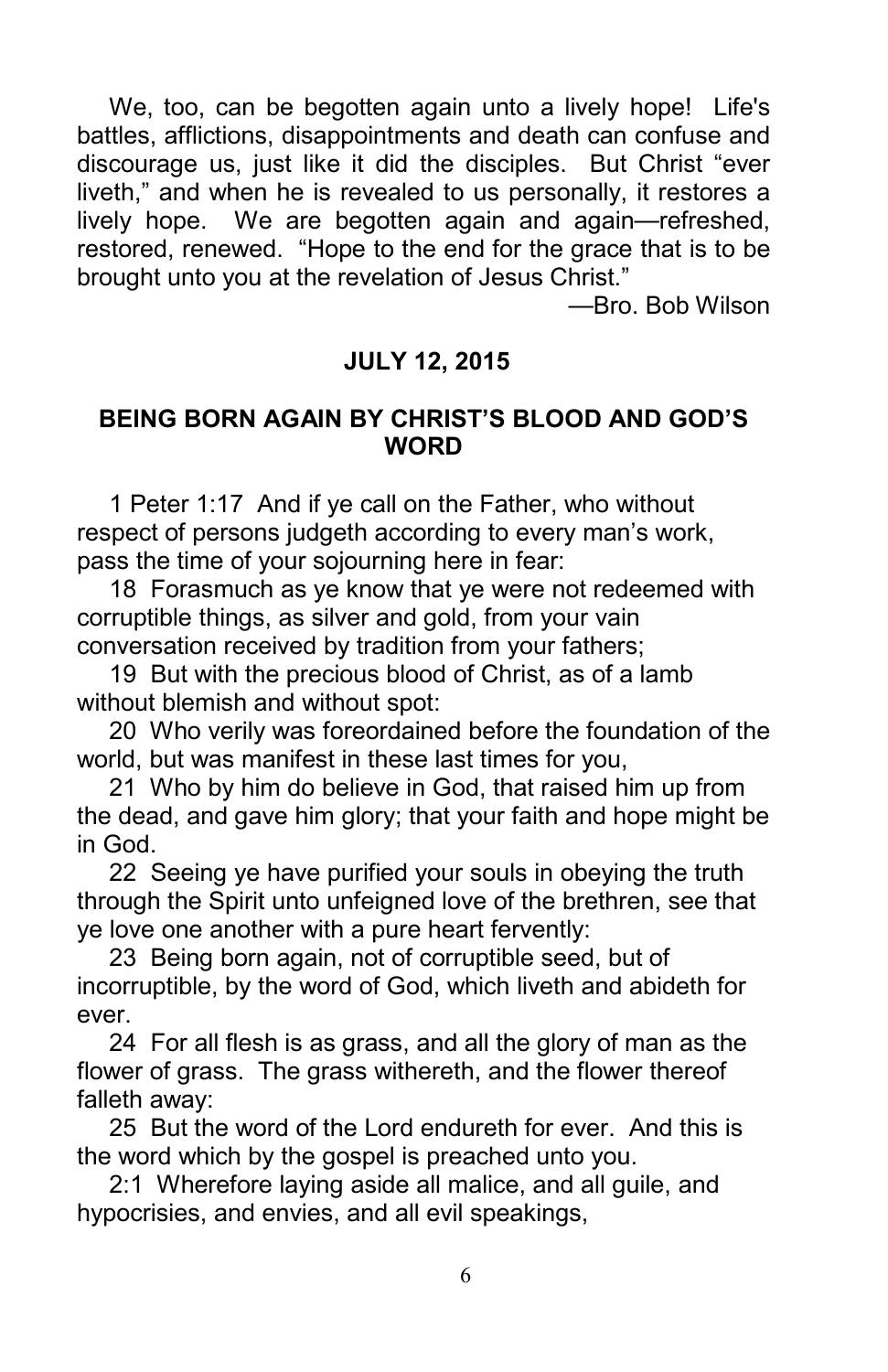2 As newborn babes, desire the sincere milk of the word, that ye may grow thereby:

3 If so be ye have tasted that the Lord is gracious.

4 To whom coming, as unto a living stone, disallowed indeed of men, but chosen of God, and precious,

5 Ye also, as lively stones, are built up a spiritual house, an holy priesthood, to offer up spiritual sacrifices, acceptable to God by Jesus Christ.

MEMORY VERSE: Ye were not redeemed with corruptible things, as silver and gold, from your vain conversation received by tradition from your fathers; but with the precious blood of Christ, as of a lamb without blemish and without spot: —1 Peter 1:18, 19

CENTRAL THOUGHT: Because we have been delivered from the power of sin and eternal damnation by the sacrifice of Jesus Christ and His shed blood, we must diligently lay aside all ungodliness in obedience to His Word, and walk in love and obedience to God faithfully.

#### WORD DEFINITIONS

1 Peter 1:17, "without respect of persons": Not judging by outward appearance. "pass the time of your sojourning here": Live in this earthly pilgrimage. "in fear": With due respect and reverence before God.

Ver. 18, "vain conversation": Worldly life and conduct. "tradition from your fathers": Copying the life style shown by your kinsmen.

Ver. 19, "precious blood": No other blood could avail for our salvation.

Ver. 20, "verily was foreordained before the foundation of the world": Truly was planned and purposed from eternity.

Ver. 23, "born again": Spiritually born from above. John 3:3-7

Ver. 25, "gospel": The good news and glad tidings of salvation.

Chapter 2:1, "malice": Ill-will and hatred. "guile": Deceitful ways and conversation. "hypocrisies": Deceitful actions under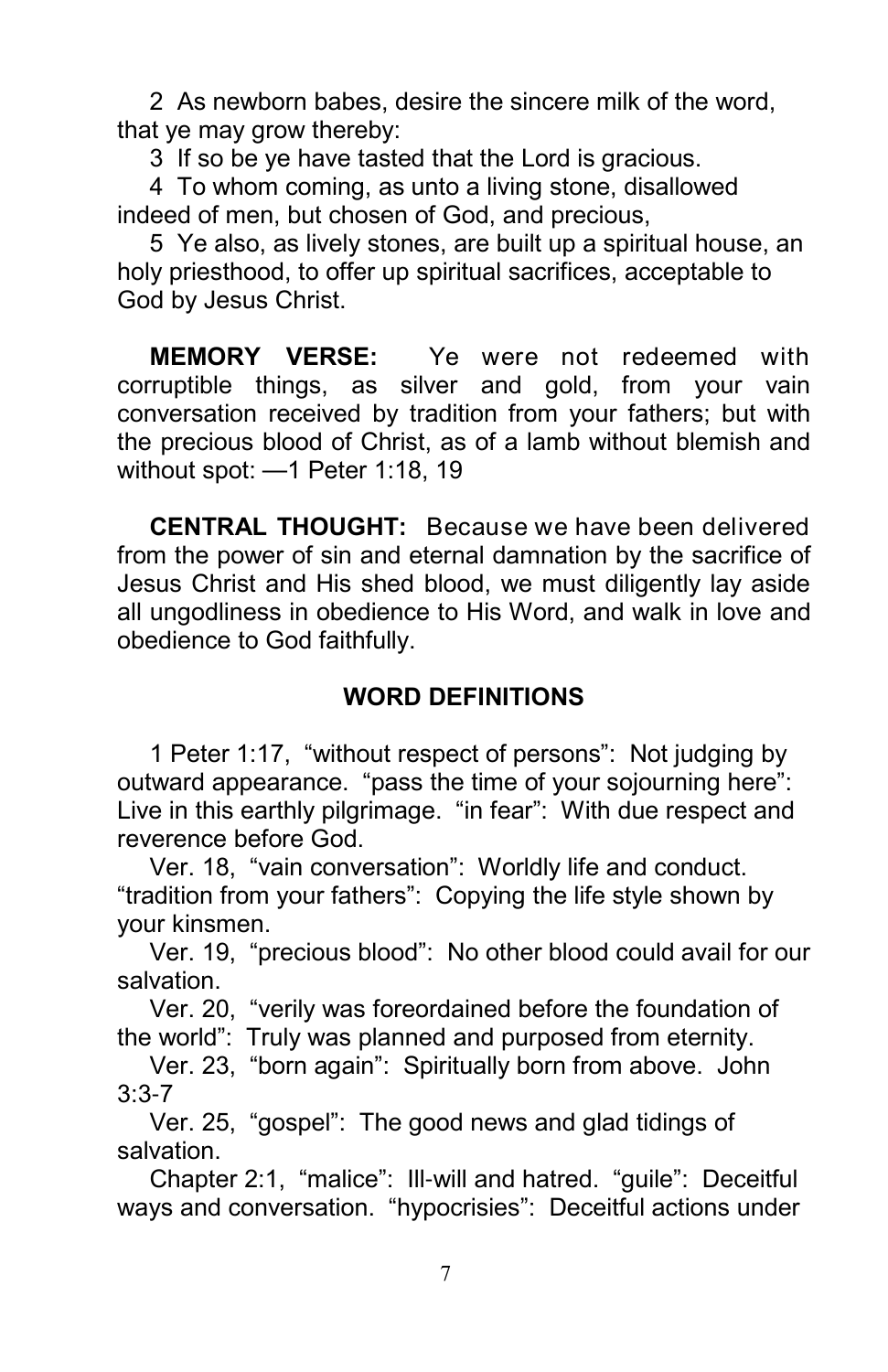pretence. "envies": Ill will and jealousy.

Ver. 2, "sincere milk of the word": The true basic principles of God's word.

Ver. 3, "gracious": Kind, useful, beneficial, and lovingly helpful.

Ver. 4, "disallowed": Refused and rejected. "precious": Honorable, dear, and of great value.

Ver. 5, "lively stones": Members who are spiritually alive and quick to do, strong and steadfast. "spiritual house": A holy dwelling of faith and eternal life. "spiritual sacrifices": Offerings of honor and worship to God and obedience to His word regardless of the cost.

#### LESSON BACKGROUND

Our lesson today is a continuing on of Peter's wise counsel in his epistle. It had been brought out in previous verses how this great salvation had been inquired of and searched diligently by the prophets who prophesied of the great grace that was to come to us through Christ. It was even stated that the angels desire to look into these wonderful blessings, and, seeing the earnest desire of the prophets and the angels, we also ought to give earnest thought and consideration. We must set our hearts on these wonderful treasures of eternal wealth, forsake the ways of worldly lust and earthly vanity, and seek earnestly to be holy in all of our ways of life. Peter quoted from Leviticus 11:44 and 45, stating that we should be completely holy in all manner of conversation. He urges us to pass the time of this earthly pilgrimage in godly fear, a vital and important admonition to which we should take heed.

He states that our redemption was not by the vanities of wealth and worldly wisdom. The price paid for our salvation was the precious blood of Christ, the Lamb of God. Jesus allowed those wicked men to nail Him to the cross, where He was lifted up to be seen by mankind, a plan ordained before the world was created. It came to pass in God's purposed time for us and all humanity. By Christ, we believe in God who raised Him from the dead to eternal glory. Seeing that we have gained this purity of heart and soul from Him, as an example of love to humanity, we must now be diligent to love one another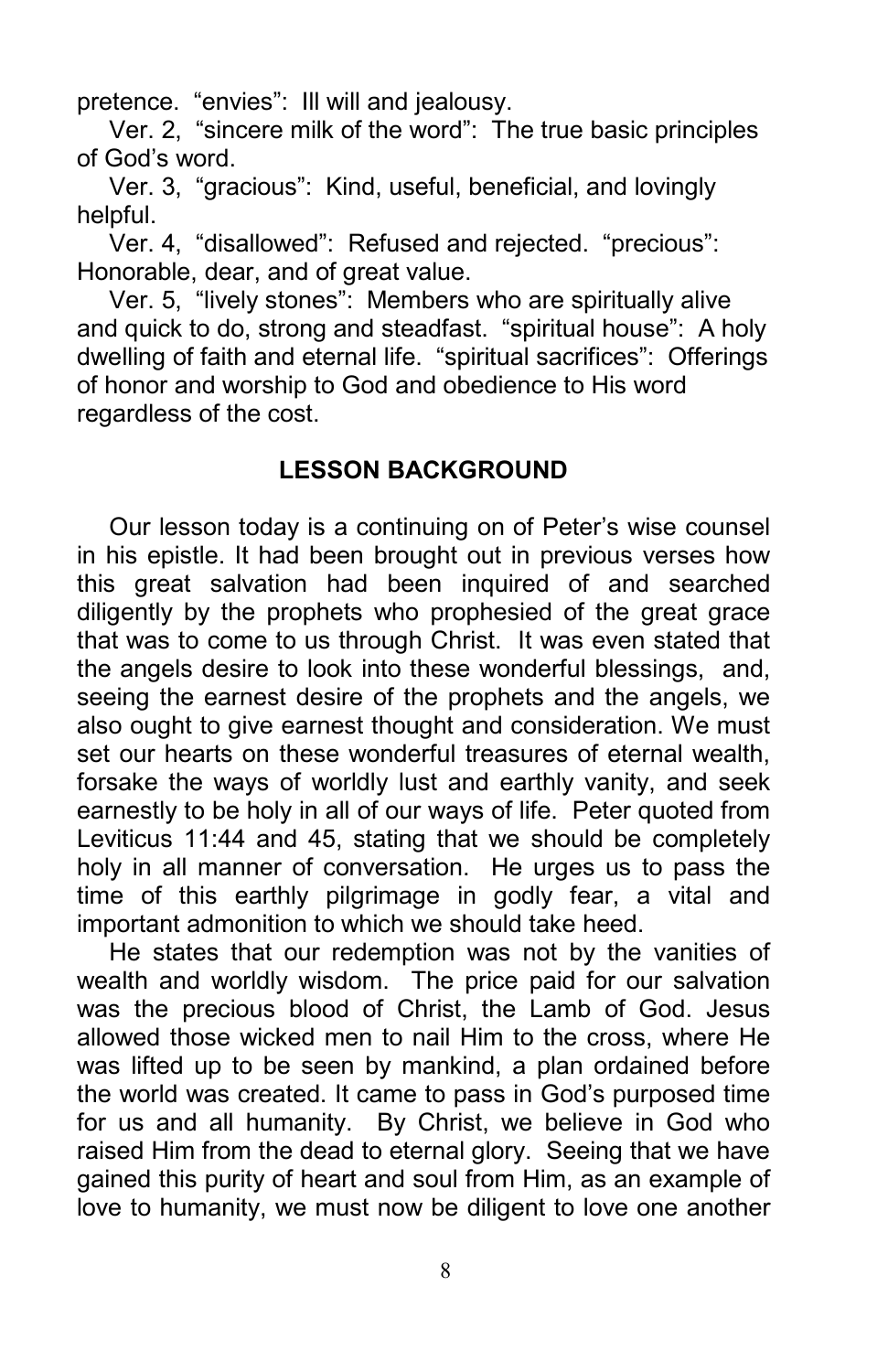with a pure heart fervently. What a wonderful privilege we have to take advantage of what Christ has accomplished and provided for us! How diligent and earnest we need to be in our loving service to Him, Who is the living Stone, rejected of men, but chosen and so precious to God!

—Bro. Leslie Busbee

#### QUESTIONS:

1. Why do we need to live our earthly lives in godly reverence and fear?

2. What price was paid for our deliverance from sin and death?

3. Who was it that paid so willingly and faithfully that awful price?

4. Because of that price, what steps should be taken in our hearts and lives?

5. How can we truly purify our souls, and what are the wonderful results?

6. Why was Christ so disallowed and rejected by mankind?

7. How can He be accepted, honored, and so precious to us?

8. What is our future as mortals if we are not born again?

#### COMMENTS AND APPLICATION

Oh, how wonderful is this great plan of salvation that Christ accomplished for us by His willing death on Calvary! If we will take heed to the truth of the Bible concerning Christ and what He suffered for us, think what gain and benefit we will have! We will save our precious inner being from eternal ruin and loss! This earthly life is just a short sojourn. Even if we live a hundred years it will soon be over. Think of the millions of people who have lived on earth down through the ages! We need to wake up to the truth of our existence! We are mortals, and our earthly days are passing so swiftly! Oh, there is something in the inside of a human being that is yearning and reaching for hope and a brighter future. Can we believe it? Why can't we? The Holy Spirit of God is everywhere, knocking at the hearts of humanity. The gospel of Christ has been brought forth and made fully known. How much more can be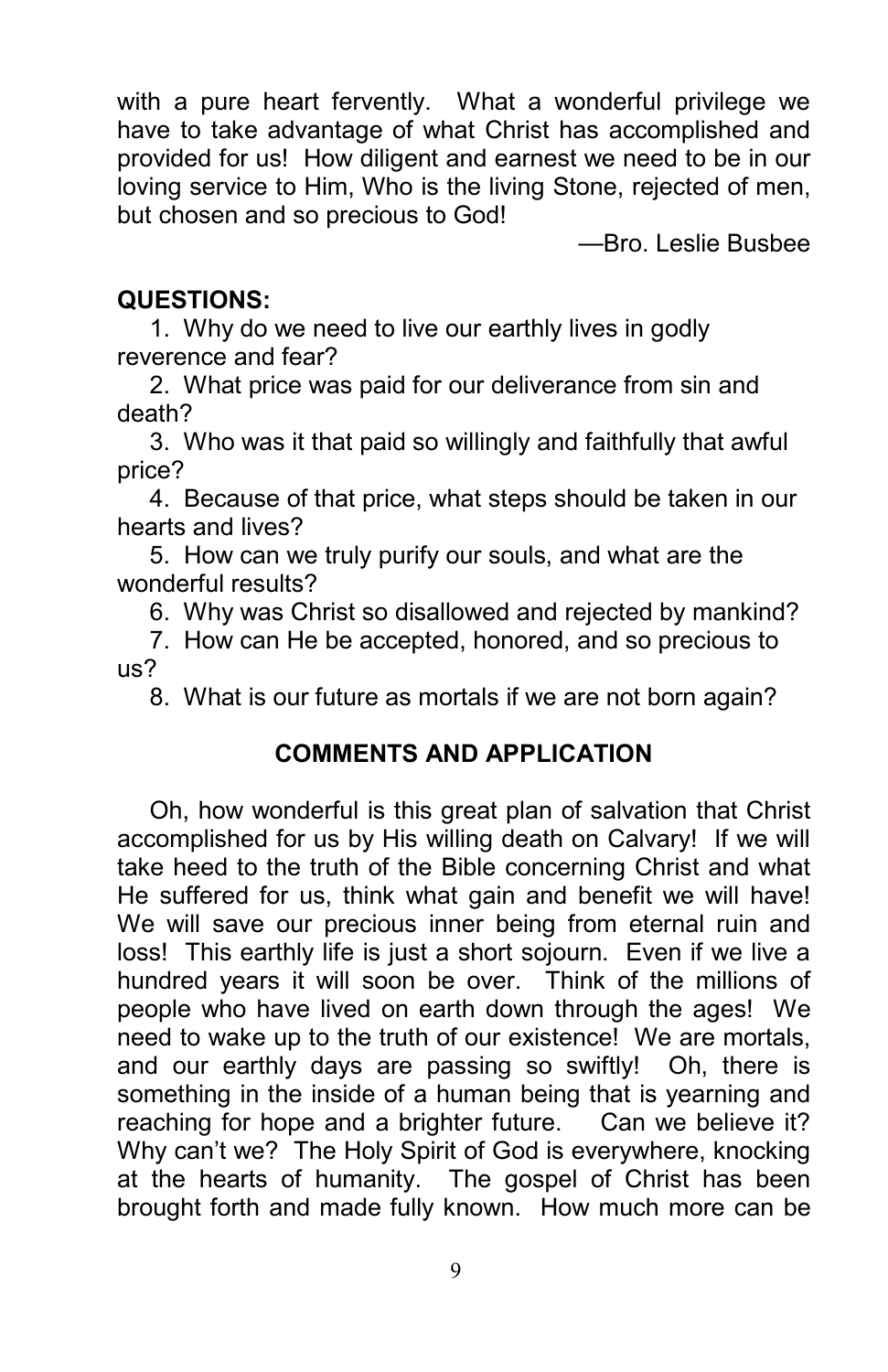done or said?

We realize that God is not going to force Himself on us. There are other attractions that work against His wonderful appeal. The world, the flesh, riches, pleasure, and other allurements work against the appeal of the grace of God. So sad, so sad it is that the majority of society is carried away and deceived! Things seen and felt by fleshly appetites have the pre-eminence, but we know that the Spirit of God can help us to be drawn to His grace.

We can look back down the journey of this earthly tread and rejoice in the goodness and drawing power of His love and grace. We have the Holy Bible that contains the heart-drawing message of declaration and attraction. There are godly and holy people who are inspired and used of God to hold forth the message of His great love and salvation. In the days of youth a person needs to get serious about his or her eternal welfare—the sooner one can make that wise decision, the better off he or she will be!

—Bro. Leslie Busbee

#### **REFLECTIONS**

It is always fascinating to look at a globe of the Earth and observe all of the various continents separated by vast bodies of water. Then, it is always interesting to find the country in which you live and then be able to point to your area of residence. It is mind boggling to think about the fact that this planet Earth is home to over seven billion people: and our Lord created each one of them and knows them by name. He even knows the thoughts and intents of the heart of each soul.

 Then think of Calvary and the crucifixion of Christ and all that was accomplished there. The Lord Jesus Christ provided the perfect sacrifice of redemption for all mankind. This great salvation was not reserved for just those people born in the first one hundred years after Christ's birth. Nor has it expired in this, the twenty-first century. The precious blood of Jesus was shed for all people regardless of their gender, race, culture or location. He was the perfect sacrifice to take away the sins of the whole world: for all sins, for all time, for all people. The power of the blood is not diminished by the sins of seven billion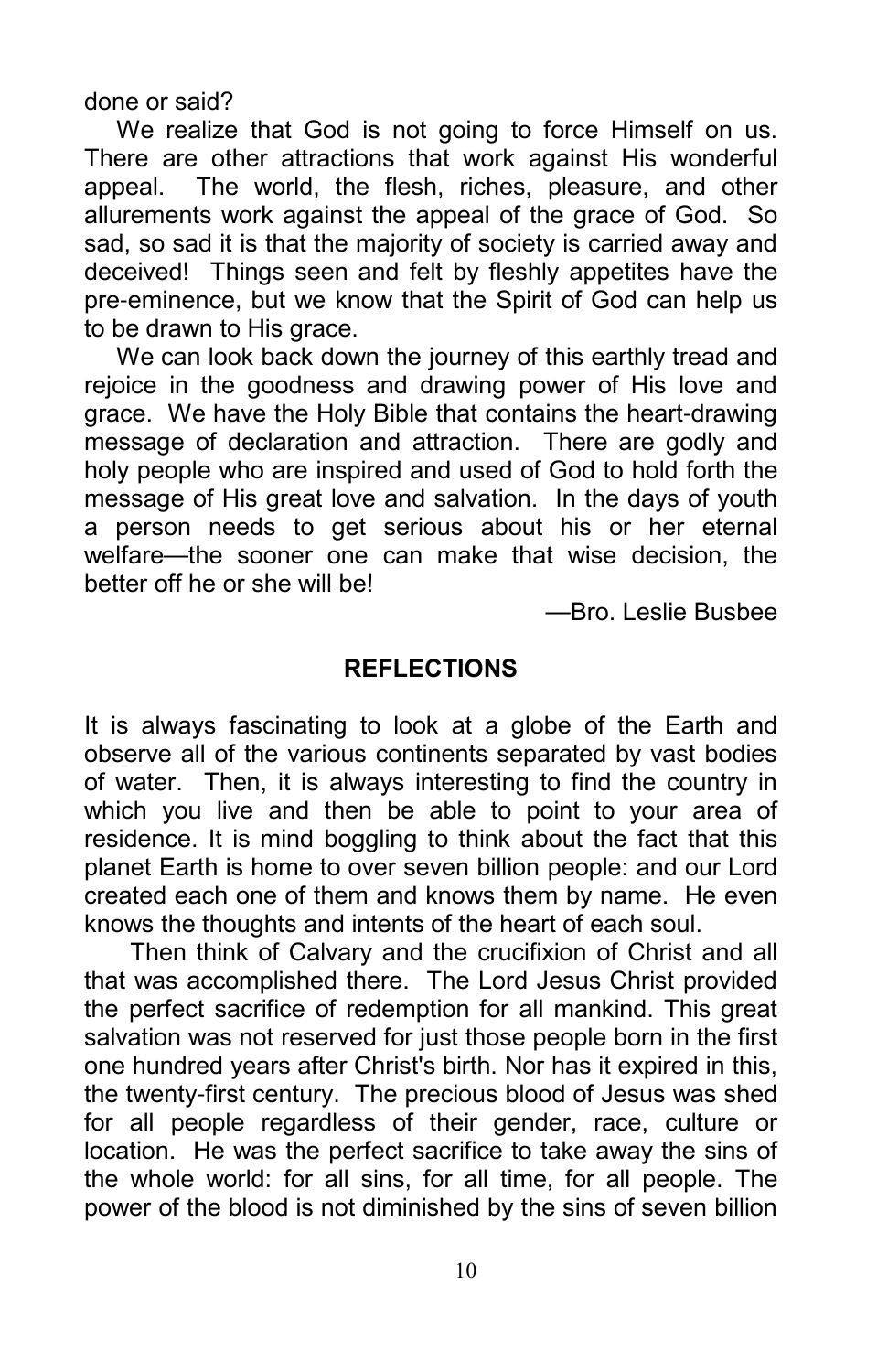people. It is still able to save to the uttermost.

Is it any wonder that the Apostle Paul described this as a great salvation? It brings a clearer meaning of the most quoted scripture in the Bible "For God so loved the world that he gave his only begotten son that whosever believeth in him should not perish but have everlasting life." John 3:16. We praise the Lord for this plan of salvation!

—Sis. LaDawna Adams

#### JULY 19, 2015

#### SHOWING FORTH THE PRAISES OF GOD TO HUMANITY

1Peter 2:6 Wherefore also it is contained in the scripture, Behold, I lay in Sion a chief corner stone, elect, precious: and he that believeth on him shall not be confounded.

7 Unto you therefore which believe he is precious: but unto them which be disobedient, the stone which the builders disallowed, the same is made the head of the corner,

8 And a stone of stumbling, and a rock of offence, even to them which stumble at the word, being disobedient: whereunto also they were appointed.

9 But ye are a chosen generation, a royal priesthood, an holy nation, a peculiar people; that ye should shew forth the praises of him who hath called you out of darkness into his marvelous light:

10 Which in time past were not a people, but are now the people of God: which had not obtained mercy, but now have obtained mercy.

11 Dearly beloved, I beseech you as strangers and pilgrims, abstain from fleshly lusts, which war against the soul;

12 Having your conversation honest among the Gentiles: that, whereas they speak against you as evildoers, they may by your good works, which they shall behold, glorify God in the day of visitation.

13 Submit yourselves to every ordinance of man for the Lord's sake: whether it be to the king, as supreme;

14 Or unto governors, as unto them that are sent by him for the punishment of evildoers, and for the praise of them that do well.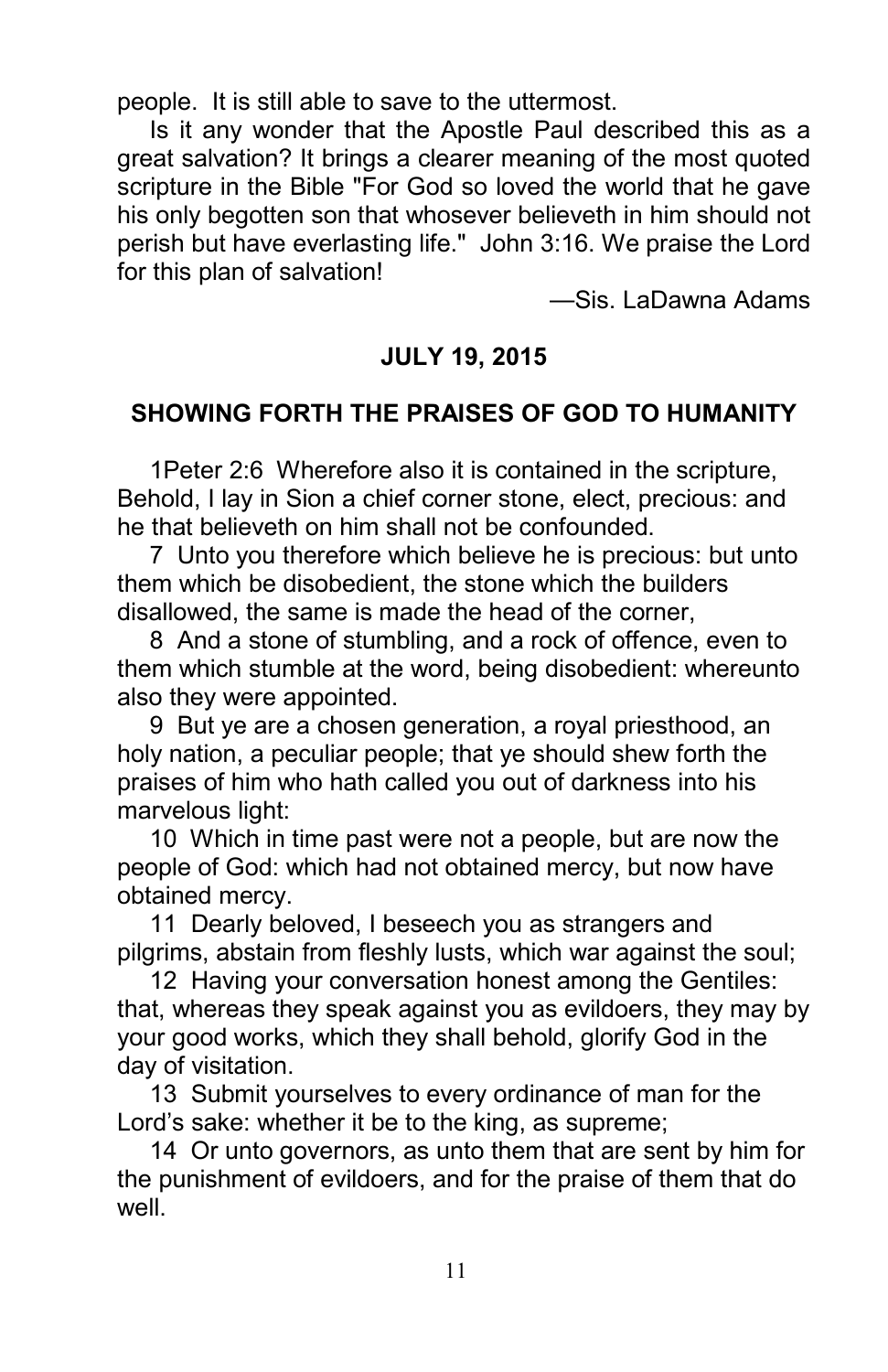15 For so is the will of God, that with well doing ye may put to silence the ignorance of foolish men:

16 As free, and not using your liberty for a cloke of maliciousness, but as the servants of God.

17 Honour all men. Love the brotherhood. Fear God. Honour the king.

18 Servants, be subject to your masters with all fear; not only to the good and gentle, but also to the froward.

19 For this is thankworthy, if a man for conscience toward God endure grief, suffering wrongfully.

20 For what glory is it, if, when ye be buffeted for your faults, ye shall take it patiently? But if, when ye do well, and suffer for it, ye take it patiently, this is acceptable with God.

MEMORY VERSE: But ye are a chosen generation, a royal priesthood, an holy nation, a peculiar people; that ye should shew forth the praises of him who hath called you out of darkness into his marvelous light. —1 Peter 2:9

CENTRAL THOUGHT: We, as the people of God, holy, chosen, and separate from this evil world, must be diligent and faithful to glorify Him before all humanity around us.

#### WORD DEFINITIONS

1 Peter 2:6, "elect": Counted and selected as the best. "confounded": Cast down or put to shame.

Ver. 7, "disallowed": Rejected, refused to be accepted or honored.

Ver. 8, "stumble": Strike away or turn against. "were appointed": Made their choice.

Ver. 9, "peculiar": Special for and worthy of honor and preservation.

Ver. 11, "strangers and pilgrims": People who are foreigners and contrary to this wicked world.

Ver. 12, "day of visitation": The final day of judgment.

Ver. 13, "ordinance of man": Law or established rule.

Ver. 16, "cloke of maliciousness": Covering or excuse for wrong.

Ver. 18, "froward": Perverse and crooked.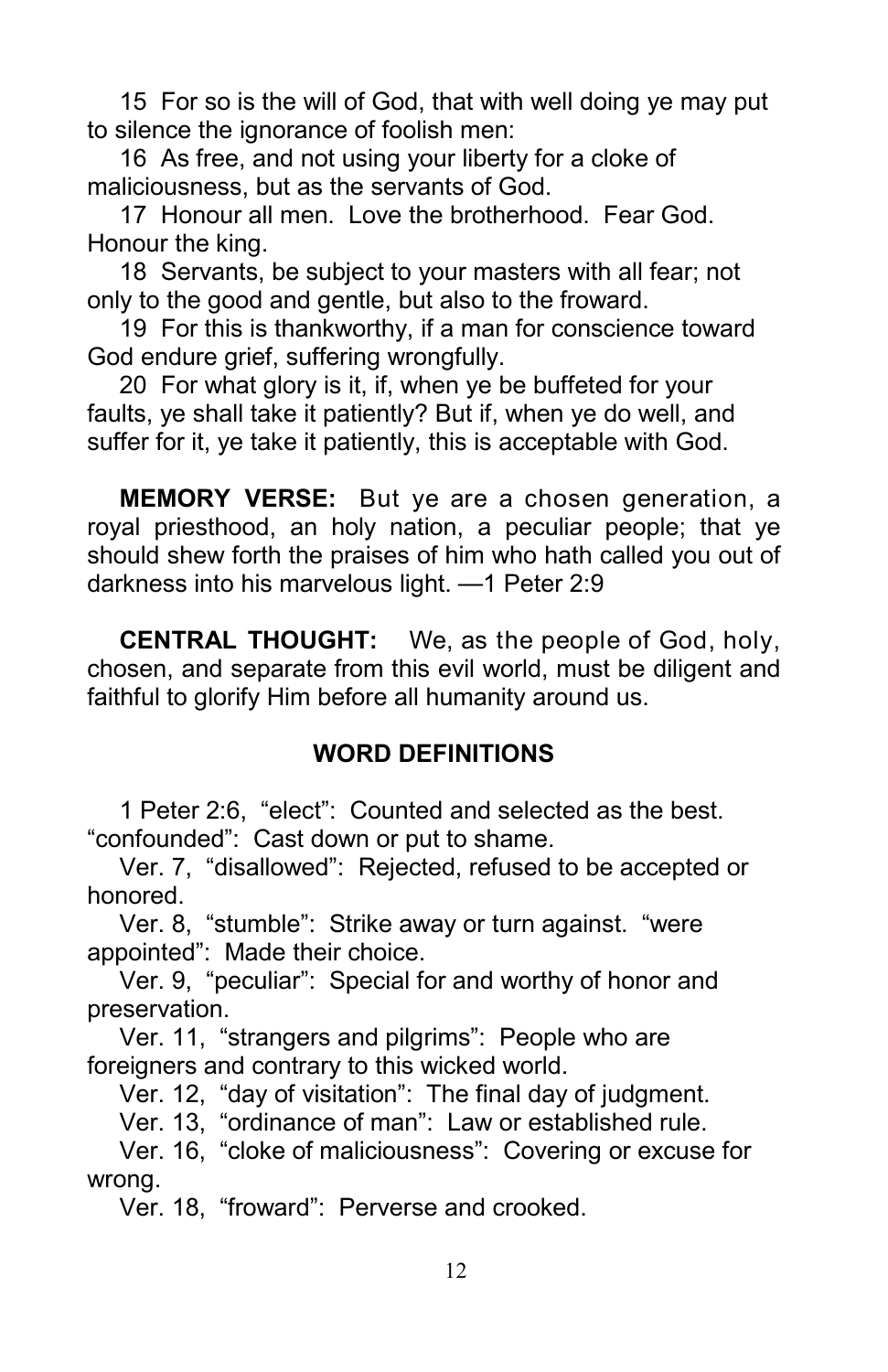Ver. 20, "buffeted": Accused and scolded.

#### LESSON BACKGROUND

Peter is speaking in this epistle to the souls of men who have been changed from the sinful, worldly way of life to the holy and godly life of a born again child of God. He mentions things that we must definitely lay aside and participate in no more. In this new, spiritual birth we have come to "a living stone," which is the Lord Jesus Christ, a solid Rock of truth and holiness, well pleasing unto the LORD God Almighty. He is rejected of proud, worldly, and ungodly men, but received by sincere, honest, humble, and earnest souls who are seeking contact and fellowship with God. Such are lively stones, built up a spiritual dwelling of the Holy Spirit, a holy priesthood that offers spiritual sacrifices, acceptable and well-pleasing to God.

He then quotes from Isaiah 28:16 about God laying in Sion, the New Testament Church, for a foundation a precious corner stone, and that he that believeth on him shall not be put to shame. He states that Christ becomes a "stone of stumbling and a rock of offense" to those who are not obedient to Him. This is a quotation from Isaiah 8:13, 14, where we are told to sanctify the LORD of hosts and let Him be our fear and dread; He will be for us a sanctuary, but a stone of stumbling and rock of offense to others. He also quotes from Psalm 118:22, that that Stone which the builders disallowed has been made the head cornerstone.

Being called out of darkness into His marvelous light, we are, as strangers and pilgrims on earth, to abstain from fleshly lusts that war against the safety of our precious souls. Peter then counsels us to keep our way of life honest and obedient, and to respect and be submissive to the ordinances and laws of those in authority, namely the king and governors. If the laws of men do not conflict with the laws of God and His Son Jesus, we should be diligent to respect and obey them. We are reminded that it is praiseworthy for us to endure and take patiently all grief which we wrongfully suffer. This, he states, is acceptable with God.

—Bro. Leslie Busbee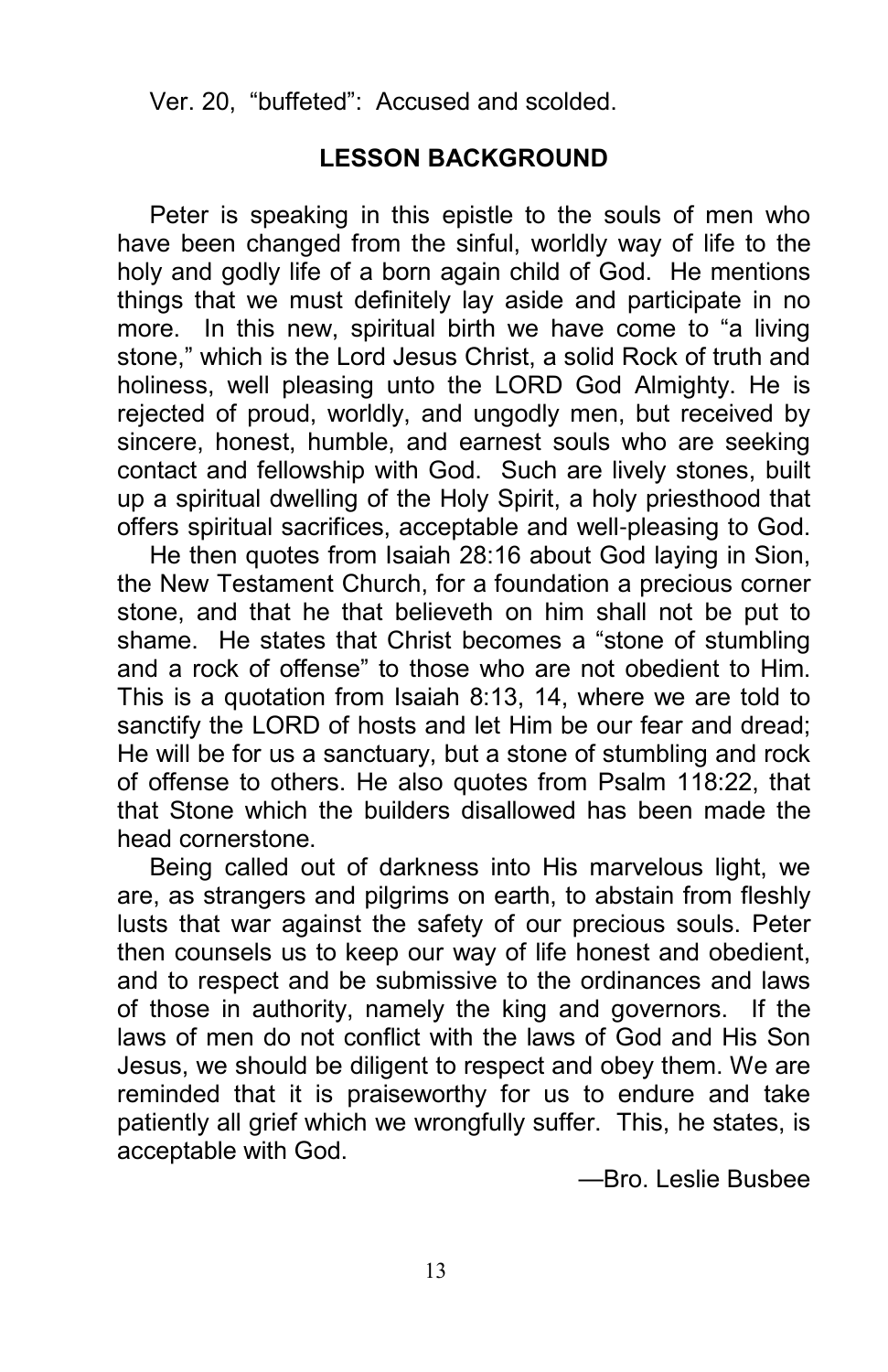#### QUESTIONS:

1. What kind of stone did God lay as a foundation for His Church?

2. Who is that precious corner stone on which we must build to be saved?

3. Why is that Stone a stone of stumbling and rock of offense to some people?

4. What can we be if we will believe in Christ and build upon Him?

5. Why are those who believe and follow Christ referred to as pilgrims and strangers?

6. Why should we be submissive to the ordinances of earthly kings?

7. Name the four whom we are to honor, love, and fear.

#### COMMENTS AND APPLICATION

Oh, how wonderful that God has worked out and provided a Blessed Rock and Foundation upon Whom to build our faith and hope of eternal life and salvation! Jesus Christ came into this world conceived and brought forth by the power of God by a young virgin who was chosen of God. The New Testament account shows our Saviour teaching and working the goodness, wisdom and power of His Heavenly Father. He was crucified by evil men and rejected by the people who were supposed to be the Nation of God, but then we have the glorious declaration of His resurrection from the dead and His ascension to the right Hand of God in the heavenly places!

We can clearly see how Christ fulfilled the Old Testament prophecies, and what it has accomplished for our eternal welfare. There is no reason or true cause for us to doubt and discredit this wonderful Gospel of our eternal salvation! It can and will be, by the grace and inspiration of the Holy Spirit, a solid Rock upon which we build our eternal hope and happiness.

We can believe and trust in the atonement brought to us by His shed blood, and have great confidence in the future glorious coming of our Saviour and King. Let this old world, with all of its pride and vanity, pass away, and hold no more our love and affections! May the Lord strengthen our faith from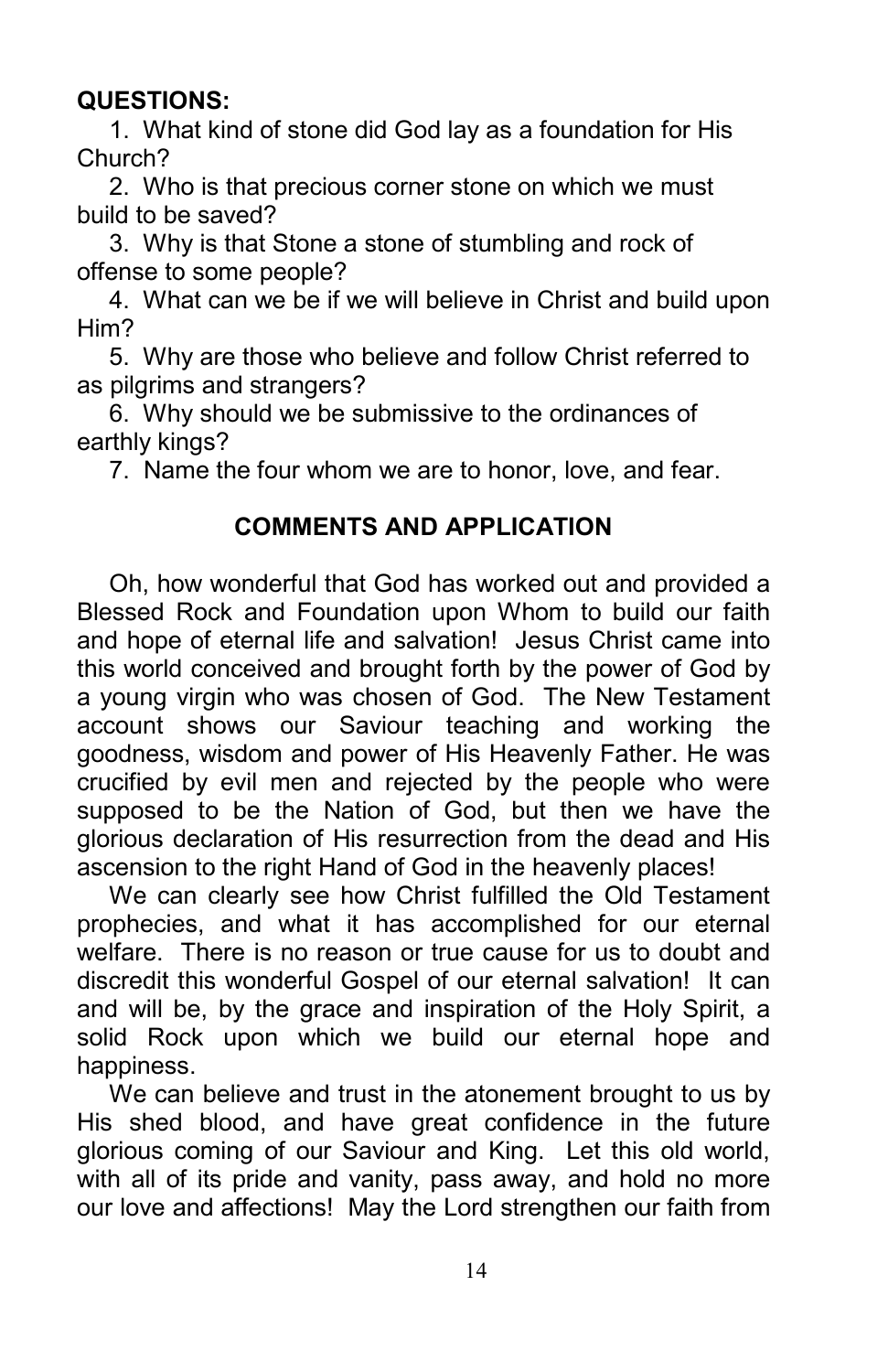day to day until He calls us from this life to that blessed eternal world to come.

—Bro. Leslie Busbee

#### **REFLECTIONS**

What does it mean to offer up spiritual sacrifices, and to show forth the praises of God? As Christ has made us spiritual priests (Revelations 5:10), we are now to offer acceptable offerings in righteousness to God (Malachi 3:3-4), which the Hebrew writer explains are the fruits of our lips—thanksgiving and sacrifices of praise (Hebrews 13:15).

A quote written on this page in my Bible illustrates this concept in a touching way: Sis. Karen LaCroix, who bore a great load of affliction to her death said: "Go forth; praise the Lord while bearing His reproach or affliction!" During her last months, she made it quite clear that she wanted to glorify and praise the Lord unto her dying hour, and that we were to sing praise songs at her funeral. This is a poignant example of a "sacrifice of praise."

Our lesson brings out other ways in which we show forth God's praises: by denying fleshly desires; by being honest and dependable in all our business dealings; by being good citizens in whatever country we as Christians live.

Talk to any server in a restaurant, and you'll probably find they hate serving the "church" crowd. Their reasons? Church people, they say, are usually loud, don't control their children, leave a big mess, are demanding, and worst of all, seem to be disgruntled that they gave their money away at church, so they don't bother to leave a tip. What a sad report! By such obnoxious manners, professing Christians have not only failed to show forth Christ's praise, but they are turning people away from the Lord.

It is important that we realize that by showing fervent love to our Christian brothers and sisters and giving service, respect and decency to every human being, regardless of nationality, color, age or gender, we bring glory to our Lord in as great a way as raising our hands and shouting praises in worship.

—Sis. Angela Gellenbeck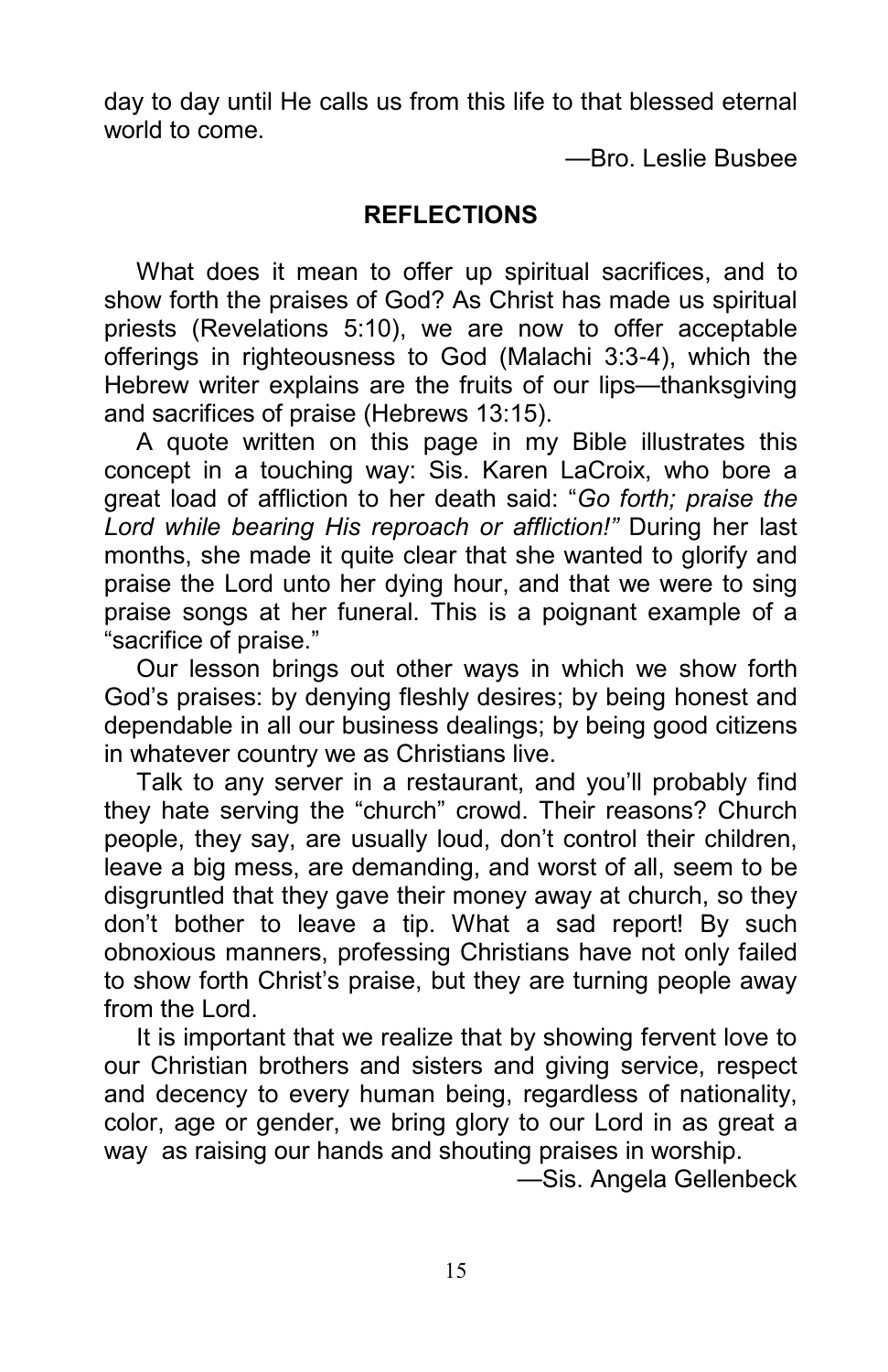#### JULY 26, 2015

#### CHRIST AND THE CHURCH **--** HUSBANDS AND WIVES

1 Peter 2:21 For even hereunto were ye called: because Christ also suffered for us, leaving us an example, that ye should follow his steps:

22 Who did no sin, neither was guile found in his mouth:

23 Who, when he was reviled, reviled not again, when he suffered, he threatened not; but committed himself to him that iudgeth righteously:

24 Who his own self bare our sins in his own body on the tree, that we, being dead to sins, should live unto righteousness: by whose stripes ye were healed.

25 For ye were as sheep going astray; but are now returned unto the Shepherd and Bishop of your souls.

3:1 Likewise, ye wives, be in subjection to your own husbands; that, if any obey not the word, they also may without the word be won by the conversation of the wives;

2 While they behold your chaste conversation coupled with fear.

3 Whose adorning let it not be that outward adorning of plaiting the hair, and of wearing of gold, or of putting on of apparel;

4 But let it be the hidden man of the heart, in that which is not corruptible, even the ornament of a meek and quiet spirit, which is in the sight of God of great price.

5 For after this manner in the old time the holy women also, who trusted in God, adorned themselves, being in subjection unto their own husbands:

6 Even as Sara obeyed Abraham, calling him lord: whose daughters ye are, as long as ye do well, and are not afraid with any amazement.

7 Likewise, ye husbands, dwell with them according to knowledge, giving honour unto the wife, as unto the weaker vessel, and as being heirs together of the grace of life; that your prayers be not hindered.

8 Finally, be ye all of one mind, having compassion one of another, love as brethren, be pitiful, be courteous:

9 Not rendering evil for evil, or railing for railing: but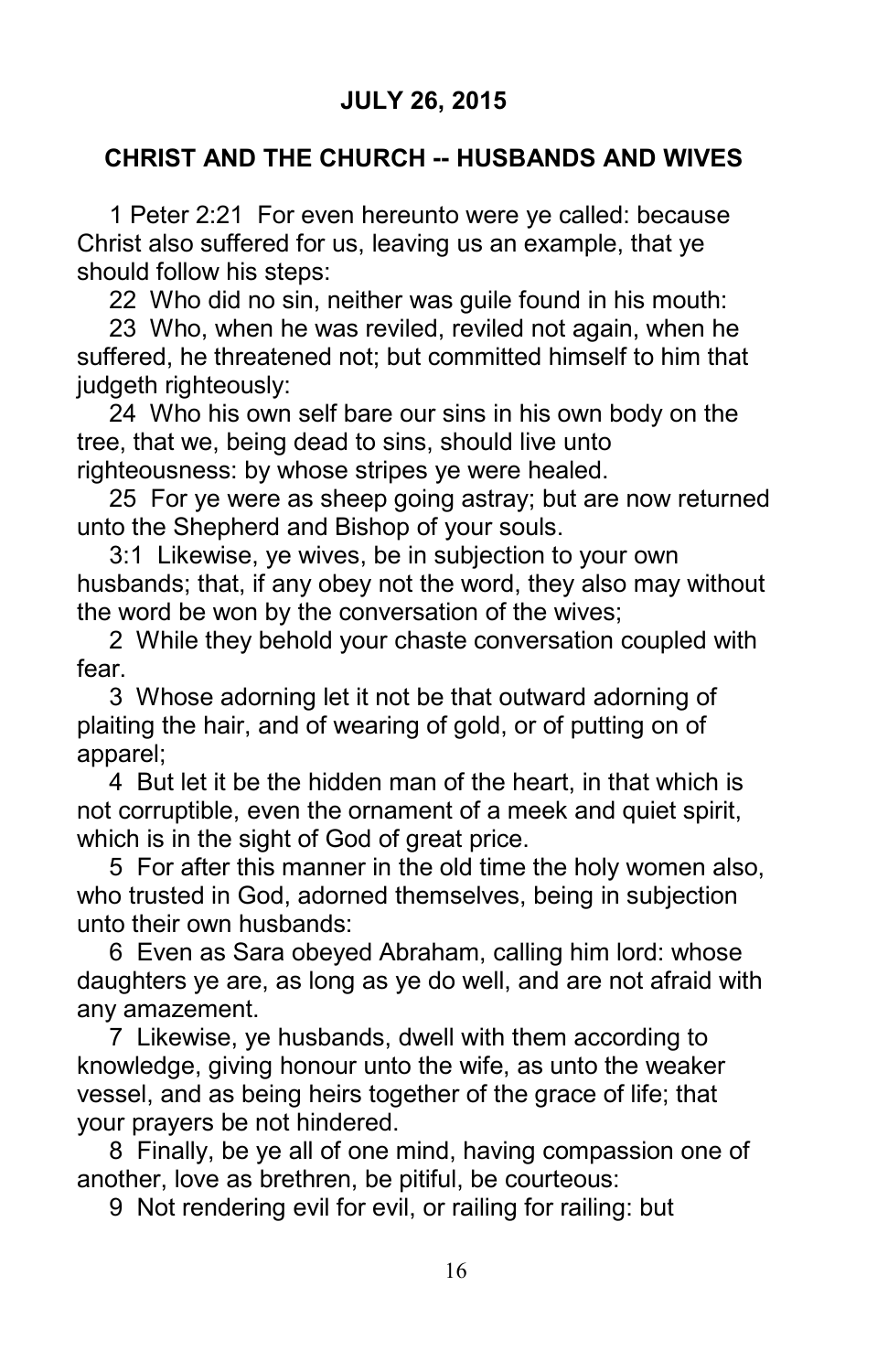contrariwise blessing; knowing that ye are thereunto called, that ye should inherit a blessing.

MEMORY VERSE: Likewise, ye husbands, dwell with them according to knowledge, giving honour unto the wife, as unto the weaker vessel, and as being heirs together of the grace of life; that your prayers be not hindered. —1 Peter 3:7

CENTRAL THOUGHT: Jesus Christ, our Lord and Saviour, set an example for us to follow in being meek, loving, merciful, patient, and humble; and by allowing Himself to suffer the awful death on the cross. This attitude of kindness and mercy to others must be applied in marriage and family relationships, as well as in all our relationships with humanity.

#### WORD DEFINITIONS

1 Peter 2:21, "hereunto were ye called": Counseled to be patient in suffering as Christ did.

Ver. 22, "guile": Deceit or trickery.

Ver. 23, "reviled": Accused of evil. "threatened not": Did not promise to do evil.

Ver. 24, "tree": The cross of Calvary. "stripes": Wounds and bruises.

Ver. 25, "Bishop": Overseer.

3:2 "chaste conversation": Holy conduct and behavior.

Ver. 3, "adorning": Beauty of decoration or arrangement. "plaiting": Elaborate braiding of the hair. "apparel": Fine clothing.

Ver. 4, "hidden man of the heart": The inward spirit or the seat of one's affections. "not corruptible": Not fleshly or physical. "meek": Mild, humble, and gentle.

Ver. 6, "lord": One higher in authority and power. Genesis 18:12 speaks of Sarah calling her husband Abraham "lord". "amazement": Alarm, terror, dismay.

Ver. 7, "according to knowledge": In or with understanding. "honor": Rightful esteem.

Ver. 8 "courteous": Kind and friendly.

Ver. 9, "railing": Slander or evil accusation. "contrariwise": Instead. "blessing": Words of kindness.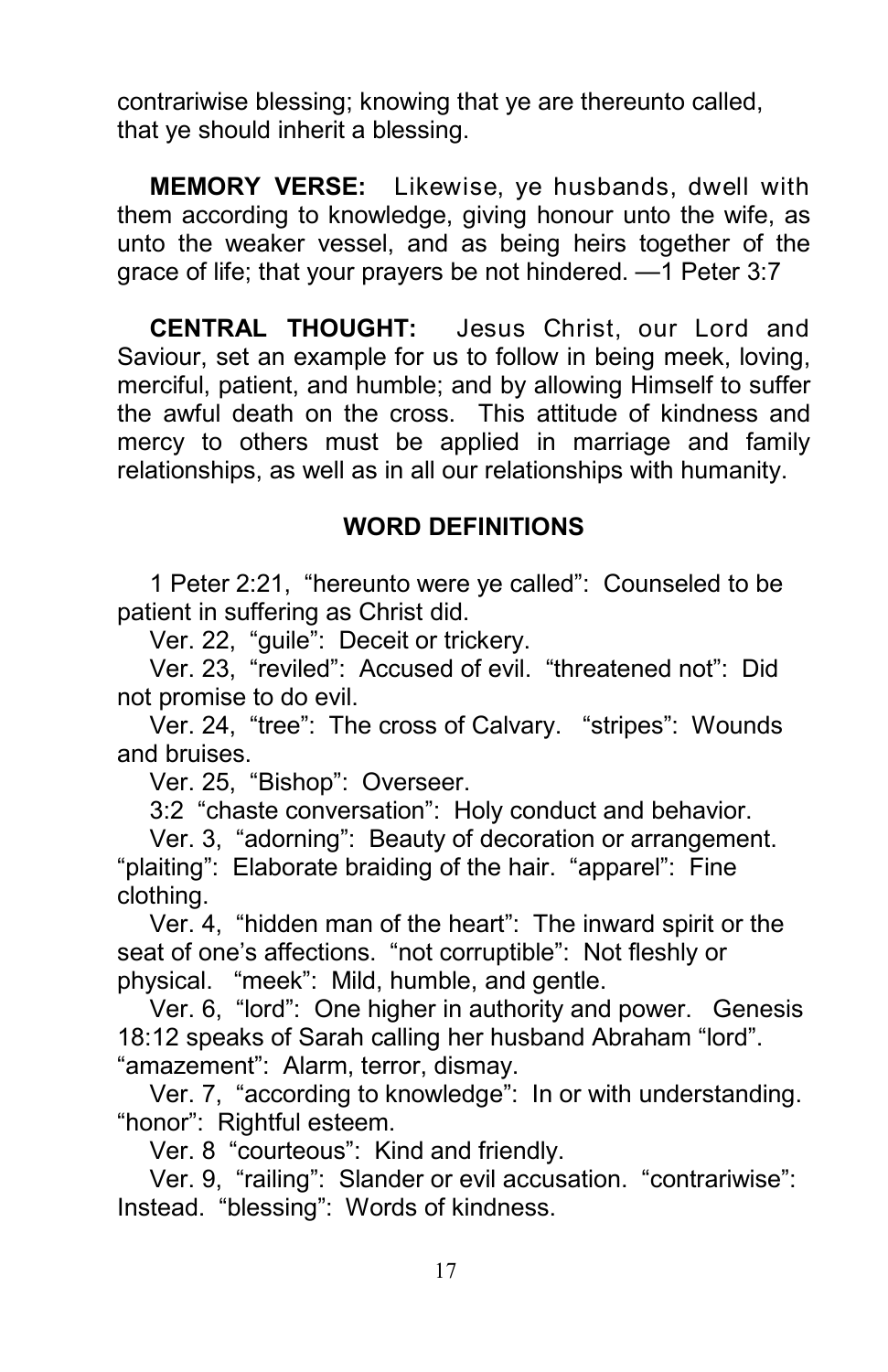Our lesson today contains some more vital and important counsels for us as Christians and saints of the most High God to diligently follow with regard to our relations with our brothers and sisters in Christ and our fellow creatures of earth. Our Lord Jesus set the perfect example of proper and holy relations to others. When we read of the terrible way our Lord was treated by the Jewish leaders and men of His day, we are moved with admiration of our Saviour's meek and lowly attitude and spirit. They reviled Him, but He did not threaten them in return. Jesus committed himself to His Father, the Almighty God and Creator of the Universe, and retained a loving and merciful attitude and spirit toward all of His accusers. Because of this wondrous example on the part of our great Redeemer, we are called and counseled to have the same spirit and loving kindness toward all of our kindred and associates of earth. If our Lord Jesus had not possessed this meek and lowly attitude toward his accusers, we would not have the confidence afforded by Him of our everlasting salvation and hope.

This loving attitude of mercy and kindness is applied in our lesson to our relationship with our families and close kin. Wives are to be in subjection to their own husbands, maintaining love and warm affection even to the troublesome and problem-makers. Manifesting this loving and humble spirit will help stir the troubling ones to awareness of better attitudes. Notice especially in this lesson the counsel to women to have and maintain inward adorning of the mind and spirit rather than the vain outward adorning, fancy hairstyles and fashionable clothes that are paramount in the world. Husbands must show love and honor to their wives and treat them in a godly manner. This can help the home to be a peaceful and happy place where prayers are effectual and unhindered, a place with wonderful blessings for all to enjoy!

—Bro. Leslie Busbee

#### QUESTIONS:

- 1. What kind of example did Christ leave for us to follow?
- 2. How did He react to the horrible way He was treated?
- 3. How should we live and treat others who persecute us?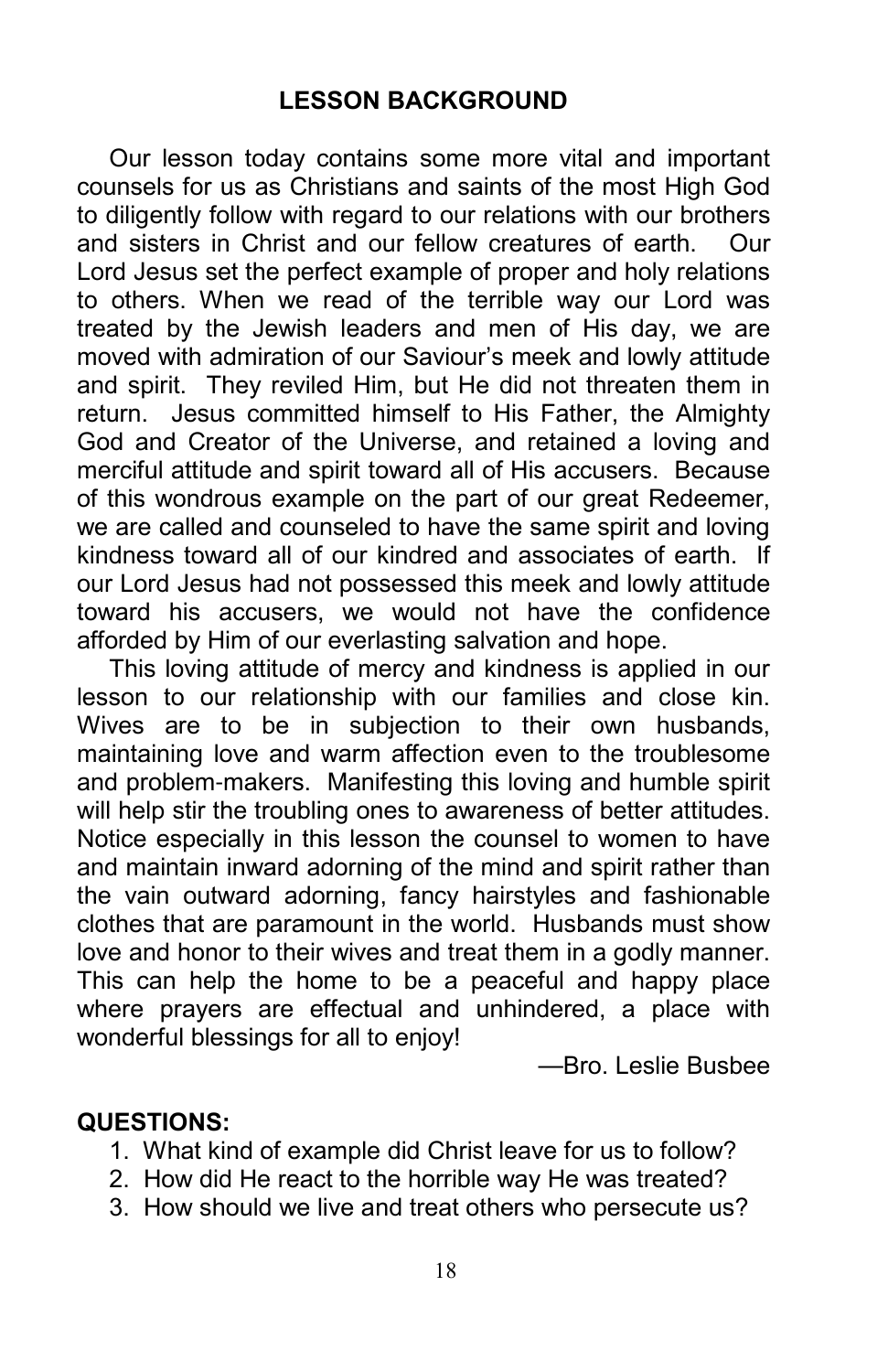4. Why should wives seek to be in subjection to their husbands?

5. What kind of adorning and apparel should a woman wear?

6. How should husbands treat their wives?

7. How can we hope and expect to inherit the blessings of God?

#### COMMENTS AND APPLICATION

Jesus Christ, our precious Saviour and Lord, came down from eternity to take upon Him human flesh with all of its temptations, sorrows, suffering, and death. He manifested the great Almighty power of His Heavenly Father before us. He had power to heal all kinds of sick and afflicted people. He had power to walk on the water of the sea and still the raging storms that blew there. He healed those possessed with devils and unclean spirits. Along with all of this, He manifested a kind, gracious and merciful spirit to humanity and held high the counsels and doctrines of truth, godliness, humility, love, mercy, forgiveness and every other spirit of goodness that people needed to behold.

After so many days of the healing of the sick and manifestation of the power of God, Jesus became subject to the darkened minds and hearts of the professed people of God in that He allowed them to put Him through a mock trial and condemn Him to the horrible death of the cross. He rebuked Peter for trying to defend him, for He could have called for multitudes of angels to come to His defense; instead, He chose to obey His Father and fulfill the prophecies that had been written before of Him by godly men of old. His was an example for all of us to follow. We must be humble, meek, loving, forgiving, and merciful to others as He was. No matter how mean and cruel people can be against us, we are to maintain the loving and forgiving attitude that Jesus fully possessed and showed.

We are then given wise and holy counsel concerning the relationship between husbands and wives. We live in a world and society that is destitute of the true happiness and blessing God designed for the home life. The many divorces, broken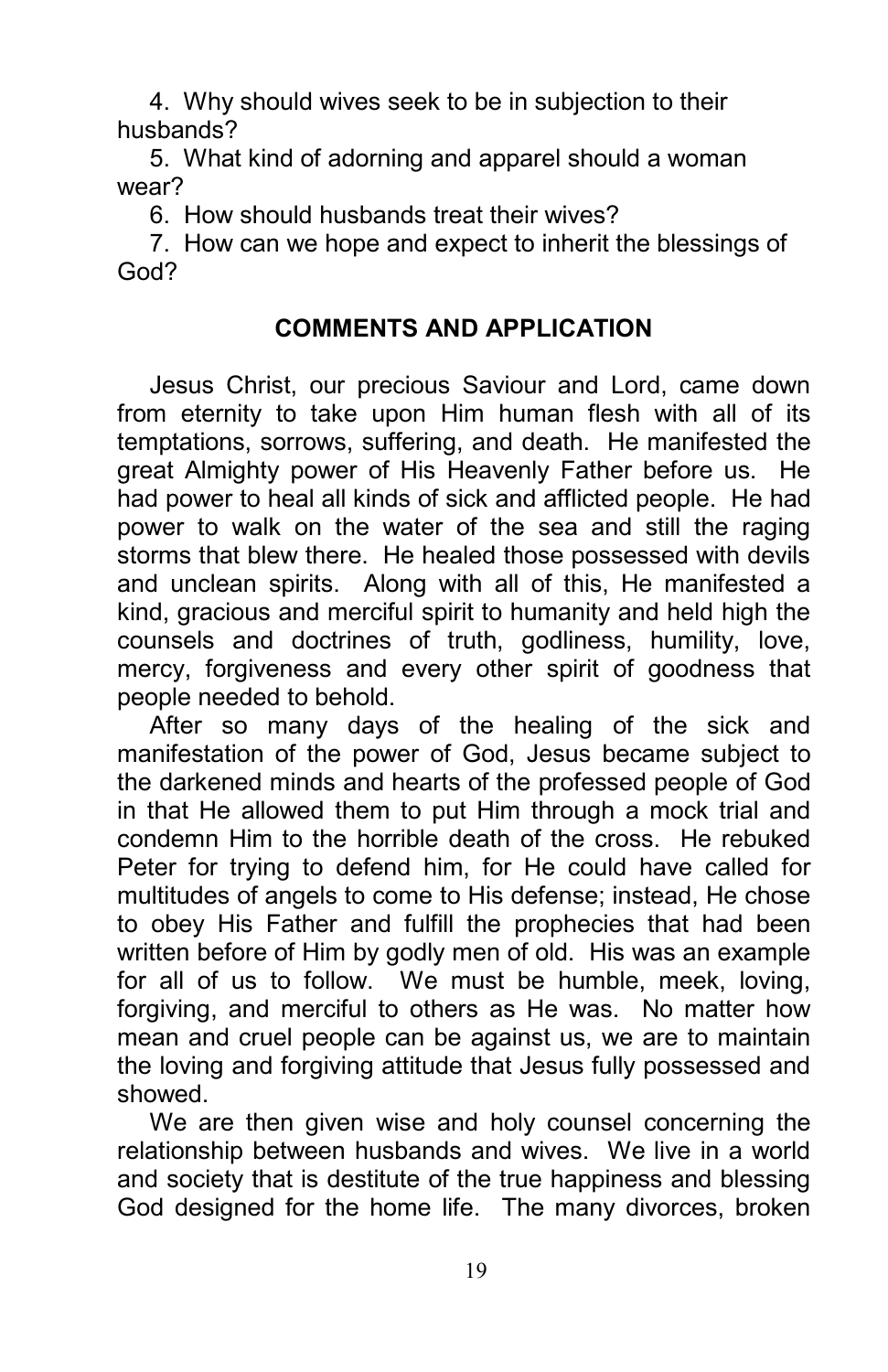homes and disappointed lives reveal the vanity and pride that rule the hearts and lives of so many people. Oh, may God help us all to bear in mind all the guidance and counsel of the Holy Spirit, that we may attain to His precious life!

—Bro. Leslie Busbee

#### REFLECTIONS

ORDER: God is a God of order and intentional design. He is not a God of chaos or random thought.

Counting to ten  $-1-2-3-4-5-6-7-8-9-10 -$  is something we learn early on. One can walk into a math classroom feeling happy, sad, disgruntled, or confused, but the order of numbers (and order of operations) do not change based on one's feelings or opinions of them!

Likewise, the order, balance, beauty, and harmony of God's creation does not change. If the moon forgot its place and randomly decided to rise one morning and be our "main light" of the day instead of the sun, it would be so abnormal as to be terrifying. Why? Because God said the "greater light" was to rule the day and the "lesser light" was to rule the night; that was the order he gave to the lights of the heavens. When God looked at all of His creation and the order of it, He said, "It is good."

If we will follow the Biblical template and God-ordained order governing our relationships, it will yield forth rich dividends in our lives and likewise be "good"! Jesus was our prime example. Under the most extreme pressure, He suffered, He didn't talk back, He wasn't deceitful, and He bore His burden. He unselfishly loved us. He committed Himself to His Father, a righteous judge. We each one have variables in our lives and in our relationships. While we cannot control the actions of others, our best hope for a good relationship in our marriages and with our fellow man is to stay within the confines of God's order and the example He set for us without regard for personal or societal opinion. In marriage, this is God's order: "But I would have you know, that the head of every man is Christ; and the head of the woman is the man; and the head of Christ is God." In our other relationships, we are to all be of one unselfish mind one toward another. HIS order is the right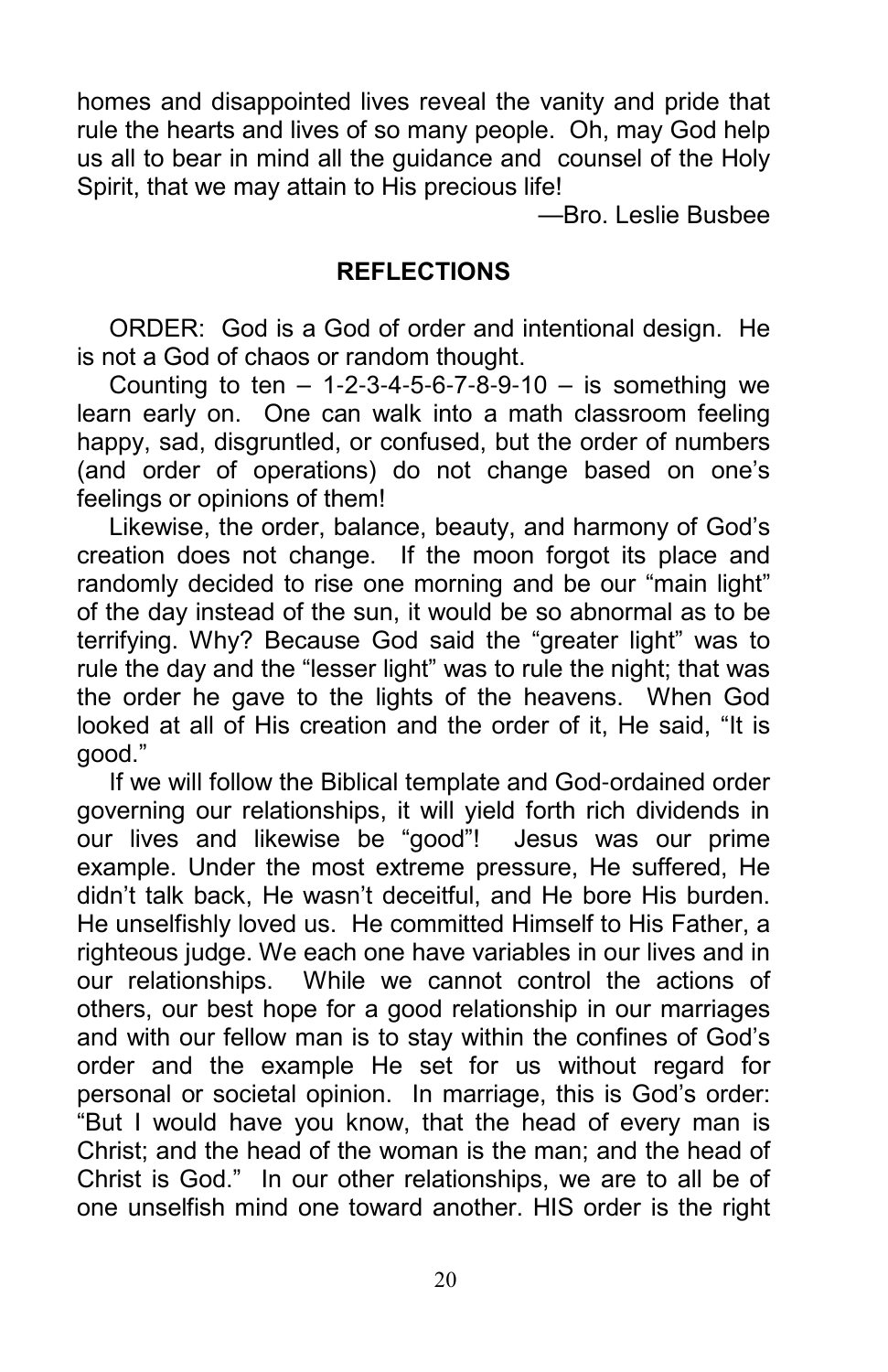order; as we willingly subject ourselves to it, God can behold our obedience and say, "It is good."

—Sis. Julie Elwell

#### AUGUST 2, 2015

#### BEING SAVED FROM SIN AND READY FOR THE JUDGMENT

1 Peter 3:10 For he that will love life, and see good days, let him refrain his tongue from evil, and his lips that they speak no guile:

11 Let him eschew evil, and do good; let him seek peace, and ensue it.

12 For the eyes of the Lord are over the righteous, and his ears are open unto their prayers: but the face of the Lord is against them that do evil.

13 And who is he that will harm you, if ye be followers of that which is good?

14 But and if ye suffer for righteousness' sake, happy are ye: and be not afraid of their terror, neither be troubled;

15 But sanctify the Lord God in your hearts: and be ready always to give an answer to every man that asketh you a reason of the hope that is in you with meekness and fear:

16 Having a good conscience; that, whereas they speak evil of you, as of evildoers, they may be ashamed that falsely accuse your good conversation in Christ.

17 For it is better, if the will of God be so, that ye suffer for well doing, than for evil doing.

18 For Christ also hath once suffered for sins, the just for the unjust, that he might bring us to God, being put to death in the flesh, but quickened by the Spirit:

19 By which also he went and preached unto the spirits in prison;

20 Which sometime were disobedient, when once the longsuffering of God waited in the days of Noah, while the ark was a preparing, wherein few, that is, eight souls were saved by water.

21 The like figure whereunto even baptism doth also now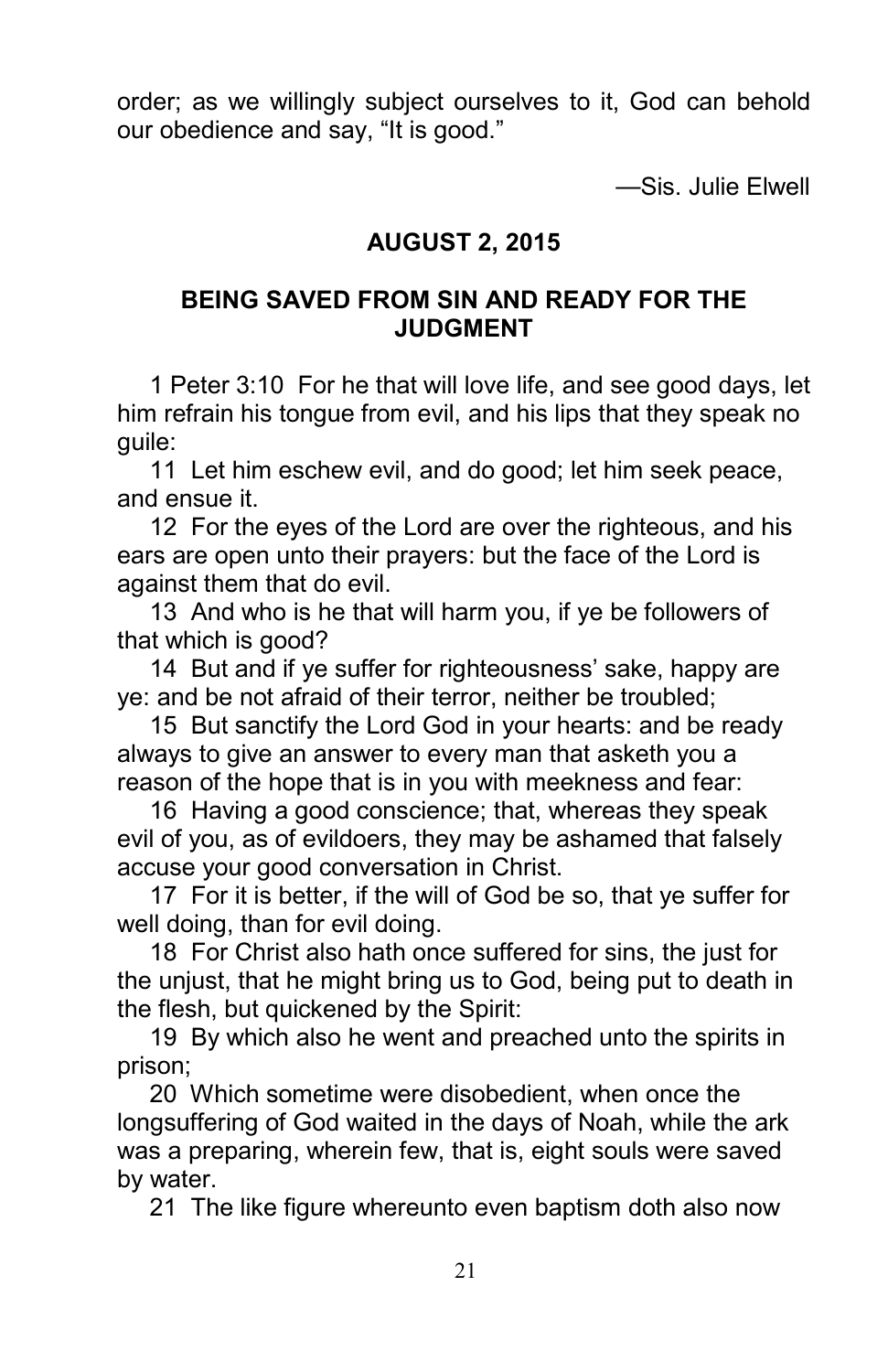save us (not the putting away of the filth of the flesh, but the answer of a good conscience toward God,) by the resurrection of Jesus Christ:

22 Who is gone into heaven, and is on the right hand of God; angels and authorities and powers being made subject unto him.

MEMORY VERSE: For the eyes of the Lord are over the righteous, and his ears are open unto their prayers: but the face of the Lord is against them that do evil. —1 Peter 3:12

CENTRAL THOUGHT: Just as God waited patiently for Noah to prepare to ride out the flood and escape the wrath of God, so is He now giving mankind time to prepare to meet Him in His final day of judgment and escape the destruction of eternal damnation to all who refuse to turn away from their sins.

#### WORD DEFINITIONS

1 Peter 3:10, "refrain": Quit and bring to an end.

Ver. 11, "eschew": Shun. "ensue": Pursue and strive for. Ver. 13, "who is he that will harm you?" If we be faithful to God and follow that which is good, whatever harm anyone would throw on us will be but temporal and we will overcome it!

Ver. 15, "sanctify": Possess in holy love and worship. "meekness": Mild and gentle humility.

Ver. 19, "spirits in prison": The souls of humanity in the prison house of sin who hear the gospel of Christ; if they are obedient and faithful they will enjoy the blessed liberty of salvation.

Ver. 20, "sometime were disobedient": People in other past ages who had opportunity to escape the judgment of God and refused to submit to the will of God. "the longsuffering of God": God's patience in holding back His judgments to give people a chance to be saved. "waited in the days of Noah": God was ready to destroy the wicked world, but He favored Noah and gave him time to build the ark in preparation for the flood God was to send. Noah was toward 500 years old when God decided to destroy the earth with a flood. And the flood came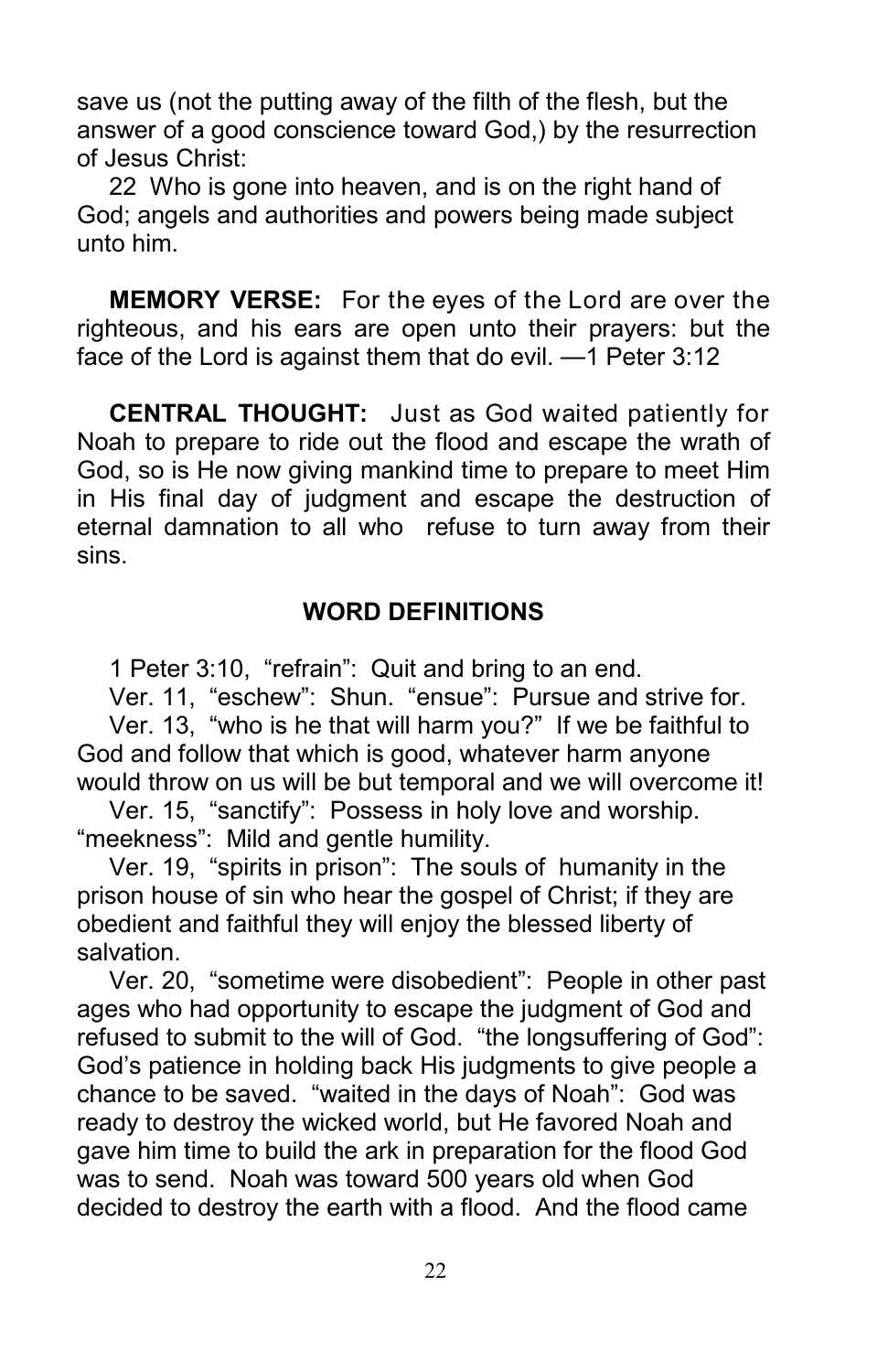when Noah was 600 years old. (Genesis 7:6). We do not know the exact number, but we can be confident that it was a goodly number of years that God was suffering with sinful humanity as He gave Noah the space of time to build the ark. "wherein few, that is, eight souls were saved by water": It was Noah, his wife, his three sons, and their wives who were carried safely through the flood waters. We are confident that this family was faithful and diligent to warn the surrounding humanity of the coming judgment of Almighty God.

Ver. 21, "The like figure whereunto even baptism doth also now save us": The salvation of Noah from the destruction of the flood is greatly similar to the salvation that baptism represents. We and all the faithful in Christ will escape the destruction of this world by being accounted worthy to be resurrected from death, the grave, and mortal vanity and to meet Him in the air as He comes in power and glory. This is what water baptism is pointing to as a like figure. One who partakes of water baptism is submerged under the water and brought up again. This is a type of all the truly saved who die, and in the resurrection come back to live again in eternal life.

Ver. 22, "Who is gone into heaven": Jesus Christ ascended to the right hand of God to intercede for us for our victory, salvation and privilege to be in that eternal world with Him.

#### LESSON BACKGROUND

Verses 10-12 in our lesson are a clear quotation from the precious words in Psalm 34, verses 12 to 16. These scriptures manifest the wonderful grace of the salvation we can have and enjoy in our blessed Lord and Saviour! They list several wonderful blessings and benefits of the true life of a sincere, godly Christian, and correspond with the remaining verses of this precious chapter in the Peter's first epistle.

Verse 13 asks the question, "Who is he that will harm you, if ye be followers of that which is good?" History proves that the true godly Christians down through the ages have suffered much physical harm, and many millions have been martyred because of their stand for Christ and His gospel. The harm they have suffered is but temporary; all who have drawn back from the way of Christ, to escape the suffering and shame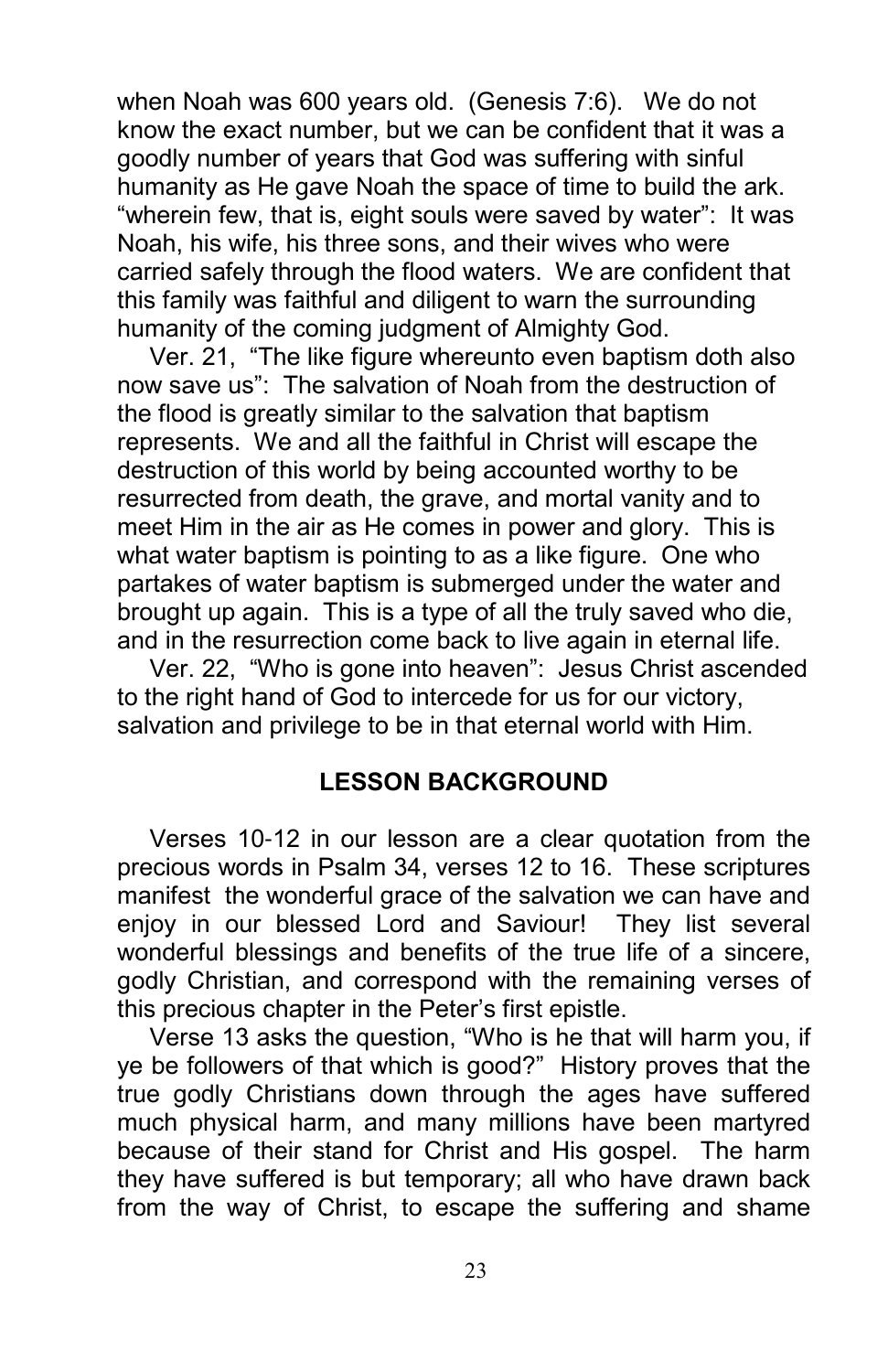thereof, are the ones who will really be harmed and suffer evil. As verse 14 declares, "If ye suffer for righteousness sake, happy are ye!" Thus, we must sanctify the Lord God in our hearts and not be afraid to testify of His grace and hope. While keeping a good conscience before God, we can prove that it is better to suffer for well-doing than for evil doing.

We know that our Lord and Savior once suffered and died on the cross to bring us to God, but He was made alive by the powerful Holy Spirit. He has been preached in this world to the spirits in the prison house of sin, and, though many are disobedient and have rejected Him, there is that number pictured in Revelation 7:9-17 that no man can number! Oh, how we long and earnestly desire to be in that blessed number that will be led "unto living fountains of waters: and God shall wipe away all tears from their eyes"!

—Bro. Leslie Busbee

#### QUESTIONS:

1. What must a person do who would love life and see good days?

2. How will we be blessed if we will thus faithfully follow the Lord?

3. Can we be happy even if we are suffering for righteousness' sake? How?

4. Why is it better to suffer for well-doing than for evil doing?

5. How did Christ set a good example of suffering for well doing?

6. How did Noah and his family set a good example for us today?

7. In what way does being baptized in water speak as a testimony for us?

#### COMMENTS AND APPLICATION

We have the testimony that has been brought forth down through the ages, of the blessing of being faithful to the Lord Jesus Christ even in the time of suffering. The testimony of men and women and boys and girls have echoed and reechoed in wonderful tones of love and sweet victory. Perhaps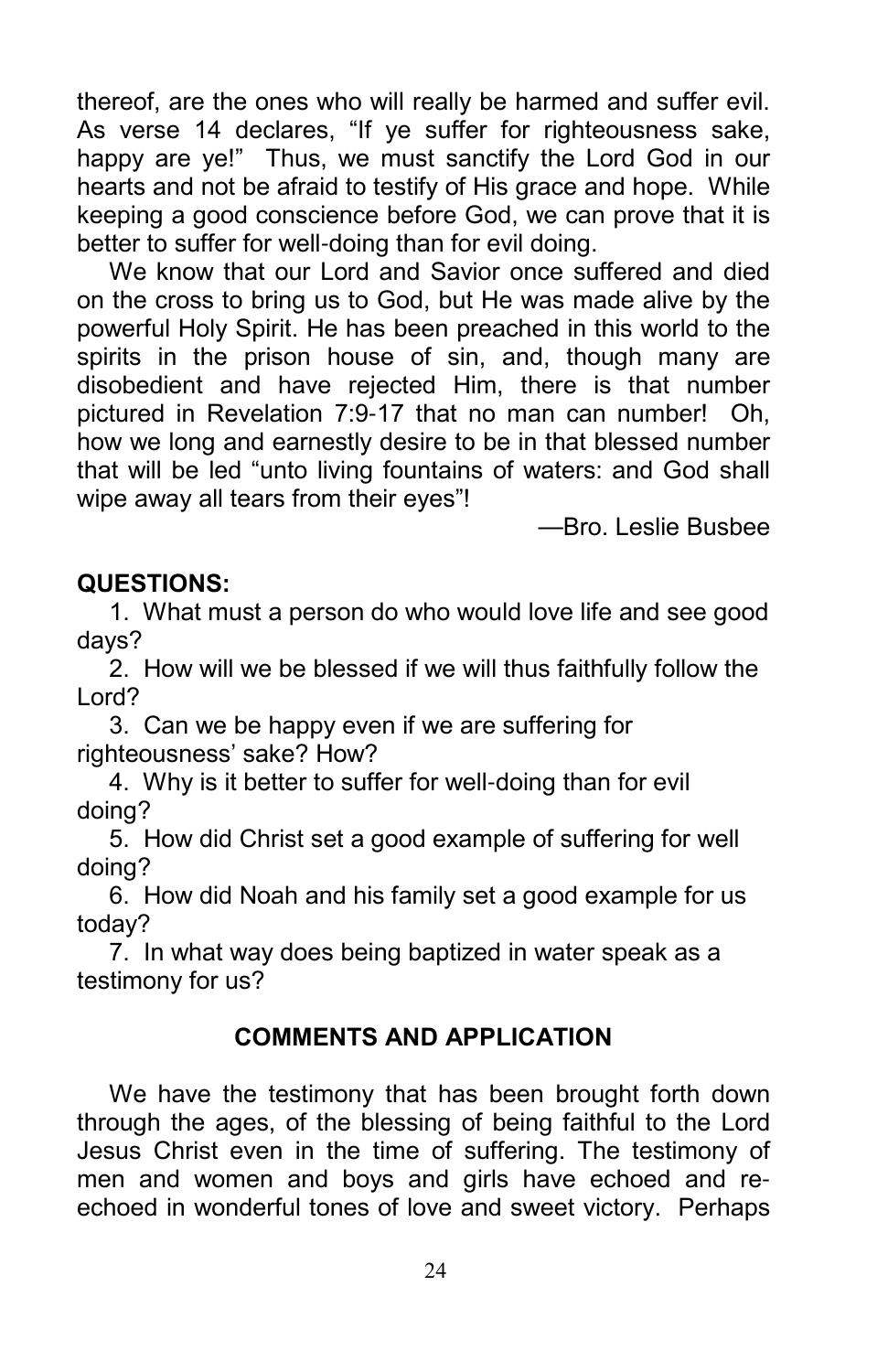to the eyes of carnally minded people the Christian profession is empty and of no avail. But that is because they are looking at things seen and temporal. But, as 2 Corinthians 4:17, 18 declares: "Our light affliction, which is but for a moment, worketh for us a far more exceeding and eternal weight of glory; while we look not at the things which are seen, but at the things which are not seen: for the things which are seen are temporal; but the things which are not see are eternal." How blessed it is to be so sweetly inspired and enlightened by the Holy Spirit to know that our real treasures and possessions worthy of our desire and labor are not these old earthly vanities! No, the true treasures are above where Christ sits at the right hand of God! We are so thankful that God has drawn us to His kingdom and made us to realize what and where the true wealth and worth while possessions are!

—Bro. Leslie Busbee

#### **REFLECTIONS**

#### The Great Judgment Morning

#### Verse 1:

I dreamed that the great judgment morning Had dawned, and the trumpet had blown; I dreamed that the nations had gathered To judgment before the white throne; From the throne came a bright, shining angel, And he stood on the land and the sea, And he swore with his hand raised to Heaven, That time was no longer to be.

#### Refrain:

And, oh, what a weeping and wailing, As the lost were told of their fate; They cried for the rocks and the mountains, They prayed, but their prayer was too late.

Verse 2: The rich man was there, but his money Had melted and vanished away;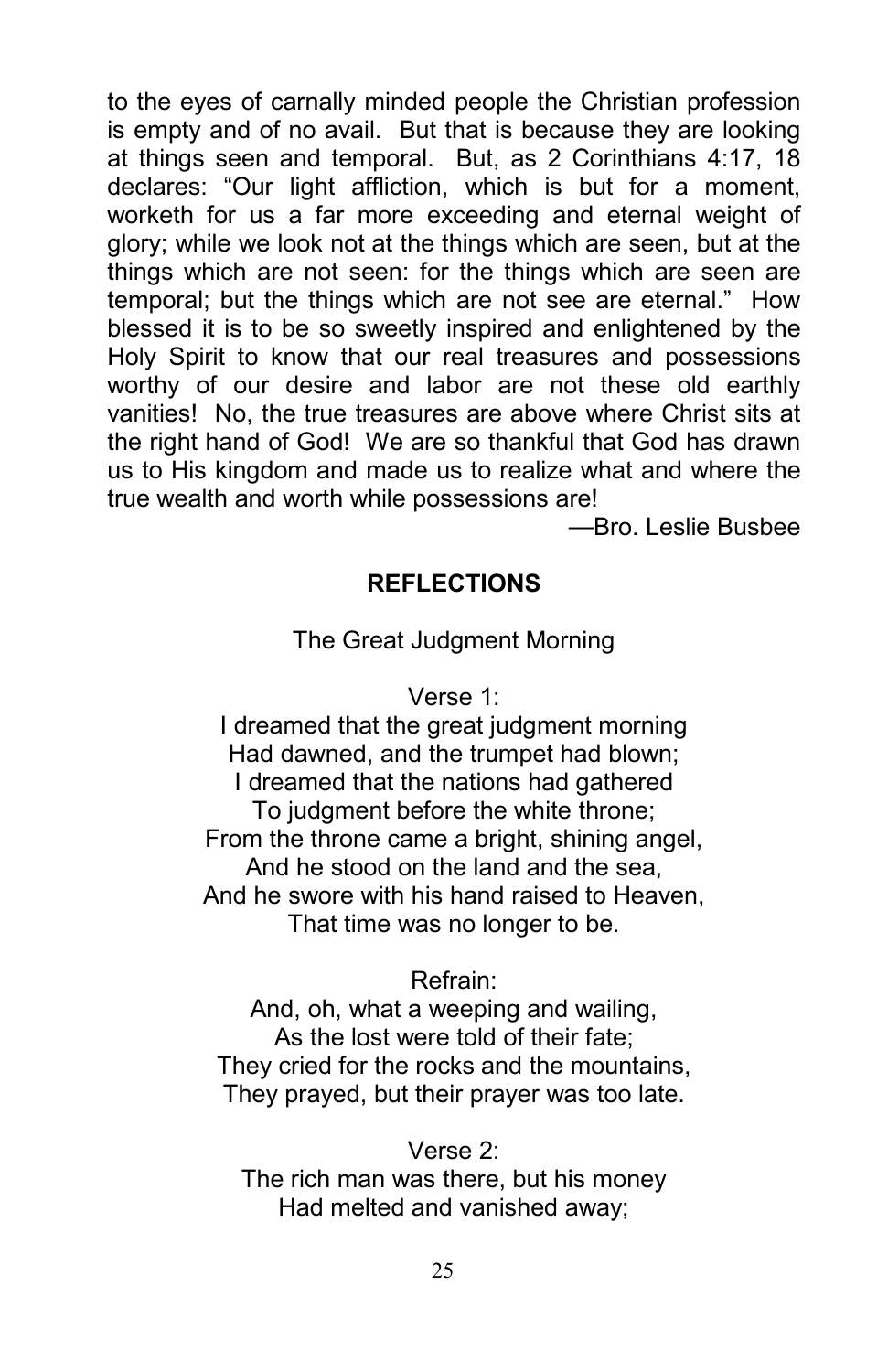A pauper he stood in the judgment, His debts were too heavy to pay; The great man was there, but his greatness, When death came, was left far behind! The angel that opened the records, Not a trace of his greatness could find.

#### Verse 3:

The widow was there with the orphans, God heard and remembered their cries; No sorrow in heaven forever, God wiped all the tears from their eyes; The gambler was there and the drunkard, And the man that had sold them the drink, With the people who gave him the license, Together in hell they did sink.

Verse 4:

The moral man came to the judgment, But his self-righteous rags would not do: The men who had crucified Jesus Had passed off as moral men, too; The souls that had put off salvation— "Not tonight; I'll get saved by and by, No time now to think of religion!" At last they had found time to die.

By Bertham H. Shadduck 1894

—Bro. Bob Wilson

#### AUGUST 9, 2015

#### LIVING NOT TO THE FLESH BUT TO GOD

1 Peter 4:1 Forasmuch then as Christ hath suffered for us in the flesh, arm yourselves likewise with the same mind: for he that hath suffered in the flesh hath ceased from sin;

2 That he no longer should live the rest of his time in the flesh to the lusts of men, but to the will of God.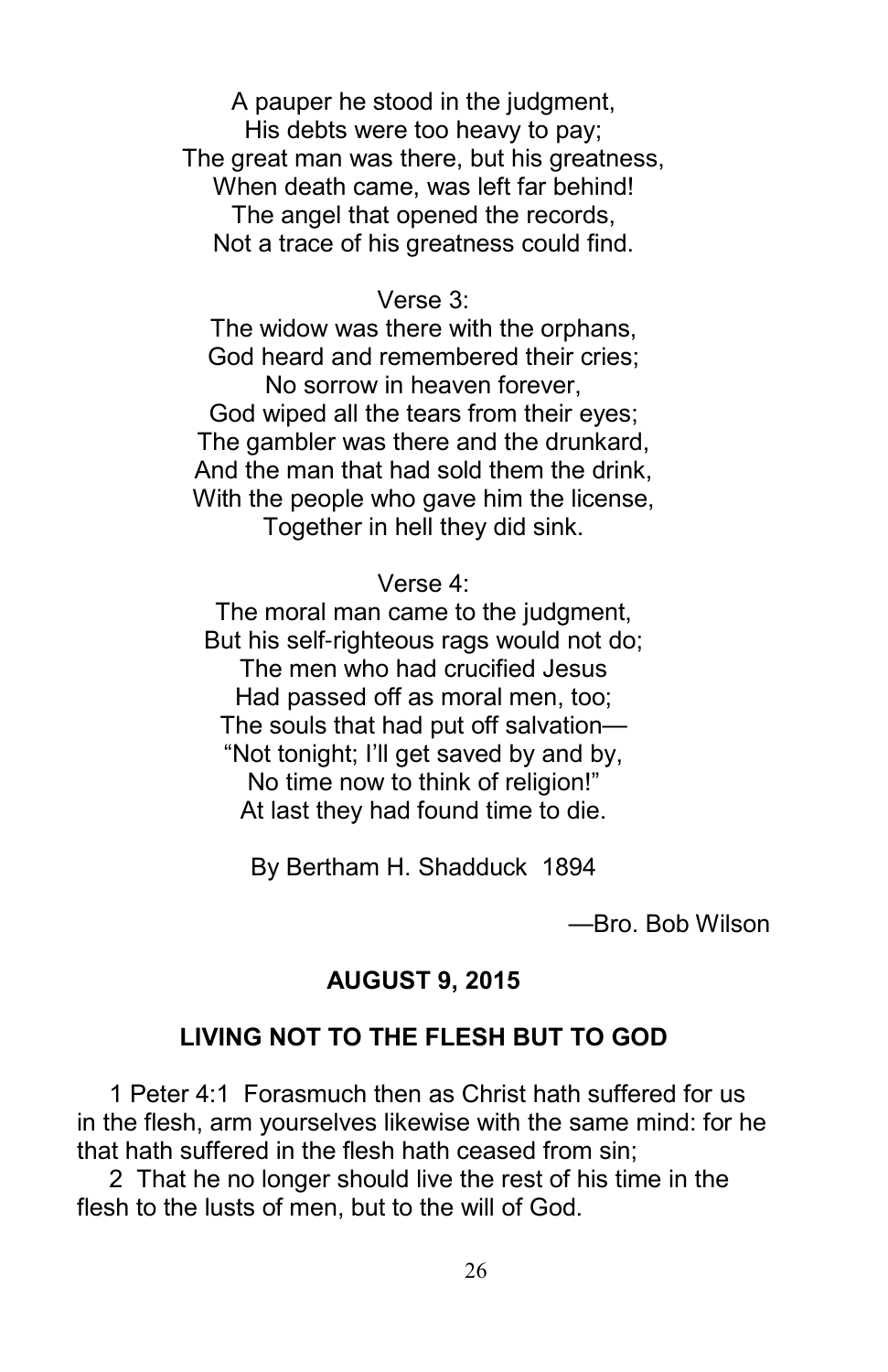3 For the time past of our life may suffice us to have wrought the will of the Gentiles, when we walked in lasciviousness, lusts, excess of wine, revellings, banquetings, and abominable idolatries:

4 Wherein they think it strange that ye run not with them to the same excess of riot, speaking evil of you:

5 Who shall give account to him that is ready to judge the quick and the dead.

6 For this cause was the gospel preached also to them that are dead, that they might be judged according to men in the flesh, but live according to God in the spirit.

7 But the end of all things is at hand: be ye therefore sober, and watch unto prayer.

8 And above all things have fervent charity among yourselves: for charity shall cover the multitude of sins.

9 Use hospitality one to another without grudging.

10 As every man hath received the gift, even so minister the same one to another, as good stewards of the manifold grace of God.

11 If any man speak, let him speak as the oracles of God; if any man minister, let him do it as of the ability which God giveth: that God in all things may be glorified through Jesus Christ, to whom be praise and dominion for ever and ever. Amen.

12 Beloved, think it not strange concerning the fiery trial which is to try you, as though some strange thing happened unto you:

13 But rejoice, inasmuch as ye are partakers of Christ's sufferings; that, when his glory shall be revealed, ye may be glad also with exceeding joy.

14 If ye be reproached for the name of Christ, happy are ye; for the spirit of glory and of God resteth upon you: on their part he is evil spoken of, but on your part he is glorified.

**MEMORY VERSE:** Beloved, think it not strange concerning the fiery trial which is to try you, as though some strange thing happened unto you: but rejoice, inasmuch as ye are partakers of Christ's sufferings; that, when his glory shall be revealed, ye may be glad also with exceeding joy. —1 Peter 4:12, 13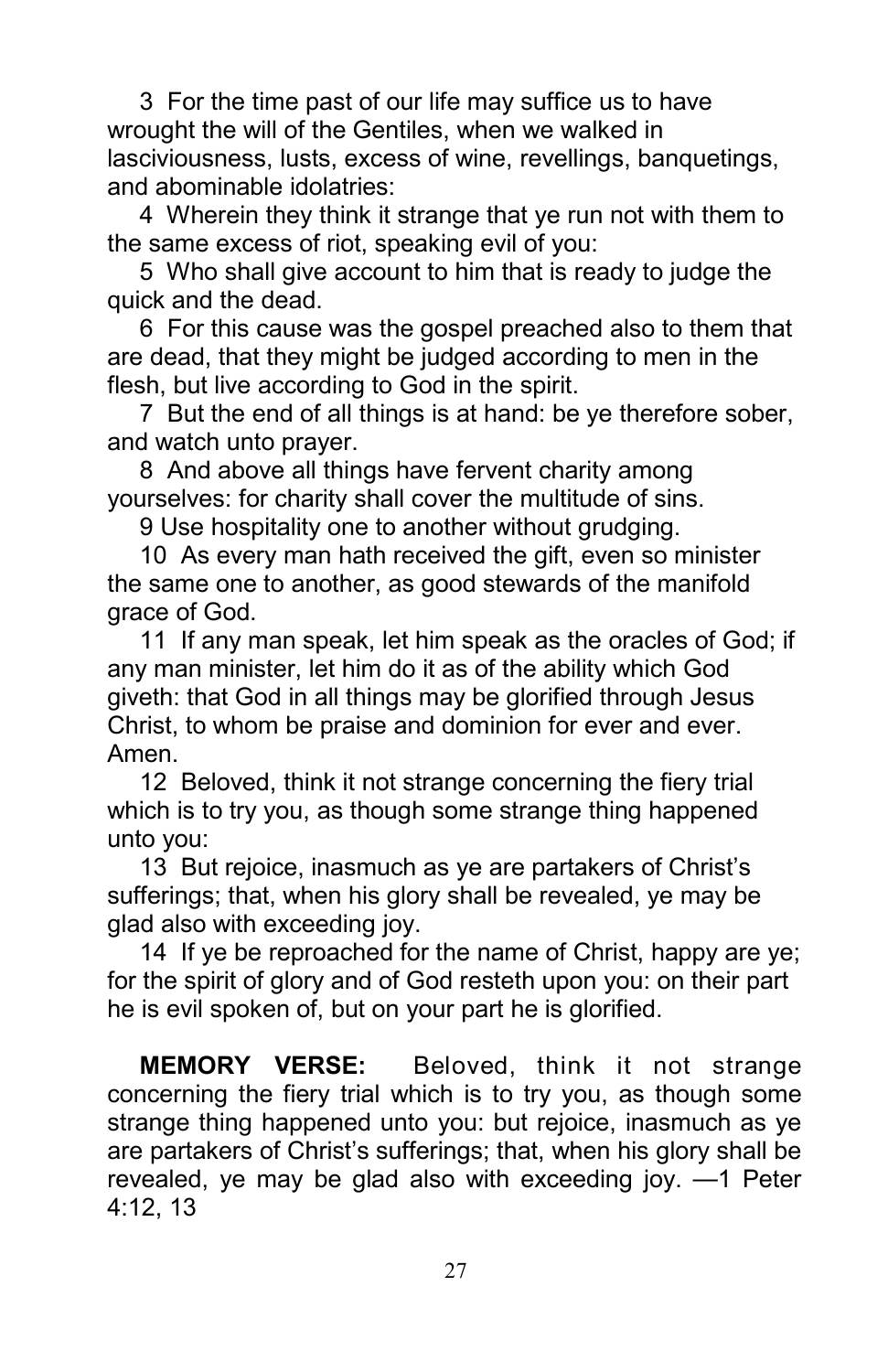CENTRAL THOUGHT: Being a true follower of Jesus Christ in the blessed hope of eternal life puts us at variance and ways contrary to the sinful vanity of the world around us. But, while this brings adversity and persecution, we must look beyond this fleeting earthly realm and rejoice in our future with Him.

#### WORD DEFINITIONS

1 Peter 4:1, "Forasmuch": Indeed since. "same mind": Identical outlook and attitude. "ceased from sin": Stopped going sinful ways. Even though the holy life brings adversity and persecution, we can rejoice that we are overcoming the sinful way of living.

Ver. 3, "suffice": Was enough for us and we do not want any more of it. "lasciviousness": Uncontrolled passions of the body. "banquetings": Drinking liquor parties. "abominable idolatries": Wicked and ungodly idol worship.

Ver. 4, "excess of riot": Uncontrolled indulgence in ungodly passions.

Ver. 5, "ready": Fully prepared and qualified.

Ver. 7, "sober": Having a sound and rightfully sane mind and purpose. "watch unto prayer": Be prayerfully on guard against the enemy.

Ver. 8, "charity": The divine love of God.

Ver. 9, "without grudging": Not grumbling nor complaining.

Ver. 10, "steward": Worker or overseer. "manifold": With many various benefits and blessings.

Ver. 11, "oracles": The holy messages of truth.

Ver. 12, "Beloved": Dearly and greatly loved.

Ver. 14, "reproached": Persecuted or condemned.

#### LESSON BACKGROUND

In our lesson today we have the direct and unfailing counsel of being aware of the dangers we face in life. From the beginning of creation we can see the trap in which Satan caught Adam and Eve. God created the world and everything in it. But the Creator gave a limit, a law of control, a restriction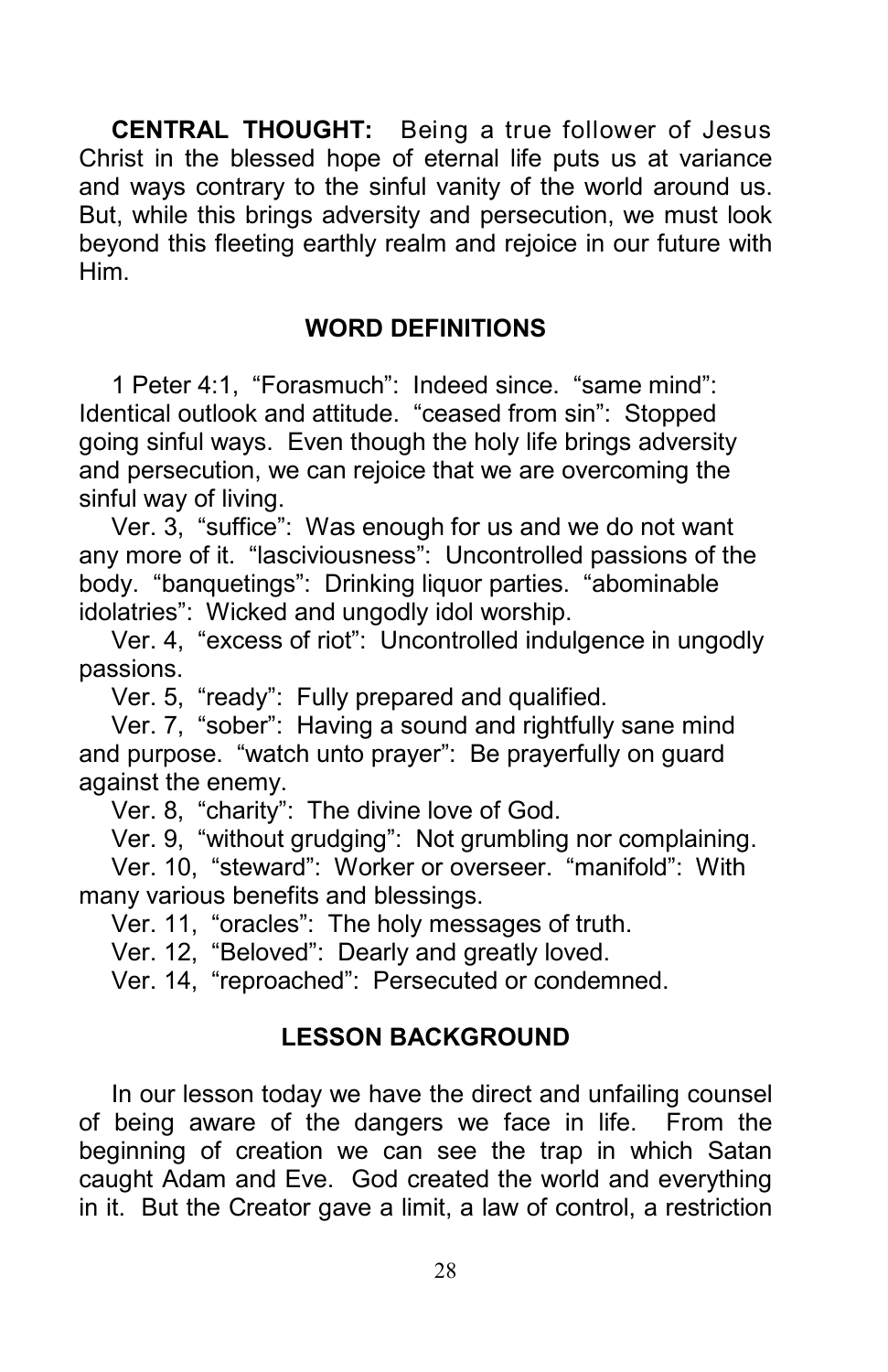to what man had privilege to partake of. Man could freely partake of the many trees in the garden and their wonderful fruit. There was only one tree that God plainly made man know he was to not partake of. The lie Satan presented to mother Eve was that partaking of the forbidden tree would be beneficial to her and Adam. She was deceived by his lies, ate of the forbidden fruit, and got Adam to partake of it with her. This was the entry of sin and transgression into the world.

The history of mankind shows the terrible consequence of fulfilling the lusts and appetites of the body over and above pleasing man's Maker. During His earthly life and ministry, our Lord Jesus faced that same temptation and was, as our Savior, triumphant and victorious over it all. He was tempted in all points like we are tempted, yet never yielded. He can help us if we will be willing and obedient to Him and seek His guidance and wisdom to keep us in the way of life. The way of living holy and bringing our appetites and desires into complete submission to the good pleasure of God is truly the way in which we desire to be obedient.

In Galatians 5:16-13 Paul listed the works of the flesh and the fruit of the Spirit. True godly wisdom will help us to avoid and triumph over the works of the flesh, which have a strong influence particularly in youth, and to diligently pursue the fruit of the Spirit. May the Holy Spirit of God help us all to be enlightened and warned to resist the temptation of the flesh and sow to the Spirit so that we can reap life everlasting (Gal. 6:7,8).

—Bro. Leslie Busbee

#### QUESTIONS:

1. What was the mind Christ had with which we need to arm ourselves?

2. What are some of the attractions of the flesh that we need to resist?

3. How can we overcome the flesh and live according to the Spirit of God?

4. What are some of the fiery temptations that we can and will meet?

5. How can we be a partaker of Christ's sufferings?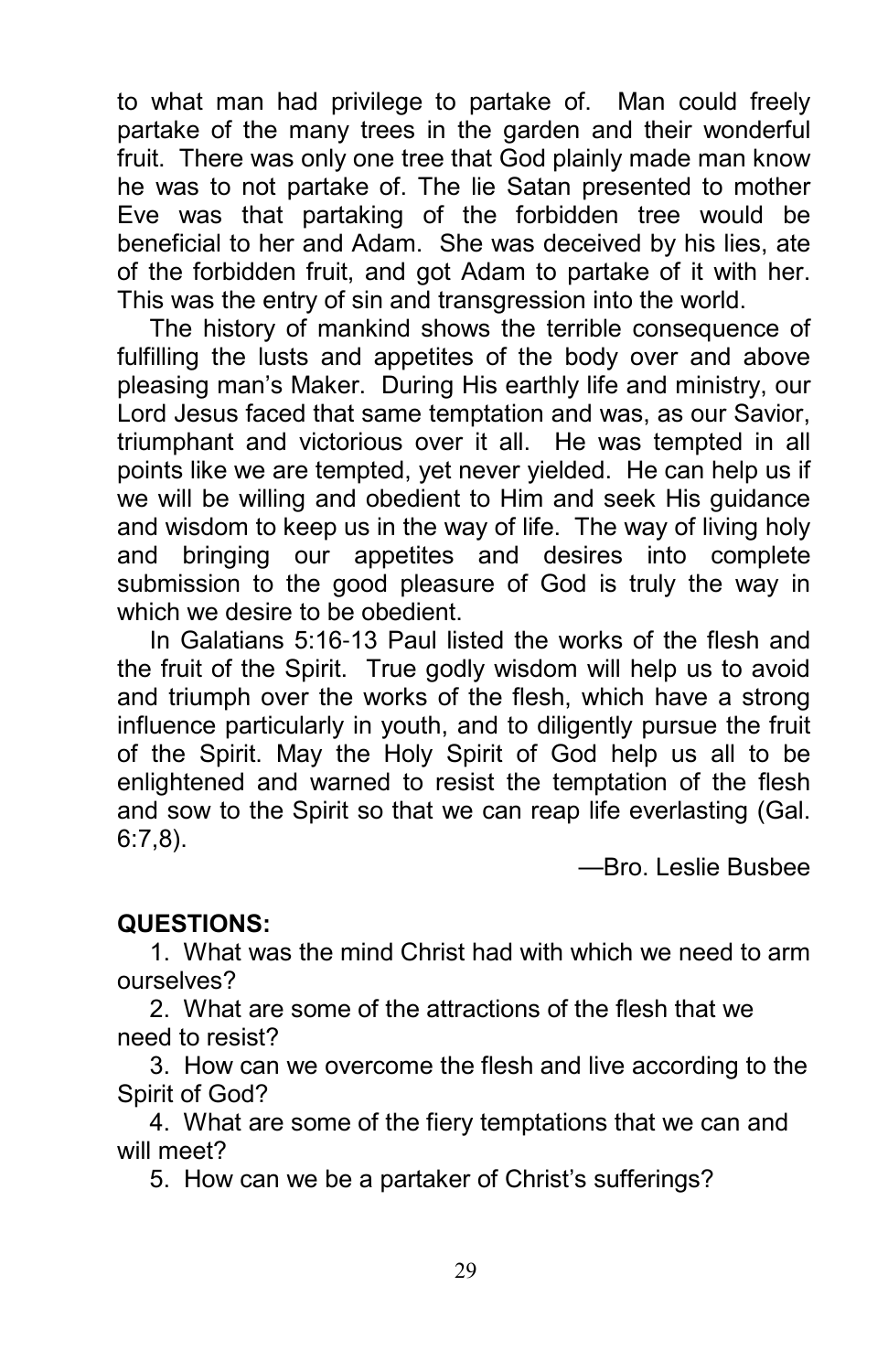#### COMMENTS AND APPLICATION

1 John 2:15-17 has some worthy and valuable counsel to which we should take diligent heed: "Love not the world, neither the things that are in the world. If any man love the world, the love of the Father is not in him. For all that is in the world, the lust of the flesh, and the lust of the eyes, and the pride of life, is not of the Father, but is of the world. And the world passeth away, and the lust thereof: but he that doeth the will of God abideth for ever." We can see these three things in the temptation that the devil presented to Eve about the forbidden tree. As it says in Genesis 3:6, "When the woman saw that the tree was good for food (lust of the flesh), and that it was pleasant to the eyes (lust of the eyes), and a tree to be desired to make one wise (the pride of life), she took of the fruit thereof, and did eat."

Our Lord Jesus faced the same allurements in His temptation, as is portrayed in Matthew 4:1-10: Commanding stones to be made bread (lust of the flesh), casting Himself down from the pinnacle of the temple (lust of the eyes), and seeing all the kingdoms of the world and the glory of them and having them if he would worship the devil (the pride of life); here are these three attractions again. Let us be wise to resist the devices and allurements of Satan in our day! Jesus overcame it in His day, and when facing the horrible suffering of the death of the cross, He resisted any thought of saving Himself, but gladly gave Himself to death. It pays to deny the flesh and be willing to bear the cross that Jesus bore.

—Bro. Leslie Busbee

#### **REFLECTIONS**

Our memory verse says: "Beloved, think it not strange concerning the fiery trial which is to try you, as though some strange thing happened unto you: but rejoice, inasmuch as ye are partakers of Christ's sufferings; that, when his glory shall be revealed, ye may be glad also with exceeding joy." 1 Peter 4:12,13

Apostle James encouraged us to "Count it all joy when ye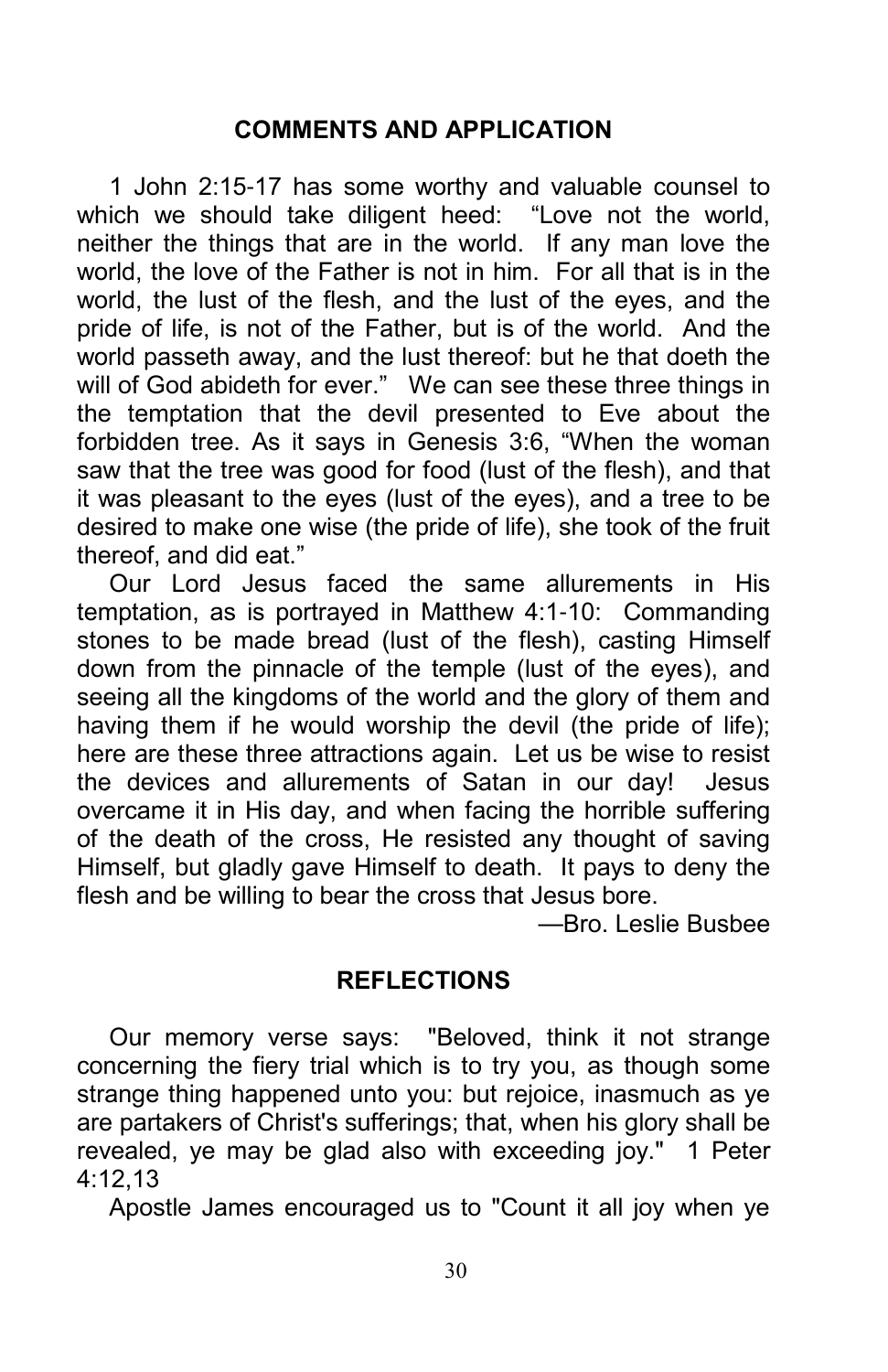fall into divers temptations." He went on to say, "Behold, we count them happy which endure." The Apostle Paul testified of his thorn in the flesh experience that "[he] would rather glory in [his] infirmities. . ." He also admonished the saints to be "patient in tribulation."

Think about those words for a minute: 'rejoice', 'joy', 'happy', 'glory', 'patient'. These words do not describe the usual sentiments in the middle of heartache and devastation when all we want is for the trial to end and be over with as soon as possible. But there is a valuable lesson here that can be gleaned if we will open our hearts and minds to understanding.

Paul and Silas tapped into this secret treasure when they were in the depths of the prison after being beaten and chained. They learned to rejoice because they were counted worthy to suffer for the name of Jesus. Paul found this also because he went on to say, "I would rather glory in my infirmities that the power of Christ may rest upon me."

This takes every burden, every trial, every temptation, and every tribulation to a whole new level. We get to serve the Lord in a capacity as never before. In our disappointments and hard trials, we have a chance to prove faithful to a Savior who was ever faithful to us. Praise the Lord. This is why we can sing "The Pilgrim's Confidence":

> "Welcome the storms, my hope is abounding, Let the waves come, my anchor is sure. Fixed in the rock on which I am standing, How can I fall when all is secure? Wonderful peace in thee I'm possessing, Victory thro' Christ I ever shall sing; Let the rain fall in showers of blessing, Homage and praise to Thee I would bring!" —Sis. LaDawna Adams

#### AUGUST 16, 2015

#### BEING FAITHFUL TO GOD IN TEMPTATION AND TRIAL

1 Peter 4:15 But let none of you suffer as a murderer, or as a thief, or as an evildoer, or as a busybody in other men's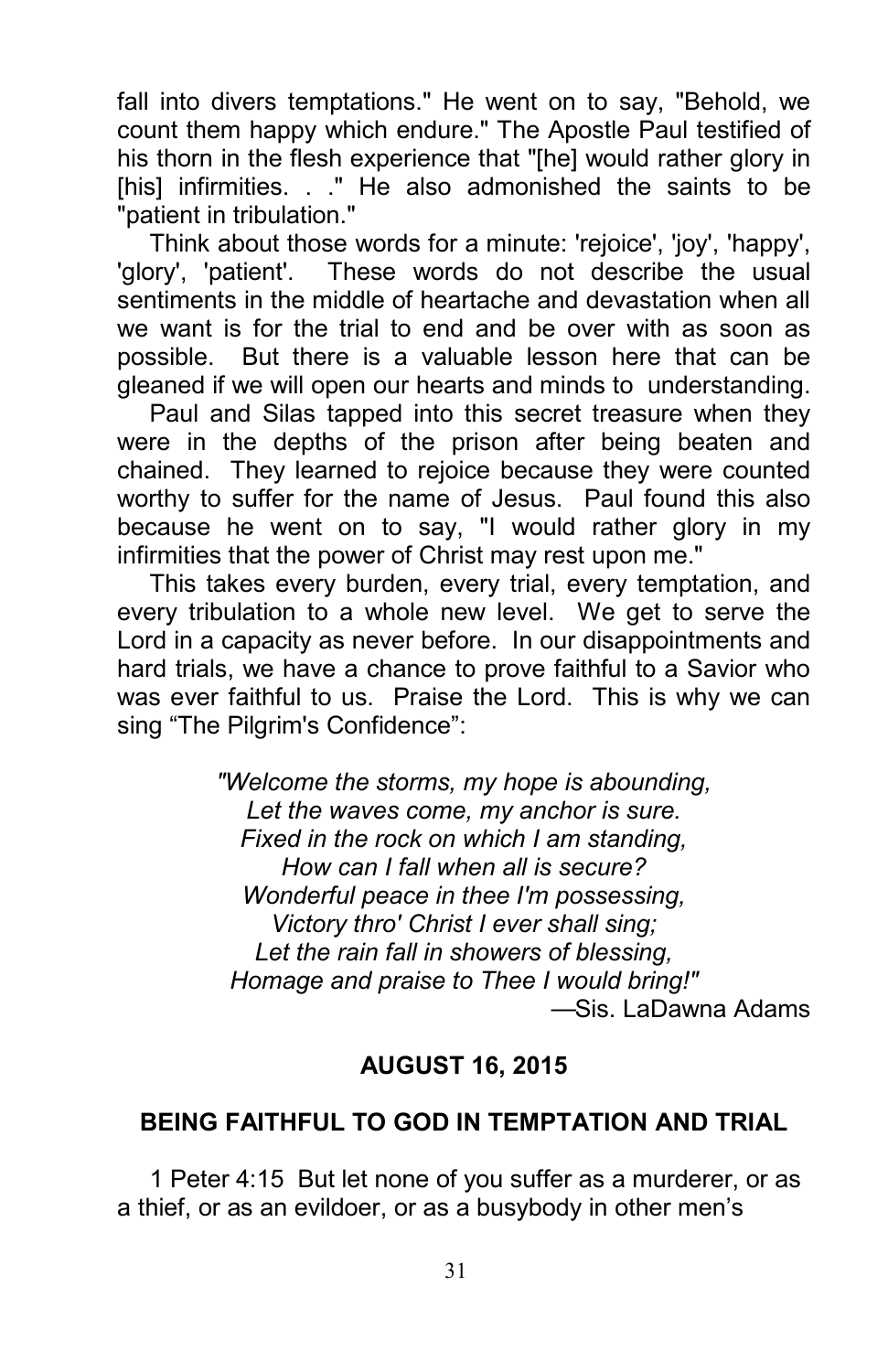matters.

16 Yet if any man suffer as a Christian, let him not be ashamed; but let him glorify God on this behalf.

17 For the time is come that judgment must begin at the house of God: and if it first begin at us, what shall the end be of them that obey not the gospel of God?

18 And if the righteous scarcely be saved, where shall the ungodly and the sinner appear?

19 Wherefore let them that suffer according to the will of God commit the keeping of their souls to him in well doing, as unto a faithful Creator.

5:1 The elders which are among you I exhort, who am also an elder, and a witness of the sufferings of Christ, and also a partaker of the glory that shall be revealed:

2 Feed the flock of God which is among you, taking the oversight thereof, not by constraint, but willingly; not for filthy lucre, but of a ready mind;

3 Neither as being lords over God's heritage, but being ensamples to the flock.

4 And when the chief Shepherd shall appear, ye shall receive a crown of glory that fadeth not away.

5 Likewise, ye younger, submit yourselves unto the elder. Yea, all of you be subject one to another, and be clothed with humility: for God resisteth the proud, and giveth grace to the humble.

6 Humble yourselves therefore under the mighty hand of God, that he may exalt you in due time:

7 Casting all your care upon him; for he careth for you.

8 Be sober, be vigilant; because your adversary the devil, as a roaring lion, walketh about, seeking whom he may devour:

9 Whom resist stedfast in the faith, knowing that the same afflictions are accomplished in your brethren that are in the world.

10 But the God of all grace, who hath called us unto his eternal glory by Christ Jesus, after that ye have suffered awhile, make you perfect, stablish, strengthen, settle you.

11 To him be glory and dominion for ever and ever. Amen.

MEMORY VERSE: Likewise, ye younger, submit yourselves unto the elder. Yea, all of you be subject one to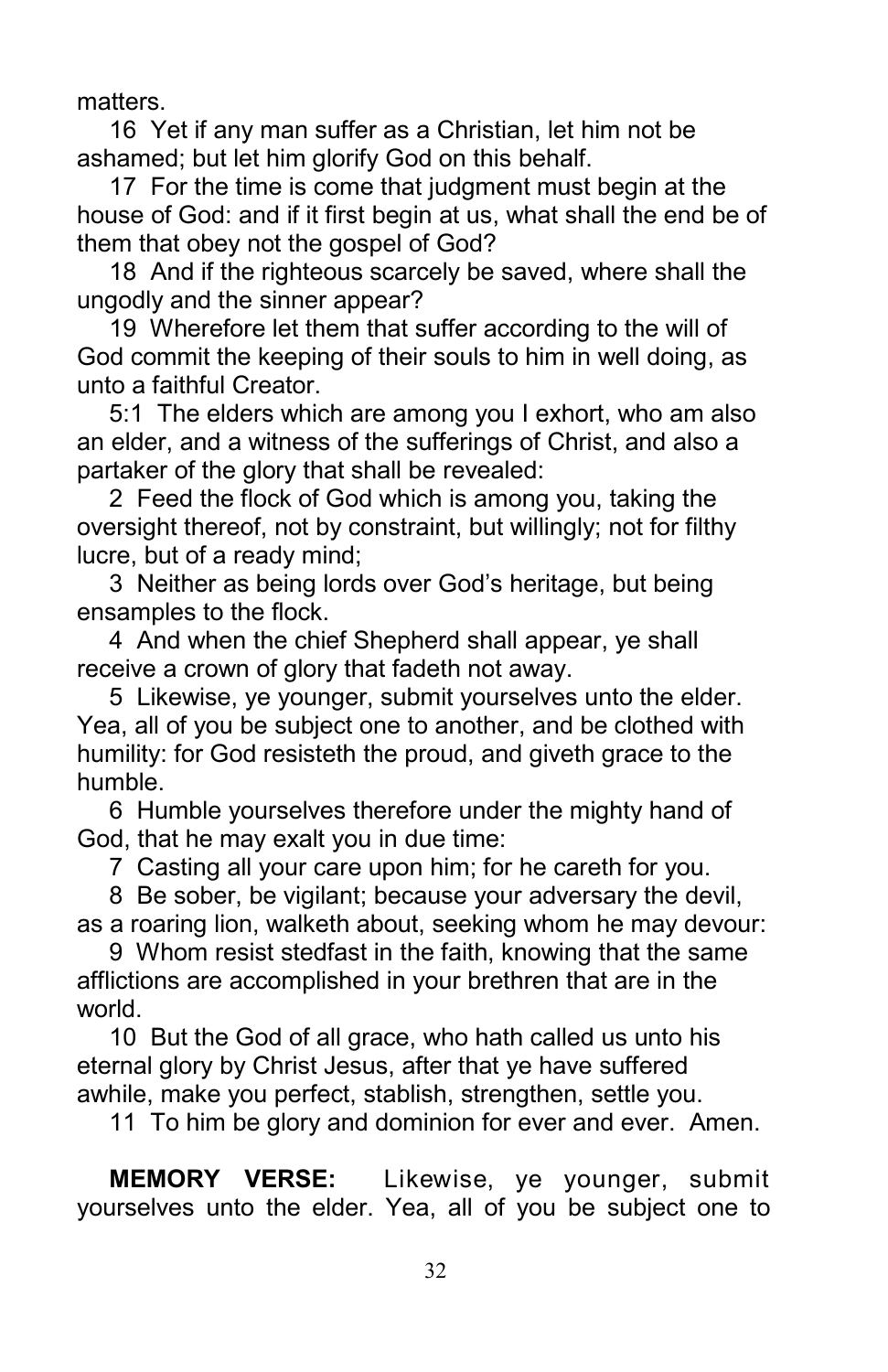another, and be clothed with humility: for God resisteth the proud, and giveth grace to the humble. —1 Peter 5:5

CENTRAL THOUGHT: We have been called, by the God of all grace and salvation, to share with Him and His blessed Son, our Saviour, eternal glory and happiness in the eternal world to come. Let us therefore be diligent to follow and obey Him in all the truth of His holy Word, with love to one another and to all men.

#### WORD DEFINITIONS

1 Peter 4:15, "busybody": Meddler, looking into other people's affairs.

Ver. 16, "on this behalf": Or for his good and eternal welfare.

Ver. 17, "judgment must begin at the house of God": Of all men, we who partake of God's salvation are most responsible to faithfully obey His Word and do His will.

Ver. 18, "scarcely be saved": Will be saved with adverse difficulty in trials and tests.

Ver. 19, "suffer according to the will of God": Endure faithfully the temptations and trials that God permits to come our way. "commit": Entrust into God's loving grace and care.

1 Peter 5:1, "elders": Leaders such as pastors, teachers, and ministers,

Ver. 2, "oversight": Watchful and loving care and protection. "not by constraint": Not just because you have to. "filthy lucre": Unholy, worldly riches. "ready mind": Faithfully determined to be true and obedient.

Ver. 3. "lords": Big demanding bosses. "ensamples": Good and faithful patterns for people to follow of godliness, holiness, and patience in heart and life.

Ver. 4, "chief Shepherd": The Lord Jesus Christ, Shepherd over all.

Ver. 6, "exalt you": Lift you up to spiritual blessings and power.

Ver. 7, "casting all your care": Committing fully your safety and protection.

Ver. 8, "sober": Solemn, earnest, diligent, and fully aware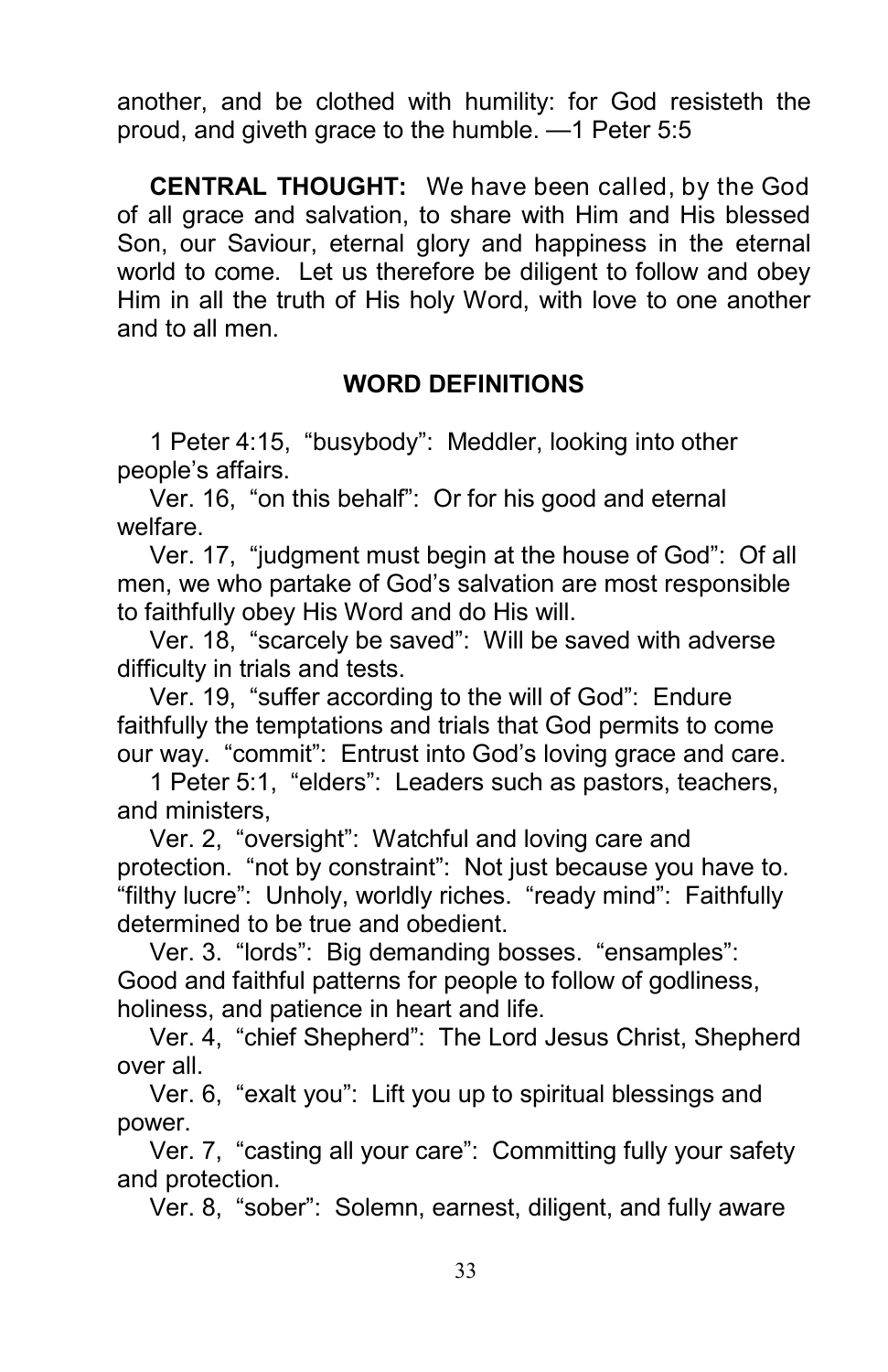of the extent of your responsibility. "vigilant": Very watchful, careful, and fully on your guard.

Ver. 10, "stablish, strengthen, settle": Confirm and set you solidly and fast in the right direction.

### LESSON BACKGROUIND

We have come to the closing chapter of this inspiring and beneficial epistle of our dear brother Simon Peter. He states in verse 12 that he wrote this, "exhorting and testifying that this is the true grace of God." His counsels in this epistle are encouraging and strengthening to our hearts. He states that our suffering must not be because of ungodly and sinful behavior, but because of our Christian faith that is at variance with the sinful world around us. And, if we suffer because of our faith and holy behavior, we need not be ashamed, but give God the glory and continue on in the true religion that Christ has brought to us. We are bearing judgment established by our Heavenly Father through His Son, Jesus; so we must be brave, courageous, and commit to God the keeping of our souls in well doing.

We have Peter's counsel to the elders and leaders of the congregations of saints, given as from him who was also an elder, being a witness of the sufferings of Christ. Yes, Peter was an eye-witness of what our Lord Jesus went through. It was a difficult thing for him and the other disciples to witness the arrest, mock trial, and horrible sentence of death on the cross. We have read how Peter denied his faith as one of Christ's disciples and also tried to defend Him by wielding with the sword and cutting off a man's ear. However, after our Lord was risen from the dead, we find Peter being given a leading place in all He was directing His disciples to do, receiving the blessed Holy Spirit and preaching with power the message that we have on record in Acts 2.

So Peter encourages us in his two wonderful epistles to be strong and not afraid to suffer for the sake of the gospel of Christ. He joyfully points us to the crown of glory we all, who are faithful and accepted of Him, will receive when He shall appear in glory at the end of this fleeting world. Oh, how wonderful are his counsels in these epistles! Let us all be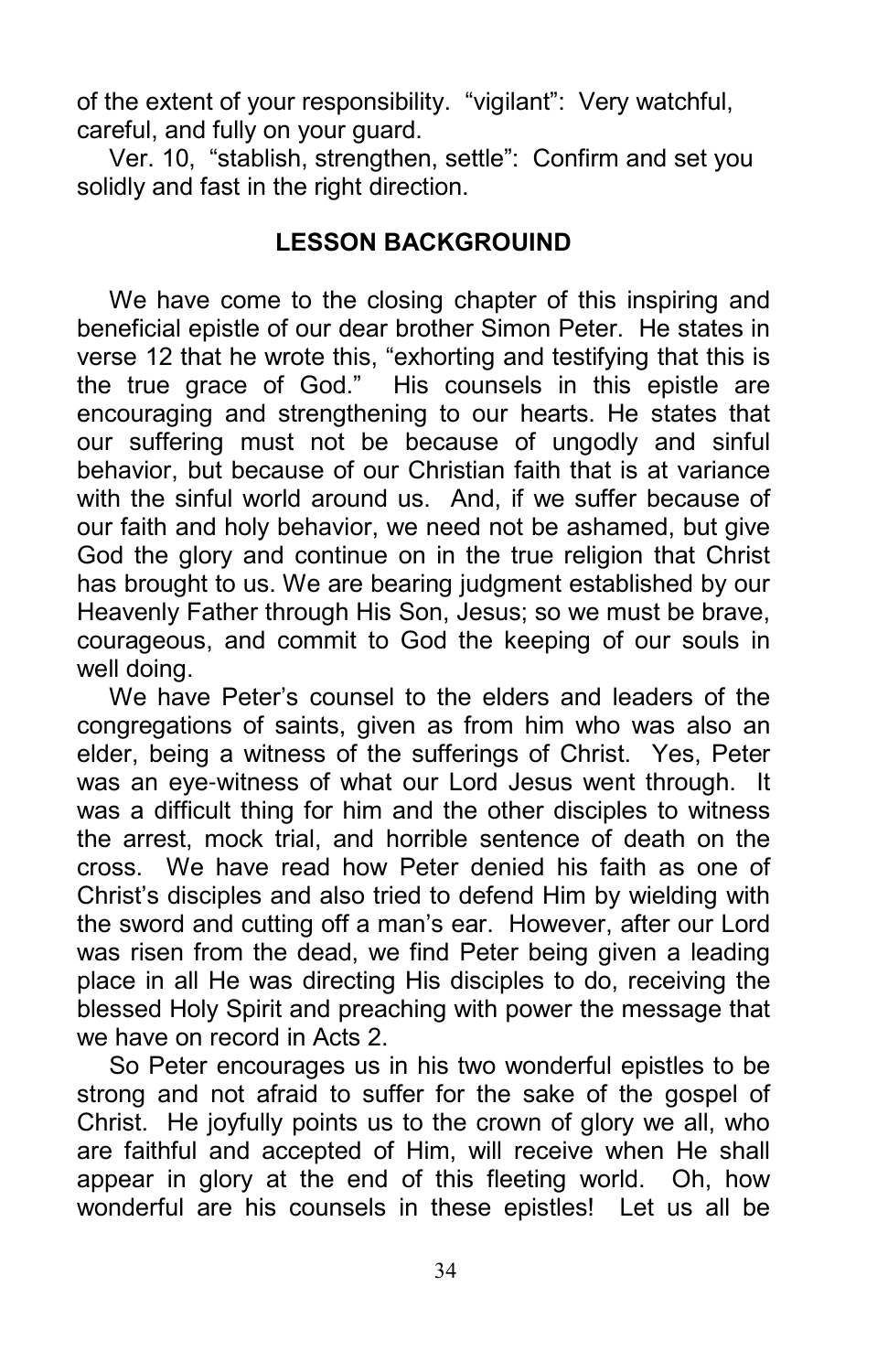steadfast and unmovable in the precious gospel of our Lord Jesus Christ, and, as Luke 21:36 says, "Watch ye therefore, and pray always, that ye may be accounted worthy to escape all these things that shall come to pass, and to stand before the Son of man."

—Bro. Leslie Busbee

## QUESTIONS:

1. Why should we not be ashamed to suffer as a Christian?

2. How can we be fully prepared to stand before Him in the final judgment?

3. What will the end be of them that obey not the gospel of God?

4. What can we do if we suffer for Christ according to the will of God?

5. What is the duty and responsibility of being an elder for the gospel?

6. What do we hope to receive when the chief Shepherd shall appear?

7. What does it mean to be clothed with humility?

8. What can we do if we become heavy with care and sorrow?

9. Why should we be sober, watchful, and vigilant?

 10. What will God faithfully do for us if we faithfully suffer for Him?

# COMMENTS AND APPLICATION

History reveals that many, many Christians have given their lives and died because of their faith and testimony for Christ. In this present day, we are hearing of men and women being persecuted and many dying because of their faith. It is traditionally reported that all twelve apostles of Christ were sentenced to die, and all except John laid down their life for the Saviour. The account is that John was cast into boiling oil, but he came out unhurt. He is the only one of the twelve that died a natural death. It is said that Peter was trying to escape martyrdom in Rome, when he had a vision of Christ, Who said to Peter, "I am going down to give my life at Rome." Peter turned around and went back and was arrested and sentenced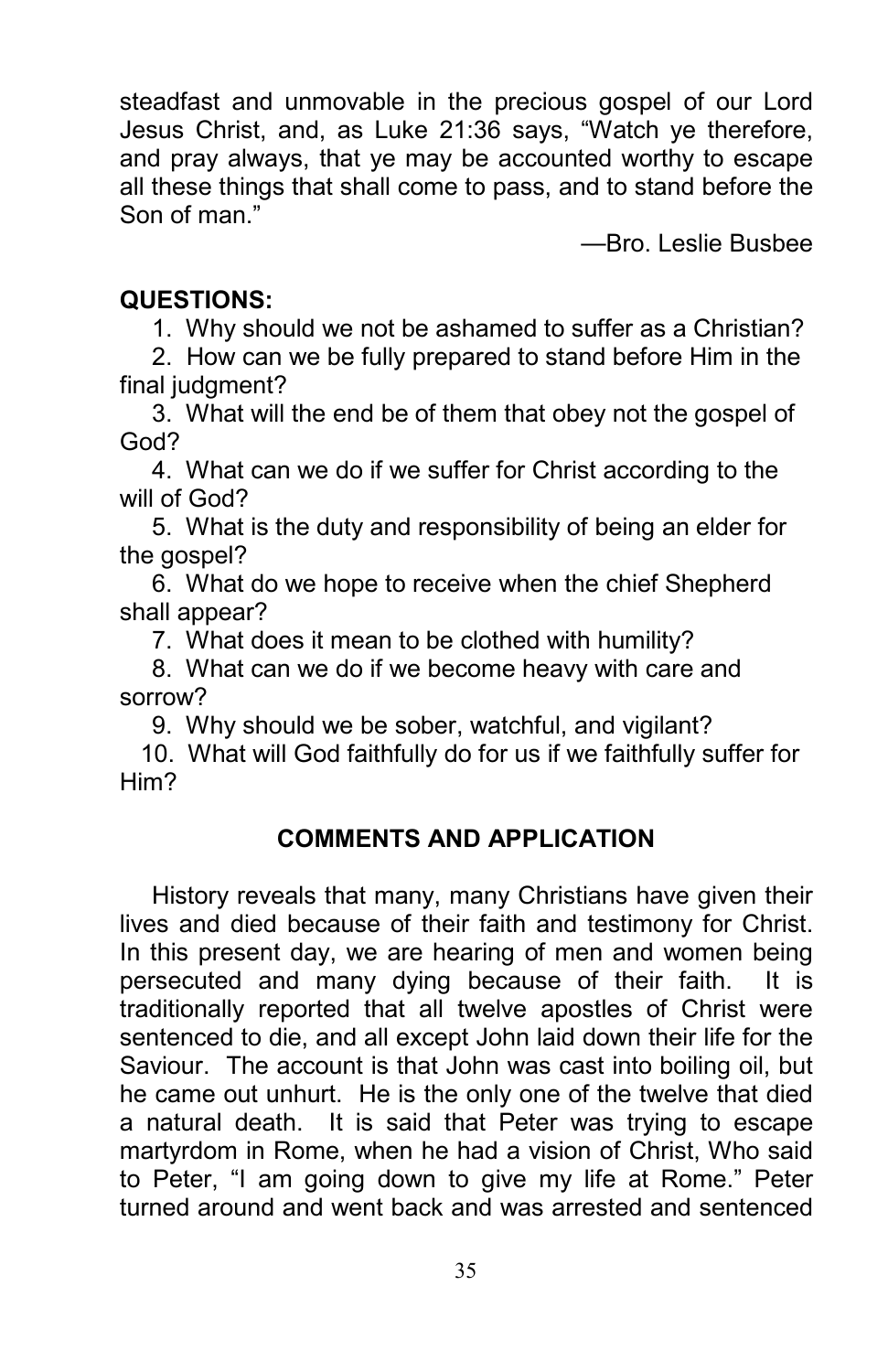to be crucified. Peter requested that he be crucified head down, for he did not feel worthy to be crucified as Christ was. So we see that Christ has made it clear that we are living for Him, not for the preservation of this life and the vain substance of this world. Our hopes are on things eternal. Let them cut off our heads or throw us to the lions, or burn us at the stake. We know that Jesus said, "He that loveth his life shall lose it, and he that hateth his life in this world shall keep it unto life eternal (John 12:25)."

—Bro. Leslie Busbee

### REFLECTIONS

I have recently read of the severe persecution going on in northern Nigeria. A militant Muslim group, Boko Haram, (meaning "Western education is forbidden") had attacked one village eleven times between January 2012 and September 2013. During one of the attacks, a pastor was ordered, "Denounce Christ if you want to be spared." "No," he declared, "How can I denounce Christ if I was the one teaching others not to deny Him?" Miraculously, at this point, his persecutors were interrupted and his life was spared. He said later, "One thing that keeps on strengthening me not to give up is the voice of the Lord that speaks to my inner mind. That's why I stand firm, not minding how my life will end."

Another man told his wife, who stood by crying with fear and grief, "Don't worry—the death of a Christian is a great gain, not a loss." He was then shot in the face and left for dead. As his wife cried over his body, she heard him gasp. Although he wasn't given medical aid until the next morning, God miraculously spared him and healed his wounds. Today he says, "Since that day, I pray, 'God, forgive them.' My prayer is that that they will be saved. . . I love them. . . If I have the opportunity to see them, I will hug them and forgive them."

Still another, after watching his young wife suffer and die, burying his brother, whose head had been shot off by the insurgents, and learning that his father had also been killed, said, "My internal joy remains constant. I always thank the Lord for giving me the opportunity to partake in Christ's suffering; I don't mind even the hardest."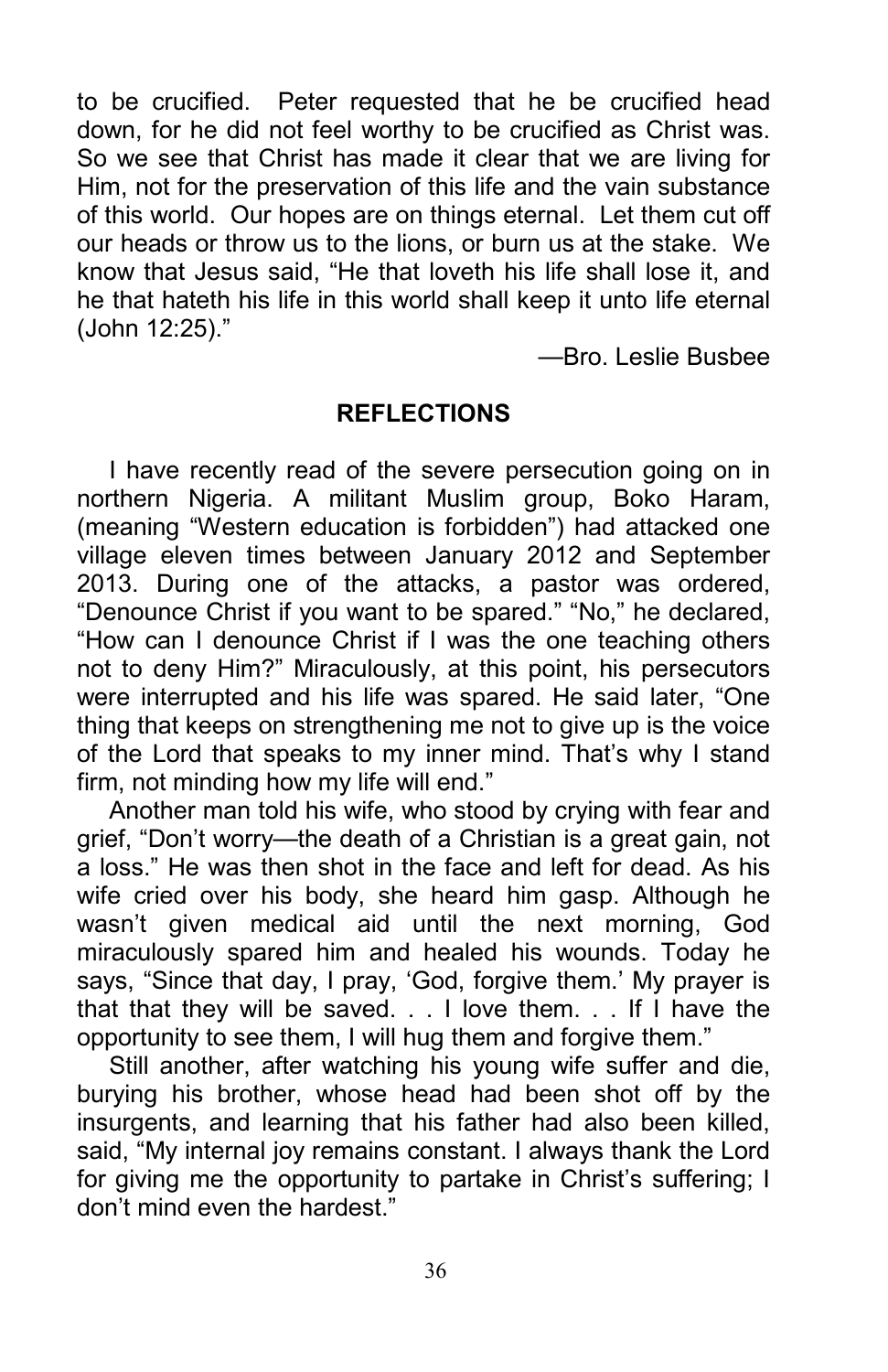May this challenge us to love Christ enough to suffer and die for Him.

—Sis. Angela Gellenbeck

## AUGUST 23, 2015

## GAINING ABUNDANT ENTRANCE UNTO LIFE ETERNAL

2 Peter 1:1 Simon Peter, a servant and an apostle of Jesus Christ, to them that have obtained like precious faith with us through the righteousness of God and our Saviour Jesus Christ:

2 Grace and peace be multiplied unto you through the knowledge of God, and of Jesus our Lord,

3 According as his divine power hath given unto us all things that pertain unto life and godliness, through the knowledge of him that hath called us to glory and virtue:

4 Whereby are given unto us exceeding great and precious promises: that by these ye might be partakers of the divine nature, having escaped the corruption that is in the world through lust.

5 And beside this, giving all diligence, add to your faith virtue; and to virtue knowledge;

6 And to knowledge temperance; and to temperance patience; and to patience godliness;

7 And to godliness brotherly kindness; and to brotherly kindness charity.

8 For if these things be in you, and abound, they make you that ye shall neither be barren nor unfruitful in the knowledge of our Lord Jesus Christ.

9 But he that lacketh these things is blind, and cannot see afar off, and hath forgotten that he was purged from his old sins.

10 Wherefore the rather, brethren, give diligence to make your calling and election sure: for if ye do these things, ye shall never fall:

11 For so an entrance shall be ministered unto you abundantly into the everlasting kingdom of our Lord and Saviour Jesus Christ.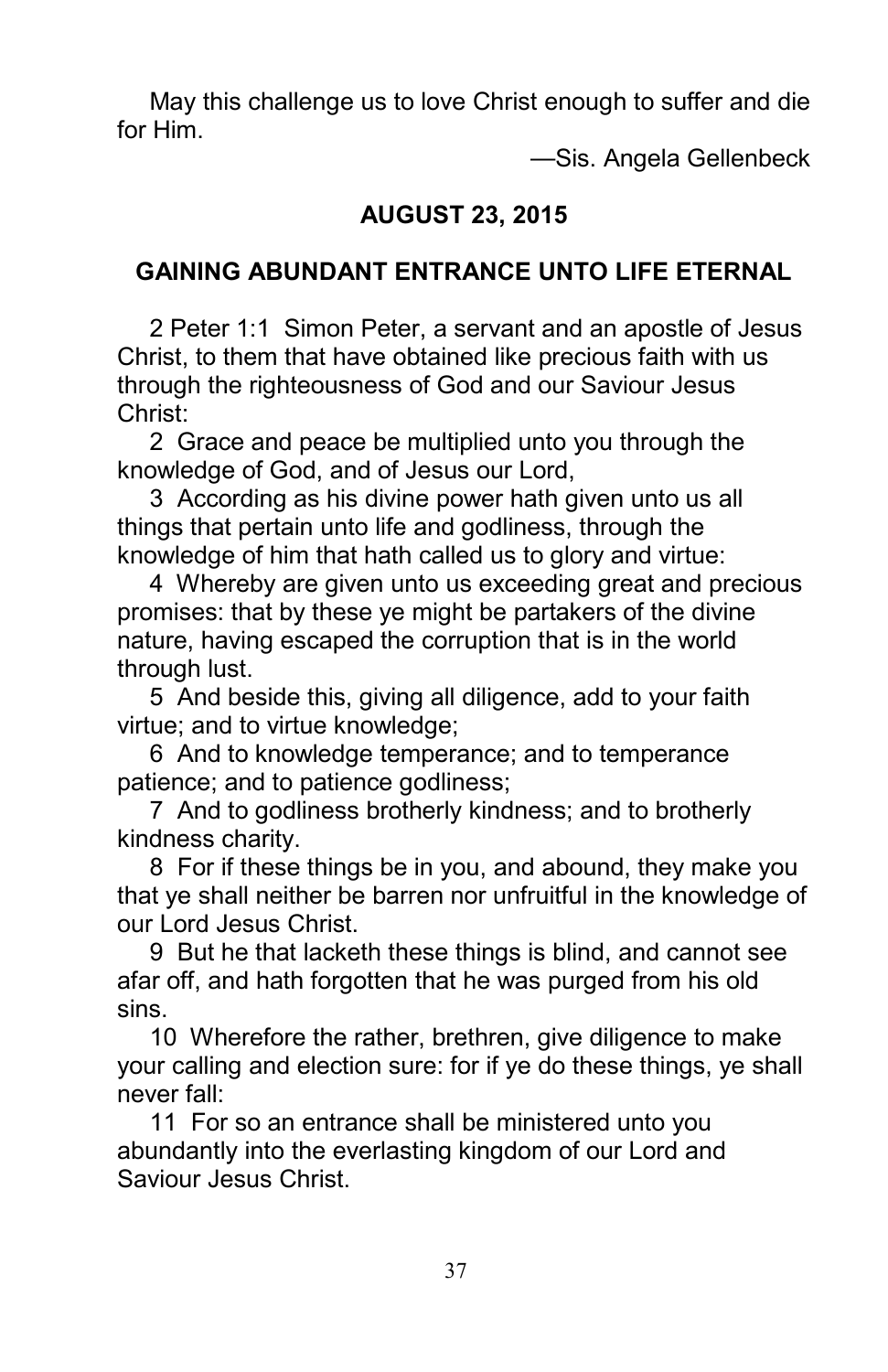MEMORY VERSE: Wherefore the rather, brethren, give diligence to make your calling and election sure: for if ye do these things, ye shall never fall. —2 Peter 1:10

CENTRAL THOUGHT: Besides obtaining the precious faith through the righteousness of God and our Saviour Jesus Christ, and power to partake of the divine nature; and escaping the corruption of this evil world, we must add to our faith virtue, knowledge, temperance, patience, godliness, brotherly kindness, and charity.

# WORD DEFINITIONS

2 Peter 1:1, "obtained like precious faith": Taken hold of the same valuable confidence and assurance.

Ver. 4, "divine nature": The basic principle of a holy heart and mind. "having escaped": Been truly delivered. "corruption": Decay and ruin. "lust": Uncontrolled and impure appetites and desires.

Ver. 5, "beside this": In addition to this. "add": Fully and abundantly supply. "virtue": Manliness and excellence. "knowledge": Scientific truths about God: His love, power, holiness, goodness, mercy, purpose, benefits, and blessings.

Ver. 6, "temperance": Self control. "patience": Strong and cheerful endurance. "godliness": Piety; deep reverence and respect toward God.

Ver. 7, "brotherly kindness": Fondness and affection toward others. The Greek word is "philadelphia". William Penn named the city he established "Philadelphia", meaning "The City of Brotherly Love". "charity": Divine love, affection, and inclination to be good and kind.

Ver. 9, "cannot see afar off": Near-sighted, just limited to earthly, fleshly things.

Ver. 10, "Wherefore the rather": For this cause do the better. "give diligence": Make earnest effort.

Ver. 11, "For so": Because by these things. "entrance shall be ministered unto you abundantly": You will have sure and unfailing opening to enter.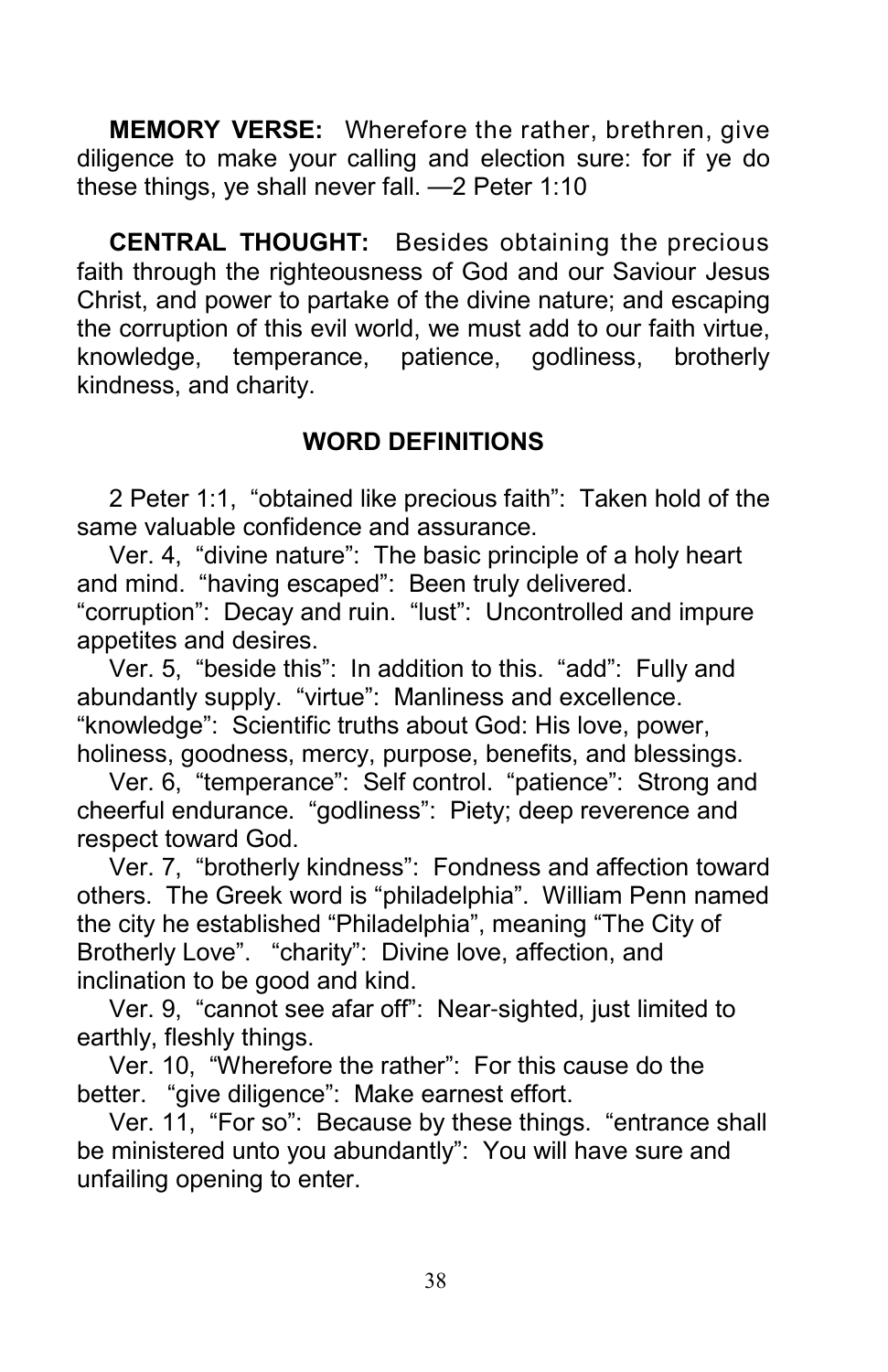# LESSON BACKGROUND

Our lesson today contains the extremely valuable counsels of one of Christ's faithful disciples. Let us notice first to whom Peter was writing. It was to those who had obtained the identical faith that he possessed and it was obtained through the righteousness of Almighty God and His beloved Son, our Saviour, Jesus Christ. Far, far beyond and more valuable and beneficial than all this fleeting world's treasures is this glorious mine of everlasting riches that is ours to possess! Peter willed that grace and peace would be multiplied unto us according to what Christ's divine power had given and supplied for us. It is through the personal knowledge and fellowship with Him who has called us from, and helped us to escape from, the vanity, pride and lusts of this ungodly world, that we can be partakers of His holy nature!

Peter counsels us to be very diligent to add—abundantly add—to the grace and salvation we have obtained through Christ. The first is virtue to add to our faith. In other words, be a man about your faith. Be full grown and fully developed in your confidence and trust.

Then we need to add to our manly faith knowledge. There are many valuable lessons and truths we must learn and be taught of through His blessed Word and inspiration of the Holy Spirit.

To knowledge we need to add temperance. Temperance means self control. It involves the control of our mind and thoughts, control of our eyes and what we look at, and what we listen to with our ears. Then there is the control of our appetites, passions, and physical desires. Perhaps the most serious is the control of our tongue.

We also must add patience, which not only means the ability to wait, but the quality of cheerful endurance. "In your patience possess ye your souls" Luke 21:19).

We need then to add godly fear and reverence, and the last two vital ingredients of brotherly kindness and fervent love. Notice what Peter says of the importance of these things. To have them and abound insures that we will not be barren nor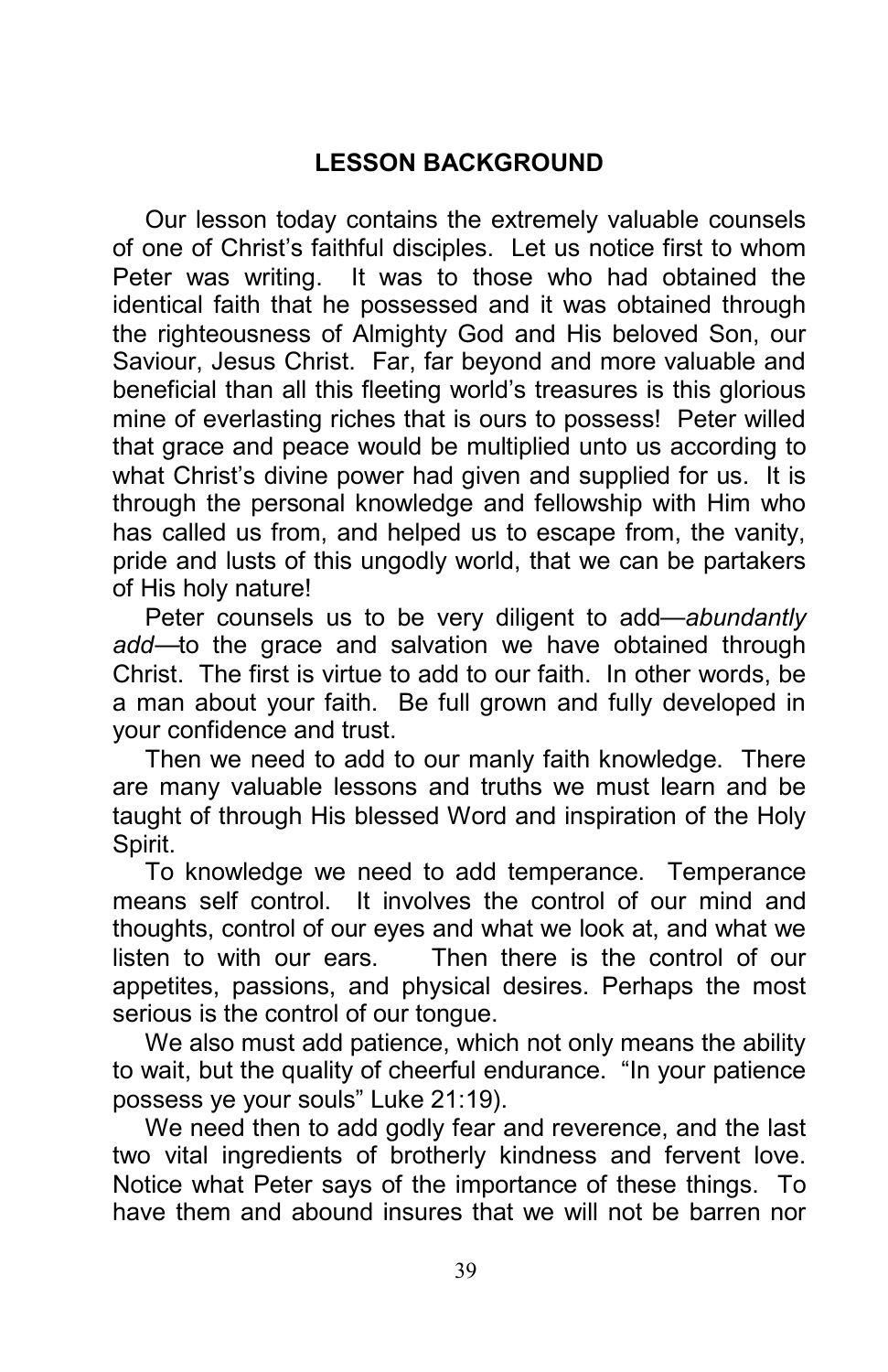unfruitful in the Lord. And the final thought is having, by these things, an abundant entrance into the eternal kingdom of our Lord and Saviour! Oh, the blessed recipe of goodness! —Bro. Leslie Busbee

## QUESTIONS:

1. To whom was Peter writing this wonderful epistle?

2. What did he desire to be multiplied to us and through what?

- 3. What has God's divine power given to us?
- 4. Of what can we be partakers through His promises?
- 5. What seven things are we to add to our lives?
- 6. In what will these things make us to be fruitful?
- 7. In what condition is he who lacks these things?
- 8. What will having these things enable us to have?

# COMMENTS AND APPLICATION

Our lesson today is parallel to the counsel Paul gave in Philippians 3:7-11 concerning being able to attain unto the resurrection of the dead: "To win Christ, to be found in him with the righteousness of faith, to know Him, and the power of his resurrection, and the fellowship of his sufferings, being made conformable unto his death [to die as Christ died]."

Peter gives the list of things that we should faithfully abundantly add to our faith. It will pay great eternal dividends to our souls if we will diligently work at applying these things to our hearts and lives! Each one of these things listed by Peter are unfailingly expedient and vital for us to have in our hearts and lives. It takes diligence and earnest effort and endeavor, with fervent prayer and petitioning to our gracious Heavenly Father through the gracious help of His Son at His right hand interceding for us. If we can fervently and prayerfully obtain these vital things working in our hearts and lives we will never fail to please the Lord, and we will have an abundant entrance ministered to us into the everlasting kingdom of our Lord and Saviour! Oh, the value and benefit that we can possess and enjoy in these blessings that God has provided us! But they do not come without us seeking earnestly in prayer and carefully guarding our conversation and ways of life and conduct. Oh, it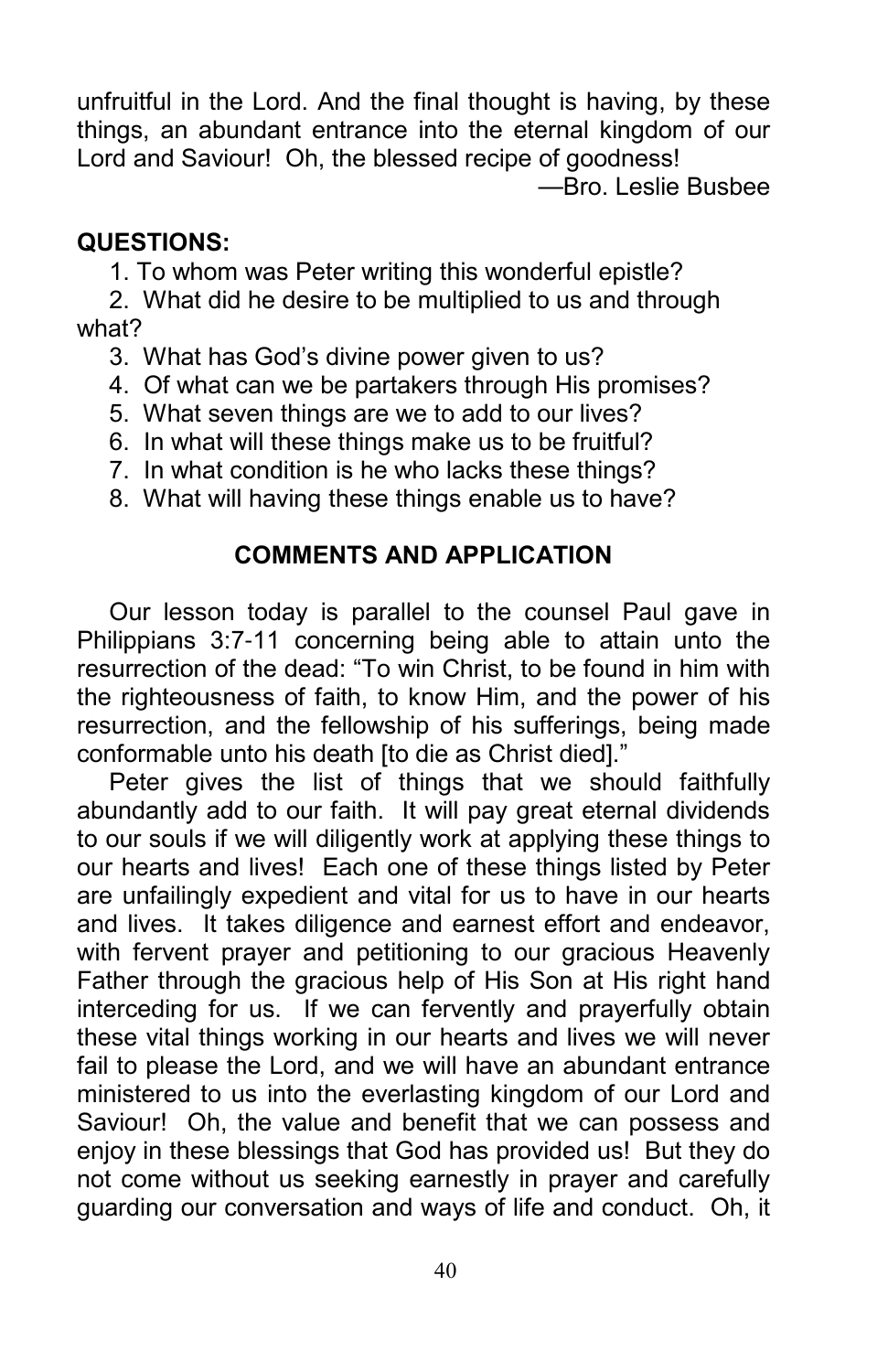will mean so much to our eternity bound souls to be able to have abundant entrance into the everlasting kingdom of our Lord and Saviour Jesus Christ!

—Bro. Leslie Busbee

#### **Reflections**

In Jeremiah 29:11 it reads, "For I know the thoughts that I think toward you, saith the Lord, thoughts of peace and not of evil, to give you an expected end." How wonderful that God thinks of us in a good way. He has great and marvelous plans for each of our lives and expects us to endure till we experience a great end. Everything He allows to come our way is to build a relationship with us and draw us to His heart. He is preparing us to go to a beautiful place where we will dwell with Him eternally. He is earnestly desires for us to make it there successfully. He gave His life for us to be saved and sent His Holy Spirit to accompany us on our journey. He plans a grand entrance for us into His heavenly home. I imagine angels singing and our loved ones gathered around us eager to show us every beauty they enjoy. "What a day that will be when my Jesus I shall see"; when I look upon His face—the One who saved me by His grace. . ."

—Bro. James Bell

## AUGUST 30, 2015

## A VALUABLE BLESSING TO KEEP IN REMEMBRANCE

2 Peter 1:12 Wherefore I will not be negligent to put you always in remembrance of these things, though ye know them, and be established in the present truth.

13 Yea, I think it meet, as long as I am in this tabernacle, to stir you up by putting you in remembrance;

14 Knowing that shortly I must put off this my tabernacle, even as our Lord Jesus Christ hath shewed me.

15 Moreover I will endeavour that ye may be able after my decease to have these things always in remembrance.

16 For we have not followed cunningly devised fables, when we made known unto you the power and coming of our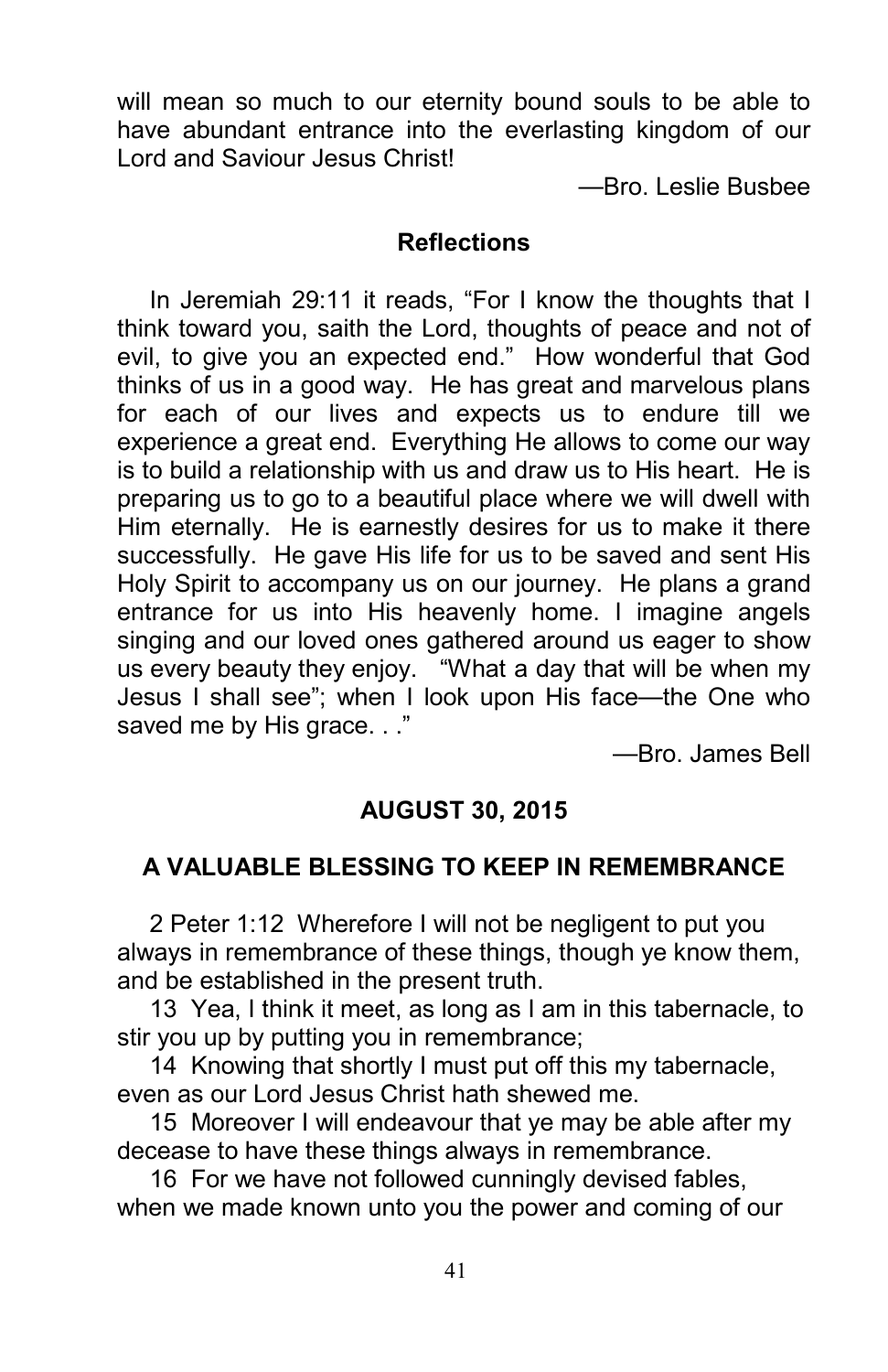Lord Jesus Christ, but were eyewitnesses of his majesty.

17 For he received from God the Father honour and glory, when there came such a voice to him from the excellent glory. This is my beloved Son, in whom I am well pleased.

18 And this voice which came from heaven we heard, when we were with him in the holy mount.

19 We have also a more sure word of prophecy; whereunto ye do well that ye take heed, as unto a light that shineth in a dark place, until the day dawn, and the day star arise in your hearts:

20 Knowing this first, that no prophecy of the scripture is of any private interpretation.

21 For the prophecy came not in old time by the will of man: but holy men of God spake as they were moved by the Holy Ghost.

MEMORY VERSE: We have also a more sure word of prophecy; whereunto ye do well that ye take heed, as unto a light that shineth in a dark place, until the day dawn, and the day star arise in your hearts. —2 Peter 1:19

CENTRAL THOUIGHT: Peter earnestly desires that we remember the truth that he brought forth in this epistle, for he was making known what he was an eyewitness of: that is the honour and glory Christ received from God the Father when God spoke to Him on the mount of transfiguration that Christ was His beloved Son, in whom He was well pleased. But Peter also desires us to receive the word of prophecy that shines as a glorious light in our hearts by the Holy Spirit.

### WORD DEFINITIONS

2 Peter 1:12, "not be negligent": Not fail. "these things": The eight vital functions for spiritual success, namely: faith, virtue, knowledge, temperance, patience, godliness, brotherly kindness, and charity. "present truth": The gospel truth revealed through Christ.

Ver. 13, "meet": Right and so very needful. "this tabernacle": His mortal earthly body.

Ver. 14, "put off": Depart from by death. "as our Lord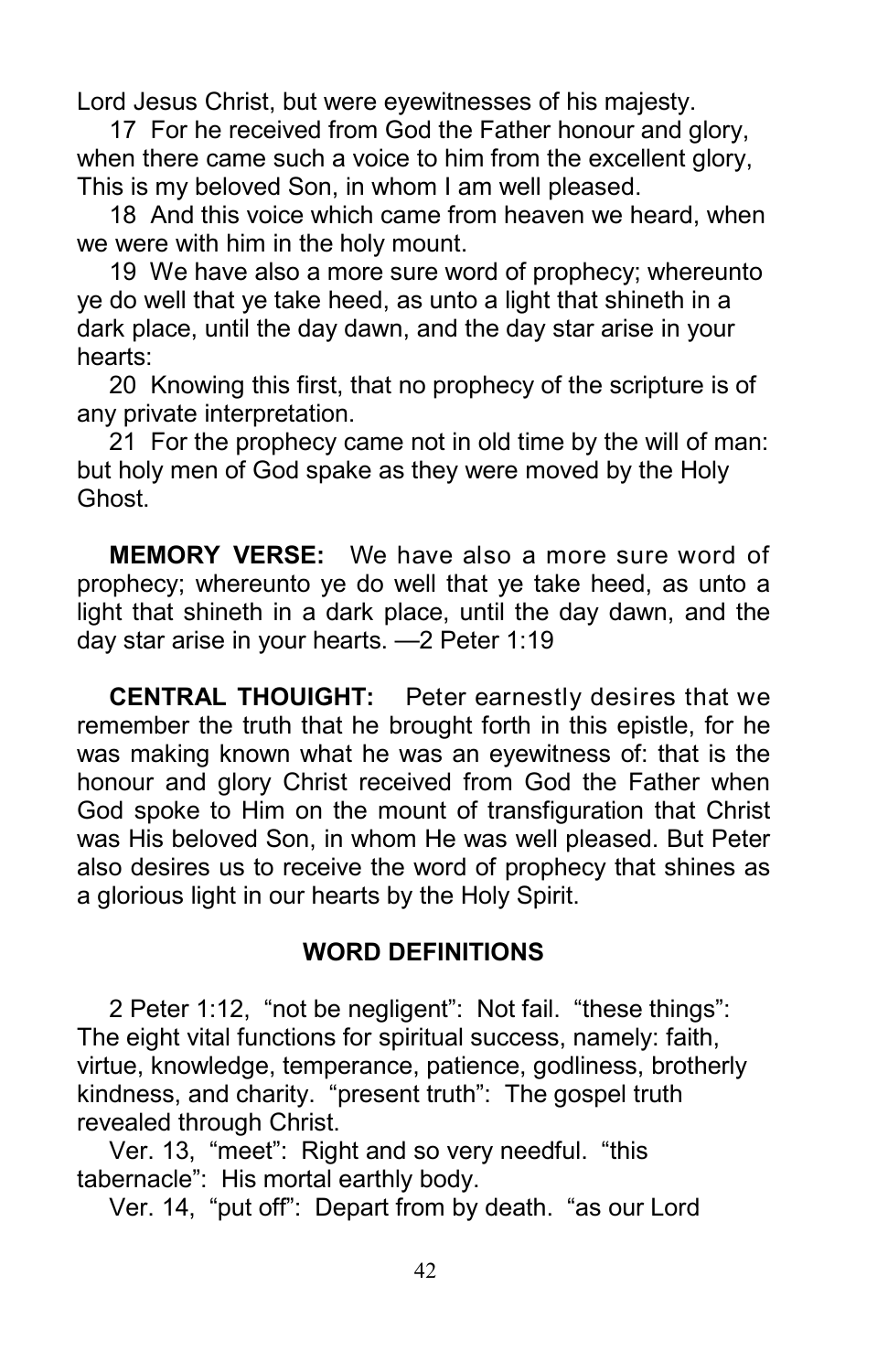Jesus Christ hath shewed me": John 21:18, 19 has Christ's own words to Peter: "Verily, verily, I say unto thee, When thou was young, thou girdest thyself, and walkedst whither thou wouldest: but when thou shalt be old, thou shalt stretch forth thy hands, and another shall gird thee, and carry thee whither thou wouldest not. This spake he, signifying by what death he should glorify God."

Ver. 15, "my decease": My death.

Ver. 16, "cunningly devised fables": Man-made ideas and beliefs. "coming": Christ's second coming in glory at the end of this world.

Ver. 17, "excellent glory": The spiritual heavenly realm.

Ver. 18, "the holy mount": The mountain where Jesus was seen speaking with Moses and Elias, as recorded in Luke 9:28- 36. It is also recorded in Matthew 17:1-7 and Mark 9:2-8.

Ver. 19, "a more sure word of prophecy": The word of prophecy confirmed and shown to be fulfilled. "the day dawn, and the day star arise in your hearts": This is fulfillment of the prophecy in Malachi 4:2, "But unto you that fear my name shall the Sun of righteousness arise with healing in his wings".

Ver. 20, "private interpretation": Its own loosing or opening up of the truth. Verse 21 explains that the prophecy in old time did not come by the will of man, but holy men of God spake as they were moved by the Holy Ghost. Truly, it also takes the Holy Spirit to open it up and make it known to the heart of man.

## LESSON BACKGROUND

Peter desired that those to whom he was writing this epistle would be always in remembrance of the truth that He was bringing forth to them. He mentioned five times of the value and importance of "these things." If "these things" would be in them and abound, if they would do them, and if they would have them always in remembrance, they would never be barren nor unfruitful in the knowledge of Christ. He also declared that he that lacketh "these things" would be blind and forgetful of being saved from his old sins. So we see that Peter was very earnest in his desire for us to keep in mind and be diligent to have these things abounding in our hearts and lives. The reason Peter was so concerned that we remember and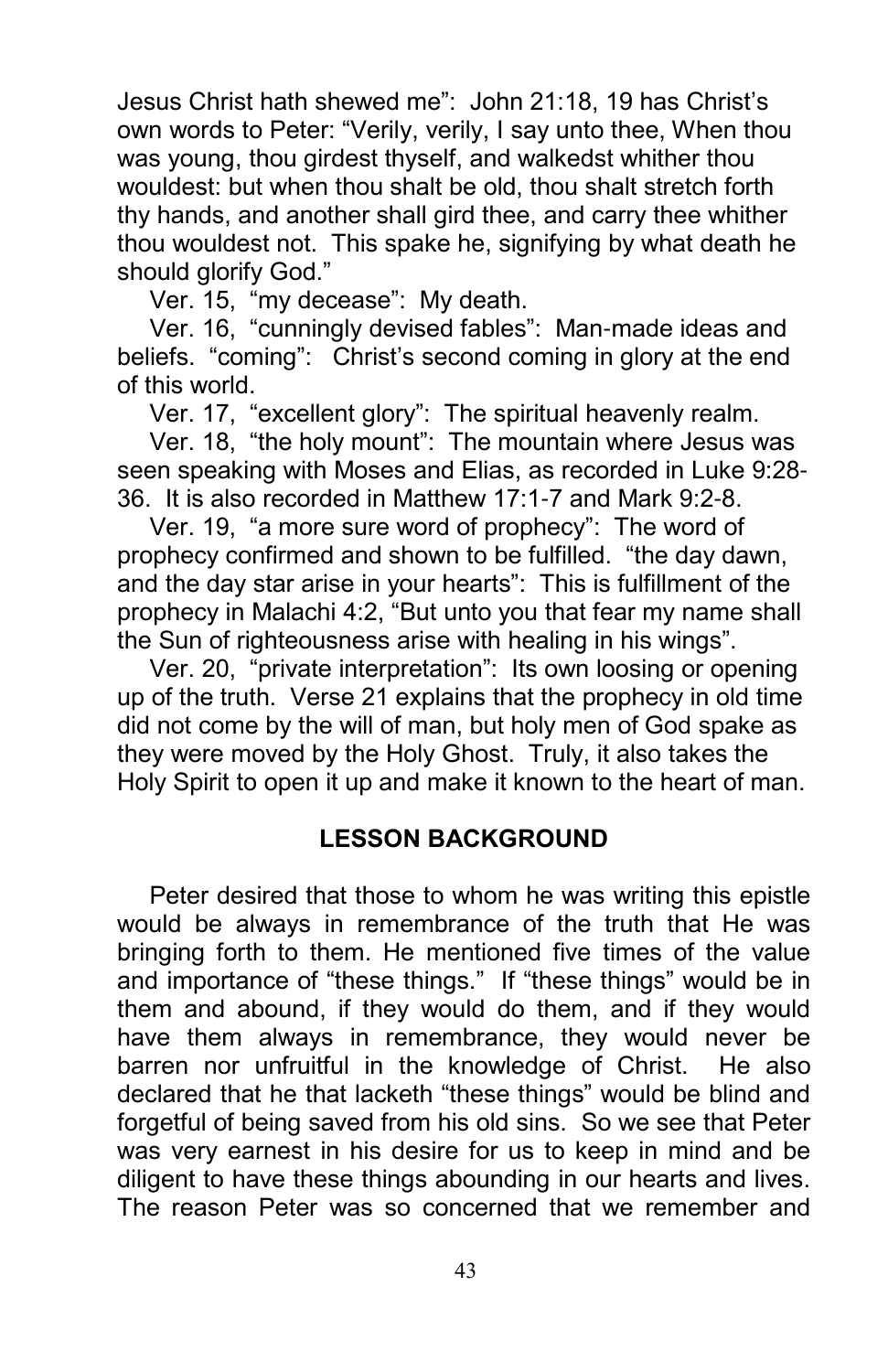diligently keep these things abounding, was our eternal welfare. So it is with all of the blessed counsels and teachings of the New Testament.

Peter then declared that he was not following the teachings of men, but was holding forth the true doctrine of Christ. He was making known to them the power and the promised coming of our Lord Jesus Christ, being one of the eyewitnesses of His majesty—the power and glorious majesty of which he and James and John had borne witness in the mount of transfiguration. Luke 9:28-36 pictures it so vividly. It shows Moses and Elias talking with Jesus, and speaking of His death which He would accomplish at Jerusalem; and he brought out how God spoke and declared that Jesus was His beloved Son, in whom He was well pleased. Matthew 17:5 adds that God said, "Hear ye Him!" It was a wonderful experience that Peter cherished in his heart's memory.

Peter declared that we also have a more sure word of prophecy. This word of prophecy is that which is revealed to the heart and soul of man by the Holy Spirit, and is truly the light that will be the dawning of the "day star" in our hearts. Oh, how so wonderful is the revelation and opening up of the scriptures to our hearts! It is an experience that is more wonderful than all other good things that one can in this life treasure and possess.

—Bro. Leslie Busbee

## QUESTIONS:

1. Why did Peter so earnestly desire for us to remember "these things"?

2. What are "these things" that he desired for us to remember and follow?

3. What was the wonderful glory that Peter saw in the holy mount?

4. Whose voice spoke from Heaven and what did He say?

5. What is that "more sure word of prophecy" that we can also have?

6. What will it be to us if we will take heed to its wonderful message?

7. How did the prophecy come to man in the times of old?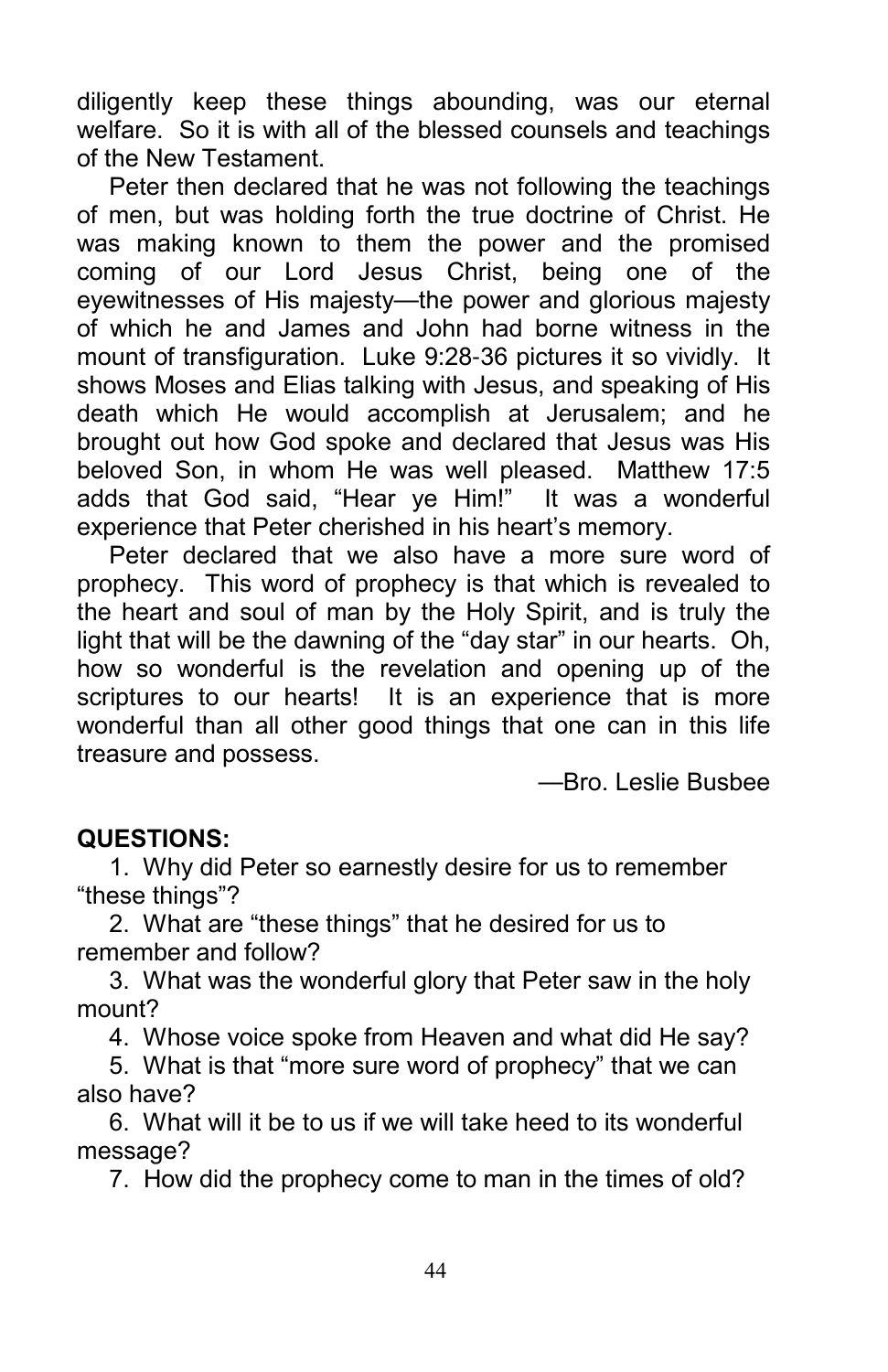### COMMENTS AND APPLICATION

 Peter believed that the time of his sojourn on earth was drawing to a close. And he wanted these precious truths and counsels to be kept in our hearts and minds. Oh, let us notice the earnest desire and purpose that was burning in his very soul! This blessing of the Holy Spirit inspiring and writing upon our hearts this more sure word of prophecy should be the very center of our hungering and thirsting in life! What the Holy Spirit reveals to our innermost being is truly the Rock, Christ Jesus, the foundation of the Church which Christ purchased with His own blood, as Jesus declared to Peter in Matthew 16:17, 18. To have Christ revealed to our hearts by the Holy Spirit truly is the unfailing stone on which we can and must build our hope of eternal life!

—Bro. Leslie Busbee

### **REFLECTIONS**

Over and over, the Lord wanted His children to remember what He had done for them and what His will was concerning them. One example of this is found in Exodus, chapter 12, concerning the Passover. Verses 25-28: "....Ye shall keep this service. And it shall come to pass, when your children shall say unto you, what mean ye by this service? That ye shall say, it is the sacrifice of the Lord's Passover, who passed over the houses of the children of Israel in Egypt, when he smote the Egyptians . . ." (Joshua 4:6-7).

Another example was when the Israelites crossed the Jordan River. The Lord told Joshua to take twelve men, one from each tribe, and gather a stone "out of the place where the priests' feet stood firm." "That this may be a sign among you, that when your children ask their fathers in time to come, saying, what mean ye by these stones? Then ye shall answer them, That the waters of Jordan were cut off before the ark of the covenant.

The ark, the jar of manna, Aaron's rod that budded . . . all were reminders of God, the covenant, the promises, and their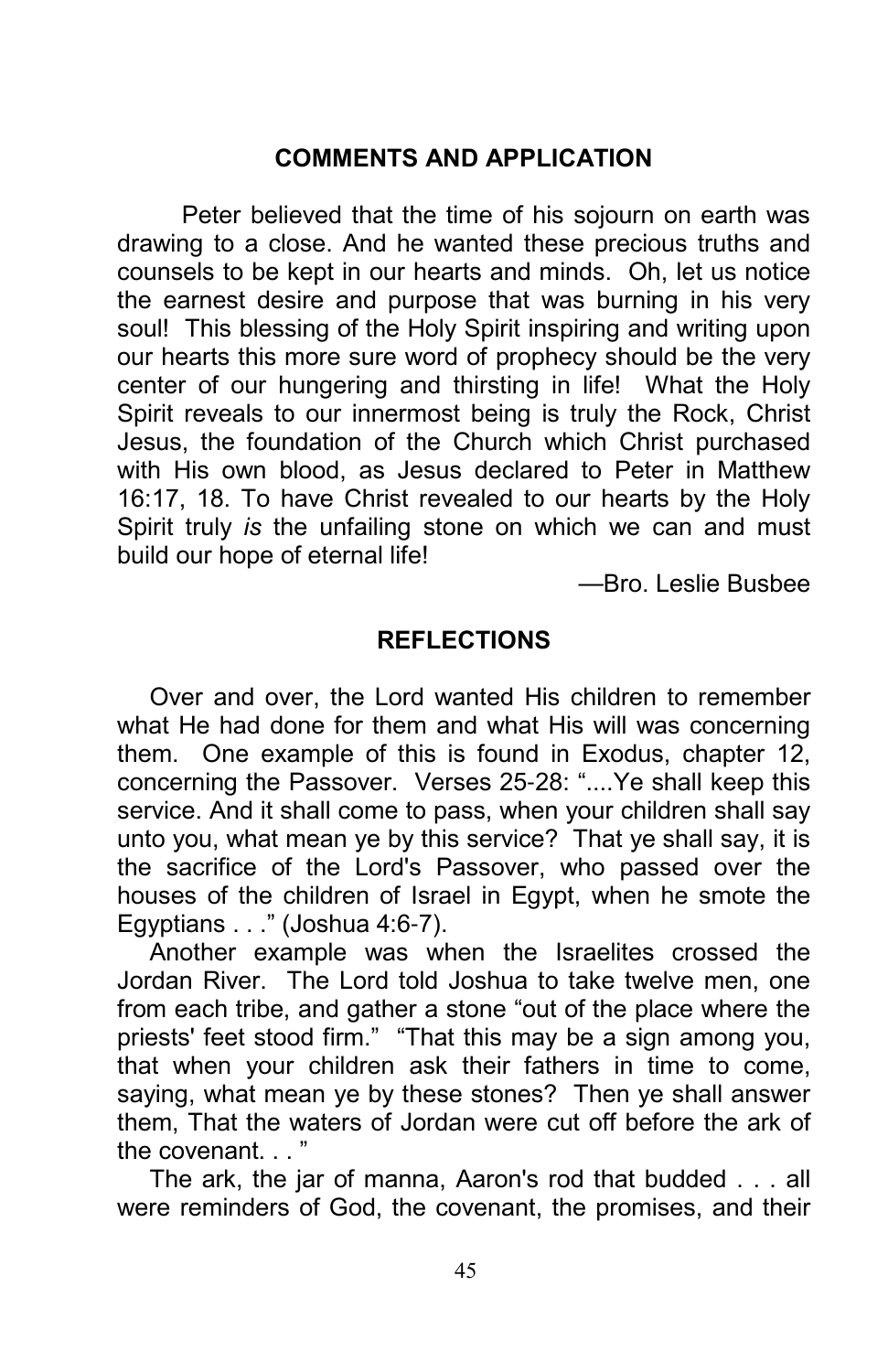identity as a separate, chosen, and peculiar people. I think about the verse that says, "Remove not the ancient landmark which thy fathers have set (Proverbs 22:28). Sis. Margaret Eck had the same burden when she wrote "Lest We Forget". She wanted her children, grandchildren and great grandchildren to remember the Lord's working.

An old chorus still rings in my heart: "Roll back the curtain of memory now and then; show me where You brought me from and where I could have been. Remember I'm human, and humans forget—so remind me, remind me, dear Lord." (by Dottie Rambo).

—Bro. Bob Wilson

## SEPTEMBER 6, 2015

# CONVERSATION AND WAYS OF THE UNGODLY, PART 1

2 Peter 2:1 But there were false prophets also among the people, even as there shall be false teachers among you, who privily shall bring in damnable heresies, even denying the Lord that bought them, and bring upon themselves swift destruction.

2 And many shall follow their pernicious ways; by reason of whom the way of truth shall be evil spoken of.

3 And through covetousness shall they with feigned words make merchandise of you: whose judgment now of a long time lingereth not, and their damnation slumbereth not.

4 For if God spared not the angels that sinned, but cast them down to hell, and delivered them into chains of darkness, to be reserved unto judgment;

5 And spared not the old world, but saved Noah the eighth person, a preacher of righteousness, bringing in the flood upon the world of the ungodly;

6 And turning the cities of Sodom and Gomorrha into ashes condemned them with an overthrow, making them an ensample unto those that after live ungodly;

7 And delivered just Lot, vexed with the filthy conversation of the wicked:

8 (For that righteous man dwelling among them, in seeing and hearing, vexed his righteous soul from day to day with their unlawful deeds;)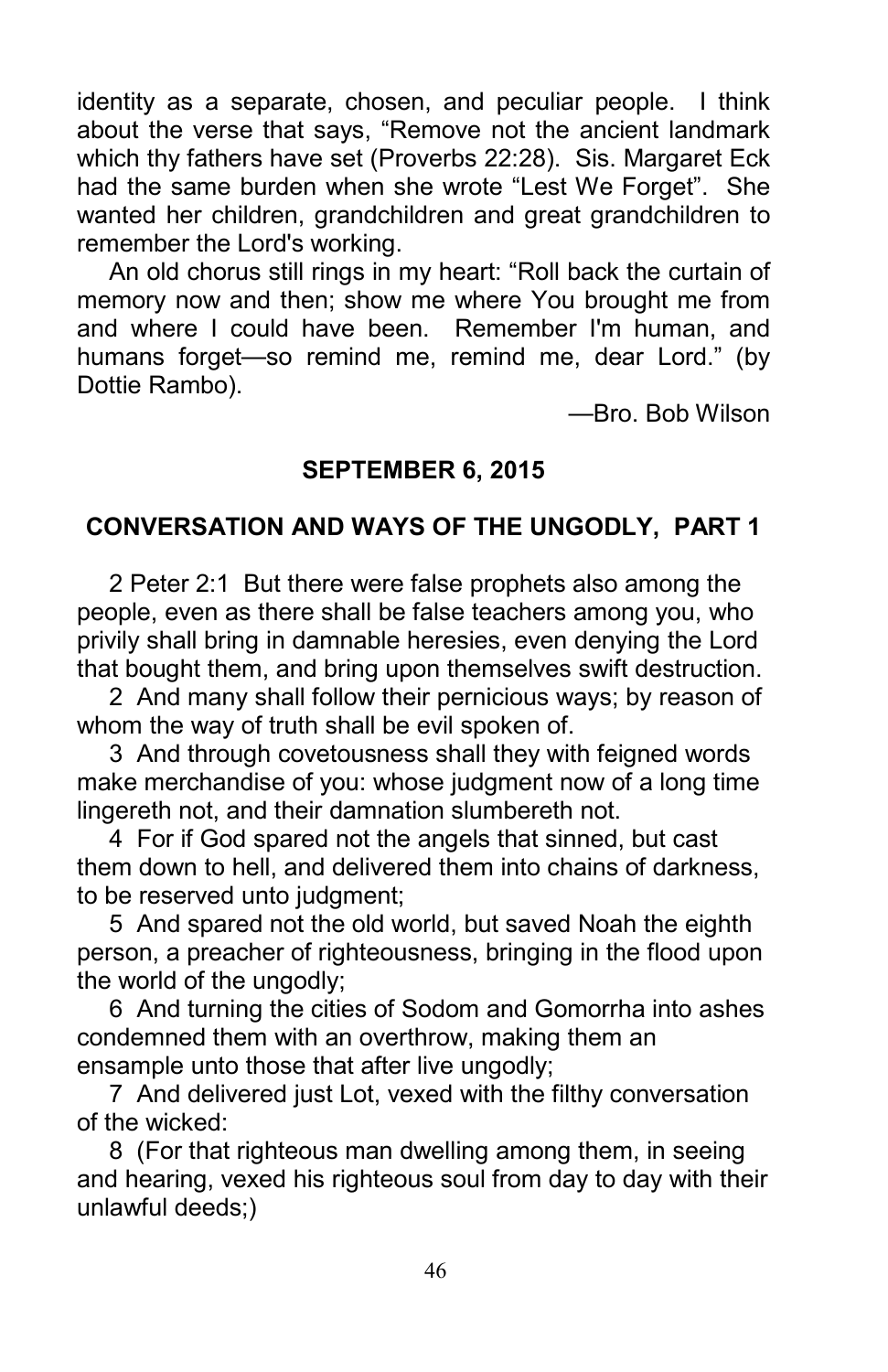9 The Lord knoweth how to deliver the godly out of temptations, and to reserve the unjust unto the day of judgment to be punished:

10 But chiefly them that walk after the flesh in the lust of uncleanness, and despise government. Presumptuous are they, self-willed, they are not afraid to speak evil of dignities.

11 Whereas angels, which are greater in power and might, bring not railing accusation against them before the Lord.

MEMORY VERSE: The Lord knoweth how to deliver the godly out of temptations, and to reserve the unjust unto the day of judgment to be punished. —2 Peter 2:9

CENTRAL THOUGHT: All down through the ages of time there have been rebellious and lustful people who have taken the path that leads to everlasting destruction before the Almighty God. However, it is good to note that there have been those who earnestly sought to please God and turned from the ways of sin and disobedience and escaped the destruction of the wicked. Today we can be of that number who will turn from sin and the world and find grace and victory to live holy and righteous before God.

## WORD DEFINITIONS

2 Peter 2:1, "privily": Secretly and under pretence. "damnable heresies": Destructive false doctrines that lead men away from the real truth.

Ver. 2, "pernicious": Destructive.

Ver. 3, "feigned": False and deceitful. "make merchandise": Make effort to get financial benefits. "judgment lingereth not": Will certainly be poured out. "damnation": Eternal destruction.

Ver. 4, "angels": We do not believe that angels in heaven are meant here, but rather beings on earth before Noah's time. Gen. 6:2 speaks of the sons of God, seeing that the daughters of men were fair, took them wives of all which they chose. It was then that the wickedness of man began its rapid growth and by the time of Noah was so great that God purposed to destroy the earth with a flood.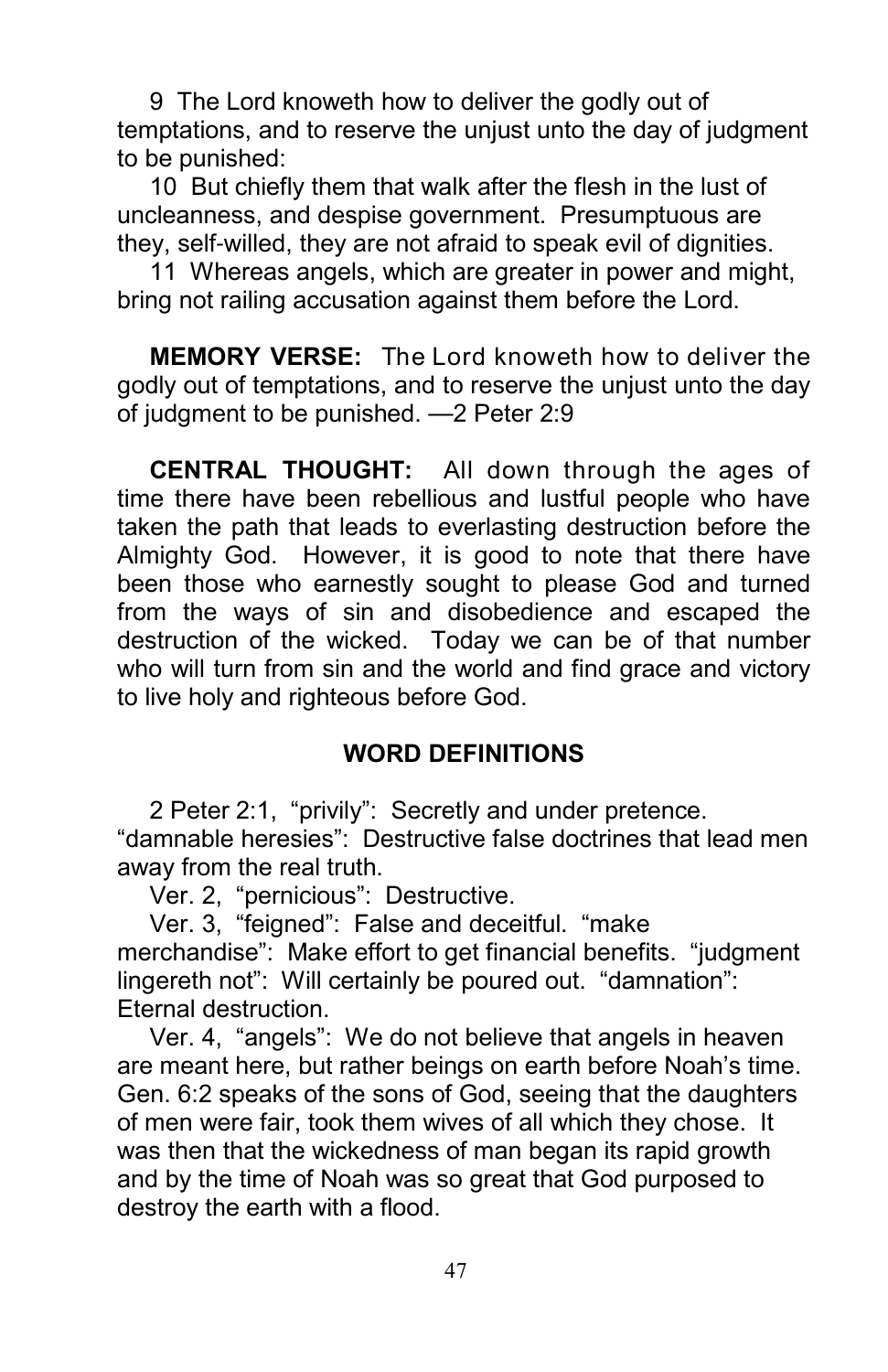Ver. 5, "spared not the old world": Condemned it to be destroyed with a flood.

Ver. 6, "with an overthrow": Destroyed with fire.

Ver. 7, "vexed": Grieved and oppressed.

Ver. 10, "despise government": Disregard those in authority, both spiritual and earthly powers.

Ver. 11, "angels, which are greater in power and might, bring not railing accusation against them before the Lord": While these presumptuous ungodly people lift up their words against those in authority, Jude 8, 9, and 10 speaks of the same thing, "Yet Michael the archangel, when contending with the devil he disputed about the body of Moses, durst not bring against him a railing accusation, but said, The Lord rebuke thee." Now I do not know all about this affair, but I believe it is showing that being quick to condemn and contest those in authority is a manifestation of an ungodly spirit.

## LESSON BACKGROUND

Our lesson today deals with the sad state into which many have fallen through the years of history. False prophets and false teachers who are filled with their own ideas and thoughts void of inspiration and anointing of the Holy Spirit have stained the history of mankind. Many have followed their destructive ways and have brought swift destruction upon them. Even more sadly, so many times the trouble caused by false teachers is backed by covetousness and the love of material wealth.

Peter speaks of Noah, labeling him as a preacher of righteousness. Now we are certain that Noah was that, and as he and his sons worked to build the ark according to God's instruction, he preached and proclaimed to those of the world looking on just what he was doing, and why he was doing it. How tragic that no one of the world took heed and responded in faith and obedience. Just Noah, his wife, his three sons and their wives, were the only ones who found refuge from the awful flood that destroyed humanity.

Peter then mentioned the cities of Sodom and Gomorrha and how Lot, vexed with the ungodly people around him, was delivered. It tells in Genesis 19 how Lot escaped from the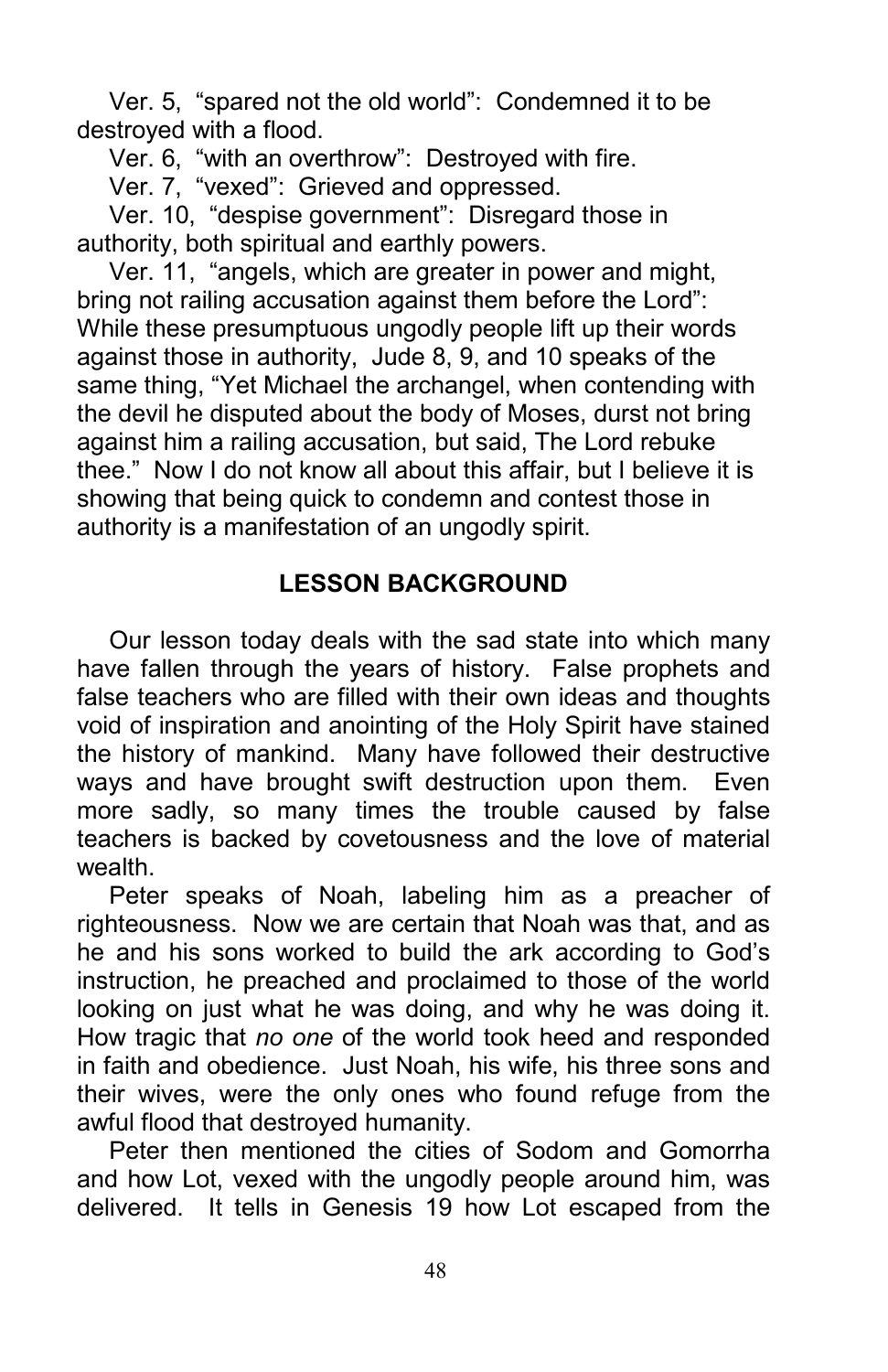condemned city of Sodom with his wife and two daughters. Sadly, his wife did not heed the counsel of the angels and looked back from behind him, and became a pillar of salt. Oh, it was a hard thing to leave his home and worldly possessions to escape the judgment of God. Our lesson is speaking of these two incidents of old where people escaped the destruction of the ungodly.

So it is yet today. We are facing the destruction of this present heaven and earth. It will mean so much for us to fully trust and obey the Lord and His Word and be accounted worthy to escape the terrible day of destruction that is yet to come!

—Bro. Leslie Busbee

#### QUESTIONS:

1. How was Noah and his family saved from the destruction of their day?

2. What did Lot have to deal with in the wicked city of Sodom?

3. What is going on and is so prevalent in our wicked society today?

4. How are we going to escape the destruction of this world soon to come?

5. Why should we give due respect to the faithful godly ministers of today?

## COMMENTS AND APPLICATION

The Almighty God created the heavens and the earth and all things therein. He created man in His own image and, as Genesis 1:28 says, God said unto the male and female: "Be fruitful, and multiply, and replenish the earth, and subdue it". He wanted man to have the rule over everything. This included not just a literal, outward control, but it also included the control of one's mind, spirit, and affections. It was in the affections where Satan got the advantage and drew man's thoughts in the wrong direction. Sin came into the world when Adam disobeyed God and, sad to say, sin has multiplied and taken over the hearts and affections of mankind ever since.

God sent His Son, Jesus Christ, to bring about a salvation that will give mankind victory and peace and fellowship with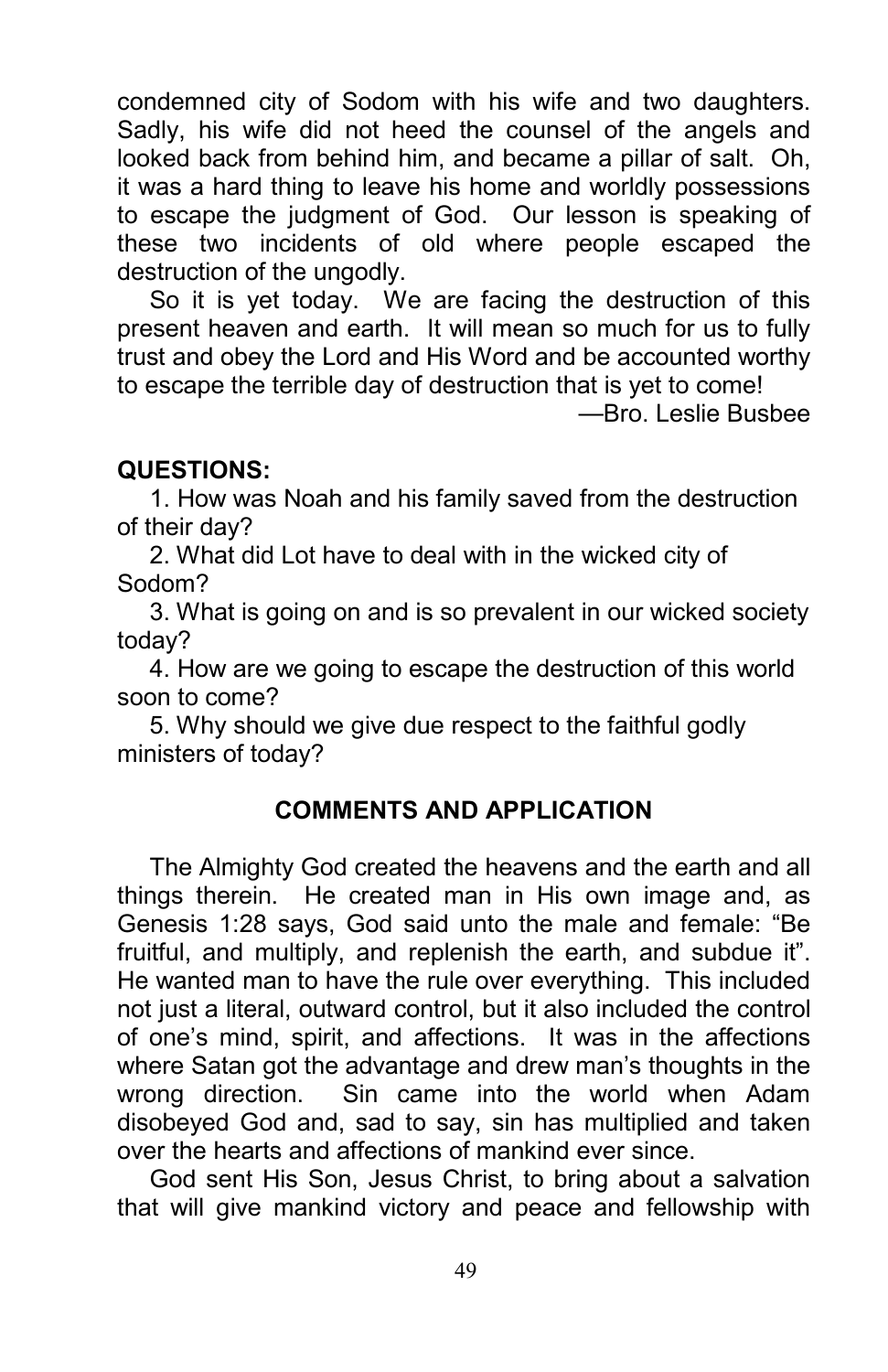God again, but God will not force His will in any way and on any person. There must be a willing and obedient heart and mind in man to enable him to overcome the temptation of Satan and the flesh. Jesus overcame it and He can help us to overcome it, also.

We are going to have to be diligent and earnest with all of our hearts to be a partaker of the happiness that comes by being obedient and holy before God; however, the controlling influences of the world are those who do not make this purpose in their hearts to please God. A person must weigh this matter deeply and earnestly in their heart and mind and come to a firm decision. God is able and willing to help us to do that, but we must be faithful in our own responsibility. The results of sin and ungodliness all around us spell the truth that it is better to turn from sin, give our hearts to God and be faithful and fully obedient to Him.

—Bro. Leslie Busbee

### **REFLECTIONS**

Christ said, "I pray not that thou shouldest take them out of the world, but that thou shouldest keep them from the evil." (John 17:15) While our sojourn here is surrounded by the enemy and all of its evil forces, it is profitable to practice fixing our sights on heaven. There are active choices we can make that not only sharpen our vision for eternity but can keep our hearts and minds pure while living in this present evil world:

1. "Gird up the loins of your mind" - I Peter 1:13: Learn to discipline your thought patterns to think on those things that are good, clean and wholesome. The Lord made us with intellectual abilities and there are plenty of good books, articles, and a wealth of information that is edifying to the mind and spirit. The old saying, "You are what you eat" is also true for the mind. You are what you feed your mind.

2. "But by love serve one another" - Galatians 5:13: Ask the Lord to open your eyes to the needs that are around you. Find something positive for your hands to do and do it with all your might. There is always a "Lazarus" at your door if you will be receptive to the opportunities.

3. "Make you perfect, stablish, strengthen, settle you" - I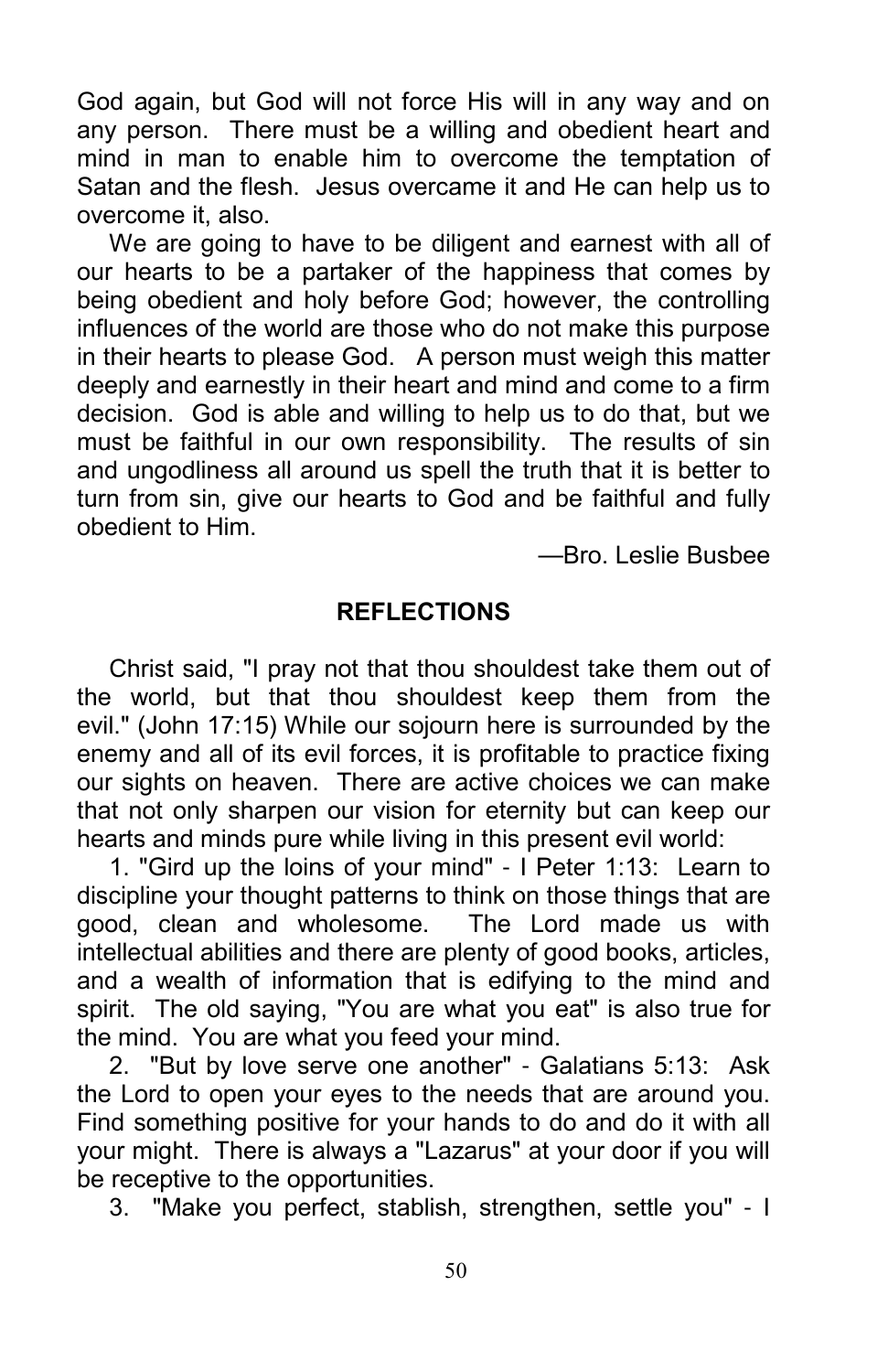Peter 5:10: Develop more fully your relationship with the Lord. Set aside time in each day to talk with the Lord and meditate/ memorize the Word of God.

As you can see, there are plenty of ways to keep us safe in this wicked time; despite all of the worldly influences that seem to surround us. "For the grace of God that bringeth salvation hath appeared to all men, teaching us that, denying ungodliness and worldy lusts, we should live soberly, righteously, and godly, in this present world; looking for that blessed hope, and the glorious appearing of the great God and our Saviour Jesus Christ." Titus 2:11-13 .

—Sis. LaDawna Adams

## SEPTEMBER 13, 2015

## CONVERSATION AND WAYS OF THE UNGODLY, PART 2

2 Peter 2:12 But these, as natural brute beasts, made to be taken and destroyed, speak evil of the things that they understand not; and shall utterly perish in their own corruption:

13 And shall receive the reward of unrighteousness, as they that count it pleasure to riot in the day time. Spots they are and blemishes, sporting themselves with their own deceivings while they feast with you;

14 Having eyes full of adultery, and that cannot cease from sin; beguiling unstable souls: an heart they have exercised with covetous practices; cursed children:

15 Which have forsaken the right way, and are gone astray, following the way of Balaam the son of Bosor, who loved the wages of unrighteousness;

16 But was rebuked for his iniquity: the dumb ass speaking with man's voice forbad the madness of the prophet.

17 These are wells without water, clouds that are carried with a tempest; to whom the mist of darkness is reserved for ever.

18 For when they speak great swelling words of vanity, they allure through the lusts of the flesh, through much wantonness, those that were clean escaped from them who live in error.

19 While they promise them liberty, they themselves are the servants of corruption: for of whom a man is overcome, of the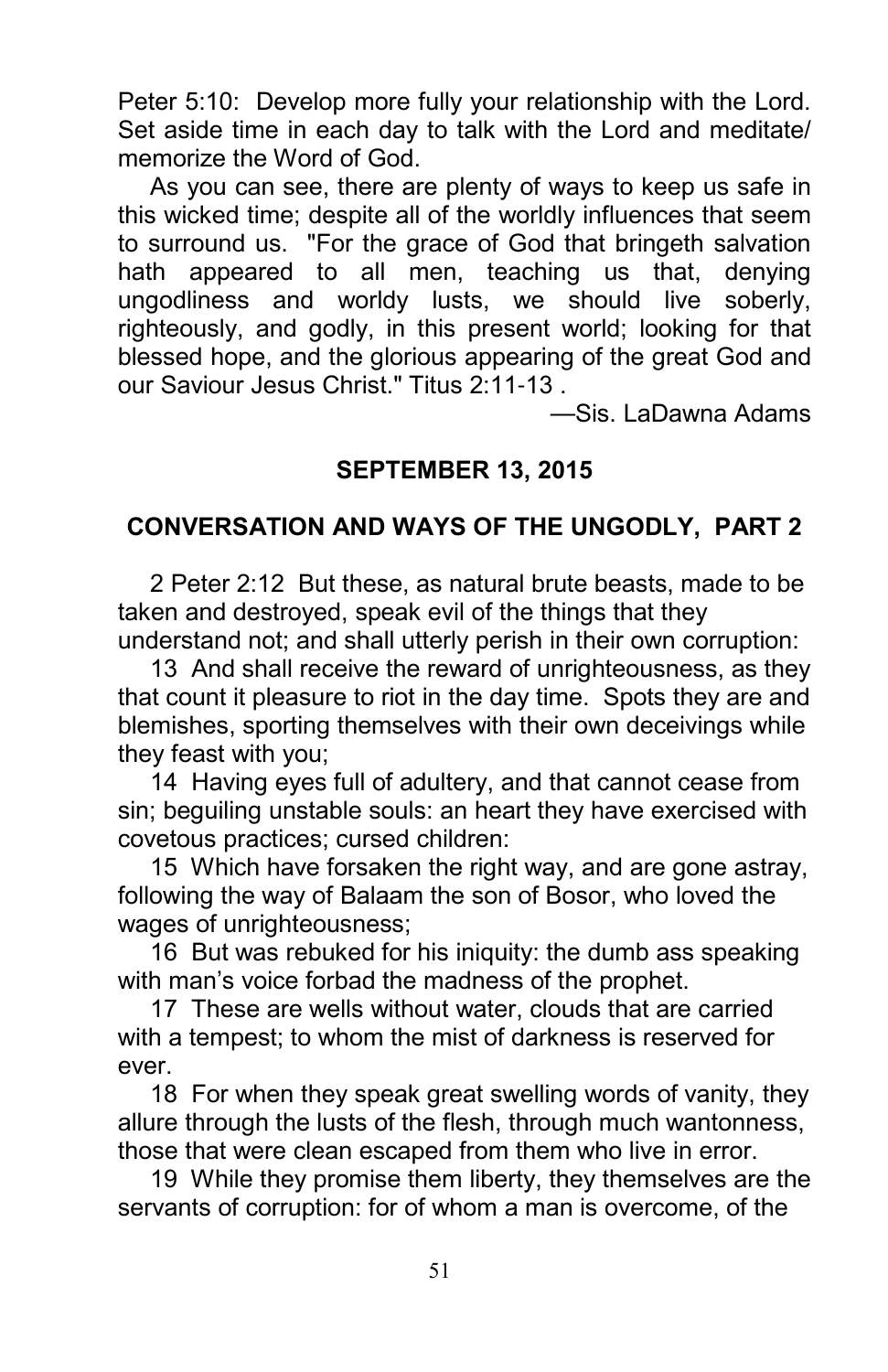same is he brought in bondage.

20 For if after they have escaped the pollutions of the world through the knowledge of the Lord and Saviour Jesus Christ, they are again entangled therein, and overcome, the latter end is worse with them than the beginning.

21 For it had been better for them not to have known the way of righteousness, than, after they have known it, to turn from the holy commandment delivered unto them.

22 But it is happened unto them according to the true proverb, The dog is turned to his own vomit again; and the sow that was washed to her wallowing in the mire.

MEMORY VERSE: For if after they have escaped the pollutions of the world through the knowledge of the Lord and Saviour Jesus Christ, they are again entangled therein, and overcome, the latter end is worse with them than the beginning. —2 Peter 2, 20

CENTRAL THOUGHT: The sad account in history is that all down through the ages there have been souls who have once believed in Jesus Christ, but have been led away from the faith by the influence of the wicked and lustful world around them.

## WORD DEFINITIONS

2 Peter 2:12, "natural brute beasts": No higher in true godliness than the animals. "taken": Caught in the traps of sin and ungodliness.

Ver. 13, "riot in the day time": Transgress God's word with no regard to His Light. "blemishes": Noticeable marks of ungodly behavior. "sporting": Reveling and showing off.

Ver. 14, "eyes full of adultery": Literally, "eyes of an adultress." Seeking to seduce and snare. "cannot cease from sin": Incessant; not abandoning or giving up sin. "beguiling unstable souls": Enticing ignorant, unbalanced people. "exercised with covetous practices": They have allowed their heart to be drawn to worldly riches. "cursed children": Souls under God's curse of displeasure.

Ver. 15, "the way of Balaam": This is spoken of in Numbers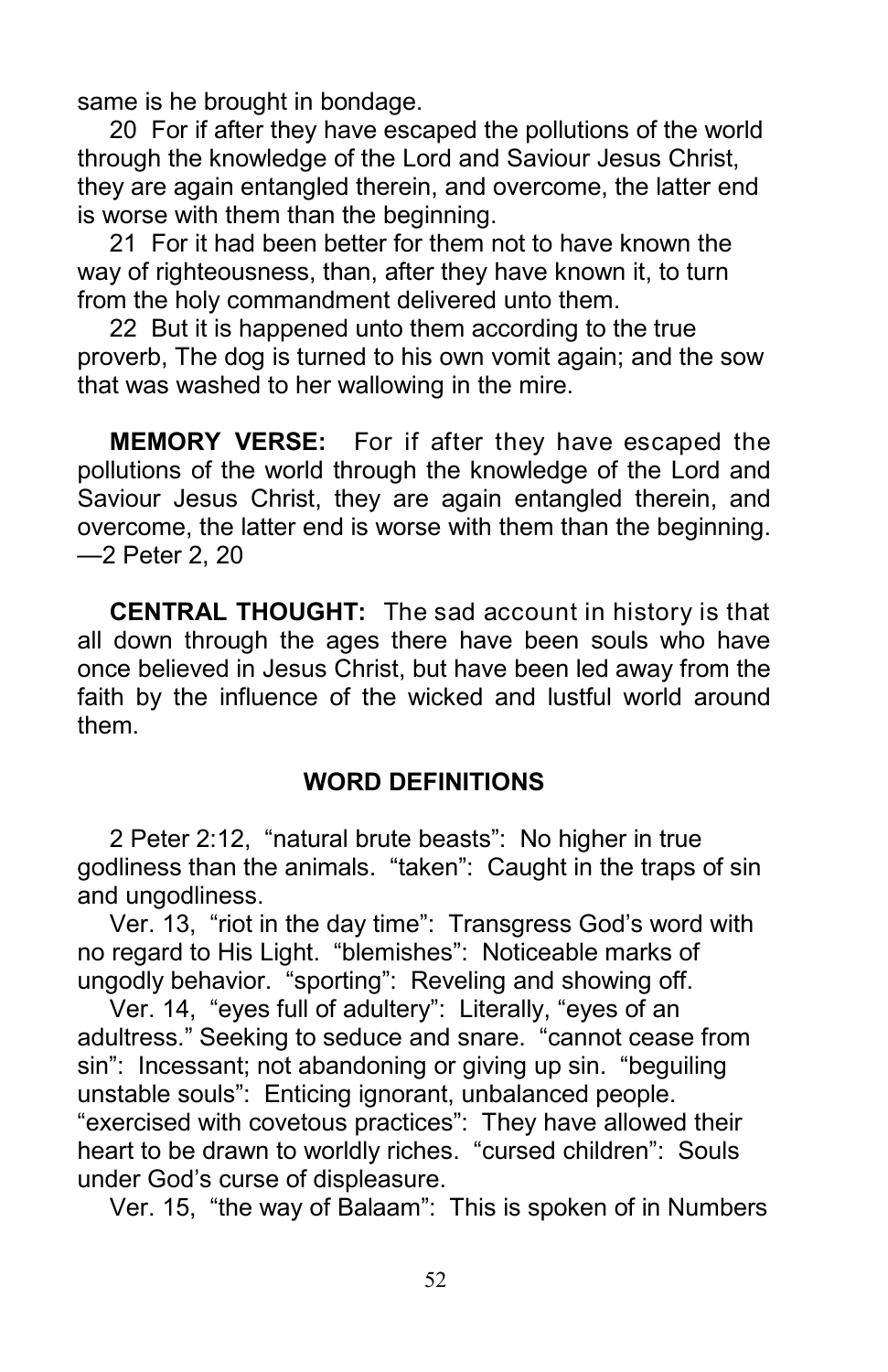chapters 22-24. Balaam was supposed to be a man of God, but yielded to the request of God's enemies to come and curse Israel because of their offer for financial gain. Such is the way of many people down through the ages who fell victim to the alluring trap of material wealth. Balaam's way, or counsel, was for the Moabites to entice the Israelite young men with beautiful women, that they might commit idolatry.

Ver. 17, "mist of darkness": The gloom of eternal damnation.

Ver. 18, "wantonness": Fully controlled by fleshly lusts.

Ver. 22 "the dog is turned to his own vomit again": This is a quotation from Proverbs 26:11.

### LESSON BACKGROUND

Our lesson today is the continuation of Peter's report of ungodly and unfaithful people who were bringing in heresies and false doctrines among the Christian congregations. He was fearful and very grieved of the degrading influence of these false teachers. He labels them as "natural brute beasts," declaring that their end would be destruction, and warning everyone of this woeful danger. They shall receive the reward of unrighteousness, he stated. They are bold and proud, "sporting" themselves with no fear nor shame. Oh, the awful condition that their covetous practices were bringing about! He spoke about the people who take heed to these false preachers as being like Balaam of old. Balaam "loved the wages of unrighteousness," being influenced by financial gain promised him if he would support the cause against the people of Israel who were trying to follow God's leadings. Peter spoke of how Balaam was rebuked for his iniquity by his donkey, and how the donkey spoke with a man's voice against him. Later, at Balaam's counsel, the Moabites and Midianites set for their young women to lure the young men of Israel into idolatry. What a terrible and destructive way in which the enemy of our souls sets his traps and seeks to deceive and lead people away from the truth of the gospel!

If such terrible conditions and influences against the true way of the Lord were exercised back then in Peter's time, how much more are they still working today! Oh, how we need to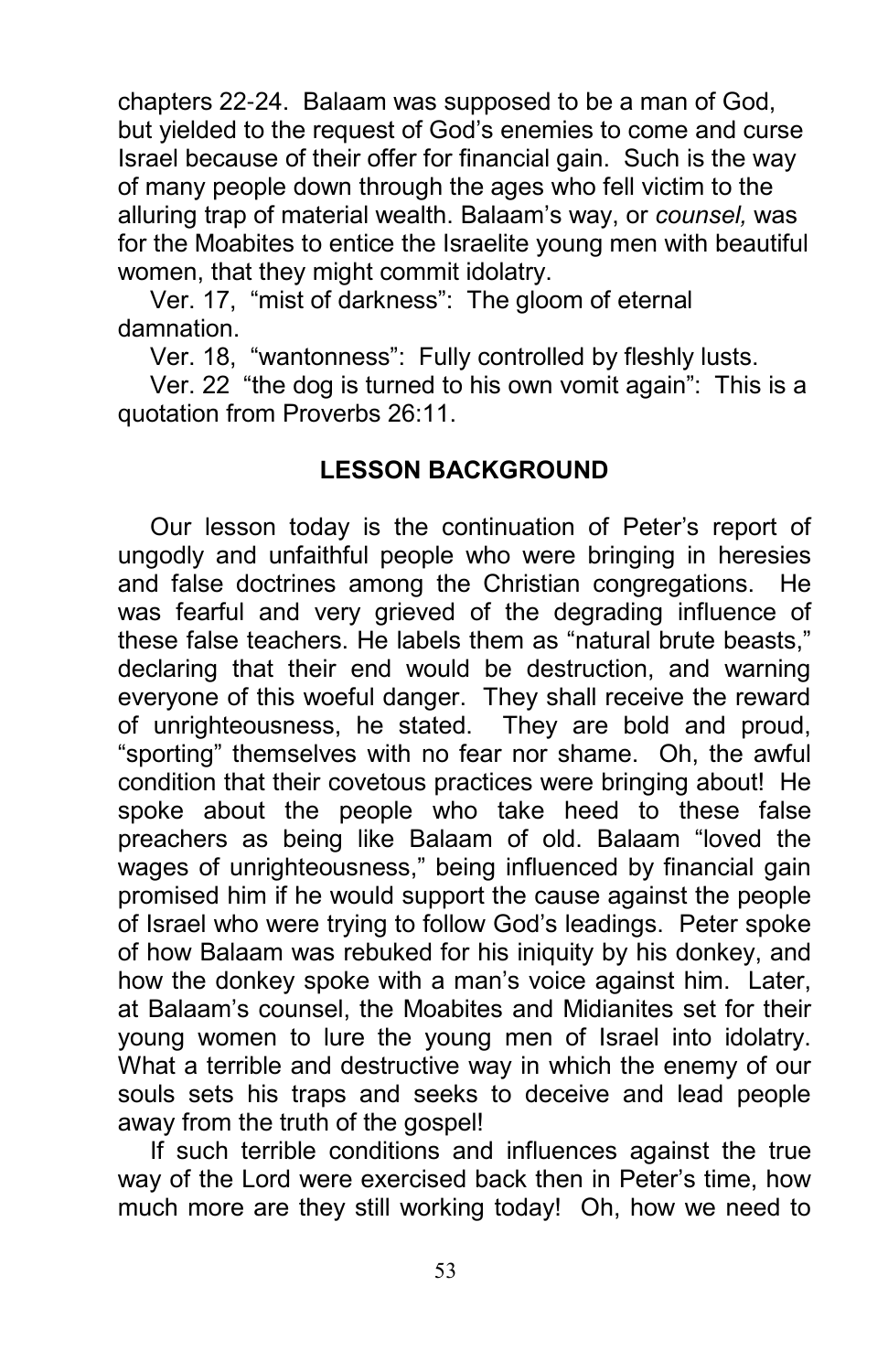be on our guard and be diligent to hold fast to the true, holy, faithful, and godly teachings of the Word of God in our time! Holiness, freedom and victory over the world, sin, and transgression of God's Word; and humble, loving, kind, meek, and obedient attitudes of heart and life—we must be faithful and true to God in these things if we purpose and desire to be accounted worthy to attain to eternal life and the resurrection of the dead!

—Bro. Leslie Busbee

### QUESTIONS:

1. What did Peter label these false teachers?

2. What will be their final end if they do not reform?

3. What are some of the false doctrines that we have in our day?

4. How does the love of money and the lure of fleshly appetites affect people?

5. What measures can we take to not be deceived by false doctrine?

### COMMENTS AND APPLICATION

In our day we have encountered many false doctrines and beliefs generated by people who have no vision of what is good and acceptable with our Creator. One of the greatest of these wrong conceptions of what the Bible teaches is the teaching that we cannot live free from sin. They teach that we have to confess our sins daily, and that we cannot live a holy and righteous life, free from sin and ungodliness. Then there is the teaching that we must speak in other tongues as evidence of receiving the Holy Ghost. It is also taught and believed that a man or woman can marry someone else after they are separated from their first husband or wife. It is taught that you must go and join the church of your choice to be what God wants you to be. Then there is the teaching that women can cut off their hair (which is given them for a covering), wear clothes that reveal parts of the body, and that they can wear rings, necklaces, and other ornaments of pride. Oh, how sad that the church world is so stained with false teachings and worldly adornment! How faithful we need to be to seek the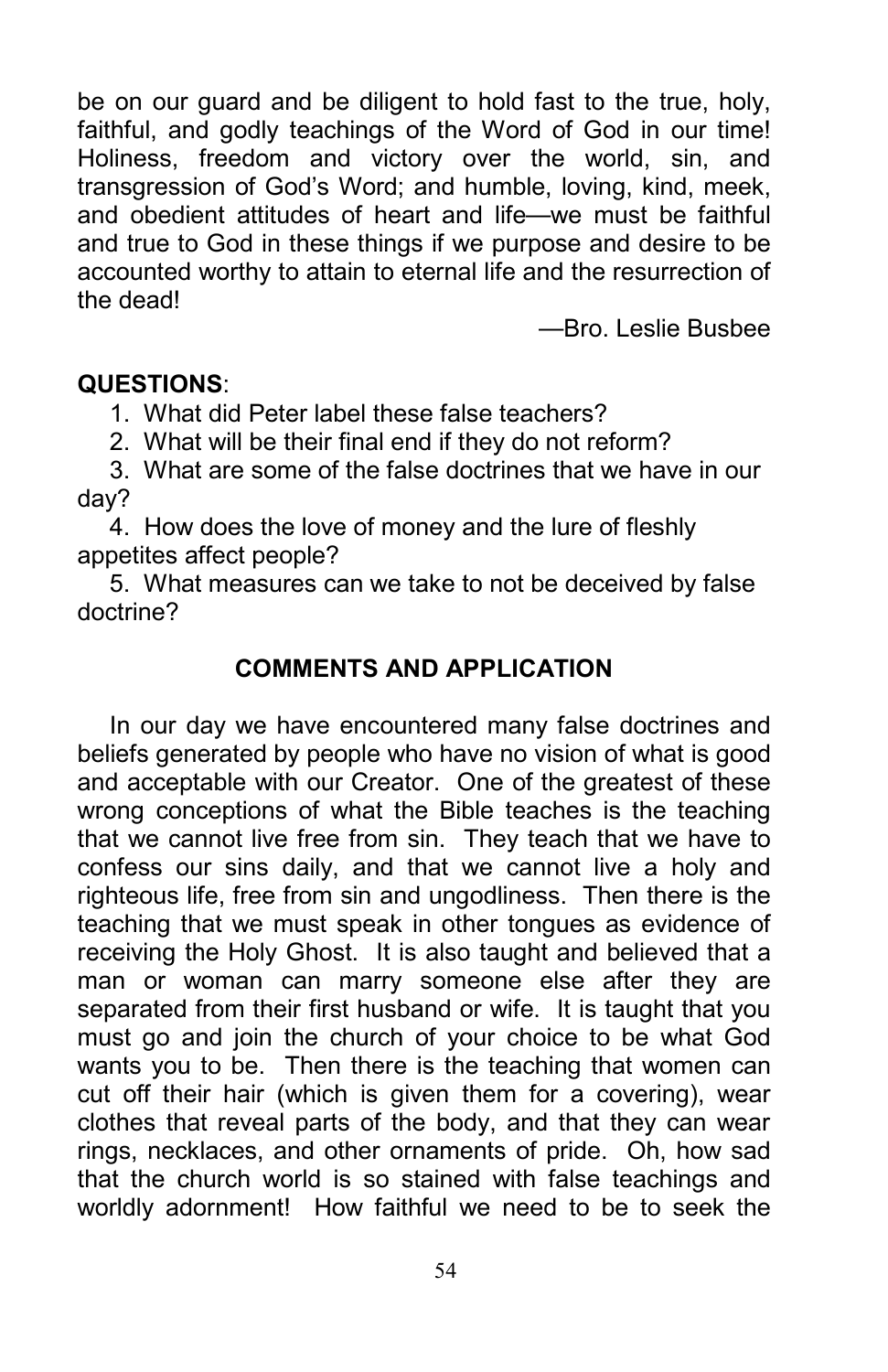Lord in earnest prayer to be led by His Word and the Holy Spirit, and not the ideas and opinions of fleshly minds and hearts!

God wants our inner man adorned with the "ornament of a meek and quiet spirit, which is in the sight of God of great price, not the outward adorning of plaiting the hair, and of wearing of gold, or of putting on of apparel [fine clothing]" 1 Peter 3:3, 4. Also, 1 Timothy 2:9,10 teaches "that women adorn themselves in modest [decent, proper] apparel with shamefacedness [reverence, bashfulness] and sobriety [moderation, self-control, soundness of mind] and not with broided [elaborate and embellished] hair, or gold, or pearls, or costly array; but (which becometh women professing godliness) with good works". Eph. 5:3,4 says, "But fornication, and all uncleanness, or covetousness, let it not be once named among you, as becometh saints [holy people]; neither filthiness, nor foolish talking, nor jesting [vulgar, coarse, crude joking], which are not convenient [fitting or proper]: but rather giving of thanks. He goes on to say in verse 5, "For this ye know, that no whoremonger, nor unclean person, nor covetous man, who is an idolater, hath any inheritance in the kingdom of Christ and of God." May God help us!

—Bro. Leslie Busbee

#### **REFLECTIONS**

The heresy against which the apostle warned the people was no doubt the Gnostic philosophy, an ancient pagan-turned-Christian belief system that embraced, among other unbiblical teachings, a dualism between spirit and matter, a "salvation" through a higher, deeper knowledge of God, and a teaching that anything done in the body, even sin, has no meaning, because life exists only in the spirit realm.

As Peter stated, they believed and taught that Jesus did not come to die for our sins, but was a human Messiah, an example for how we should think and believe. ("...denying the Lord that bought them..." II Peter 2:1)

Peter describes them as following the way, or doctrine, of Balaam, which, as described by Jesus, is "to eat things sacrificed to idols, and to commit fornication" (Revelation 2:14).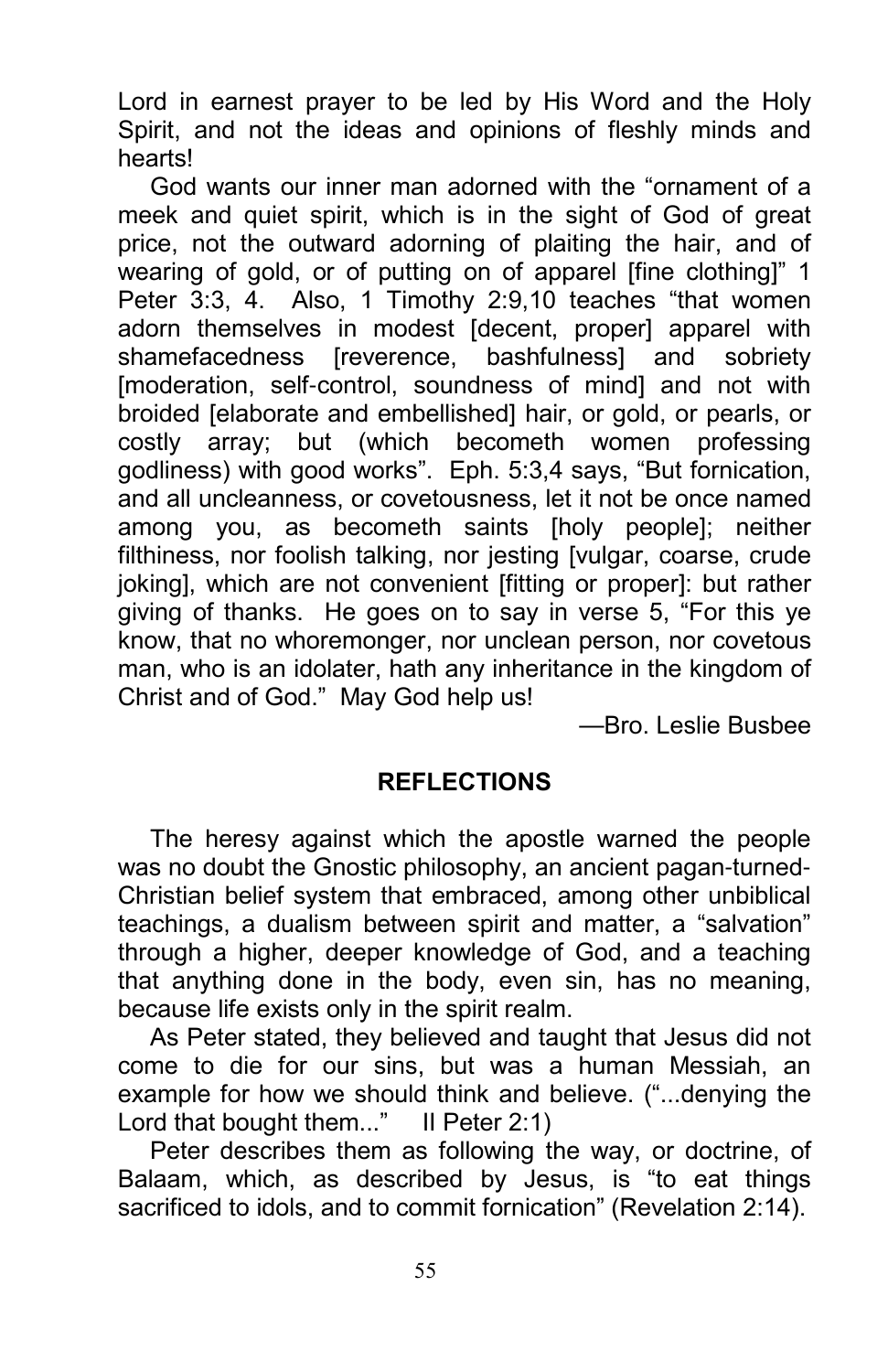The doctrine of a sect of the Gnostics, the Nicolaitans, is also condemned by Jesus, Who said He "hated" this doctrine. (Rev. 2:15).

Do these ancient heresies exist today? Yes, and more widely than you might think. The doctrine that just "believing" is sufficient, and that we are no longer required to be "doers of the Word"; that it doesn't really matter what you do in the body, you are "under grace"—is just a modern form of the Gnostic/ Nicolaitan doctrine, which was comfortable and fine with mixing occultic paganism, sexual immorality, and idolatry with "Christianity".

Modern Gnostics believe in the power of prayer and in an all -loving, all-merciful and benevolent God, who loves unconditionally and equally; however, they also believe in finding their own truth, and don't believe in hell or sin.

It's the *mixture* of beliefs that is so deceptive; hard to put your finger on it, but there it is, a heretical strand in a bundle of "good" teachings. Let us beware.

—Sis. Angela Gellenbeck

## SEPTEMBER 20, 2015

# JESUS IS COMING AGAIN, PART 1

2 Peter 3:1 This second epistle, beloved, I now write unto you; in both which I stir up your pure minds by way of remembrance:

2 That ye may be mindful of the words which were spoken before by the holy prophets, and of the commandment of us the apostles of the Lord and Saviour:

3 Knowing this first, that there shall come in the last days scoffers, walking after their own lusts,

4 And saying, Where is the promise of his coming? for since the fathers fell asleep, all things continue as they were from the beginning of the creation.

5 For this they willingly are ignorant of, that by the word of God the heavens were of old, and the earth standing out of the water and in the water:

6 Whereby the world that then was, being overflowed with water, perished: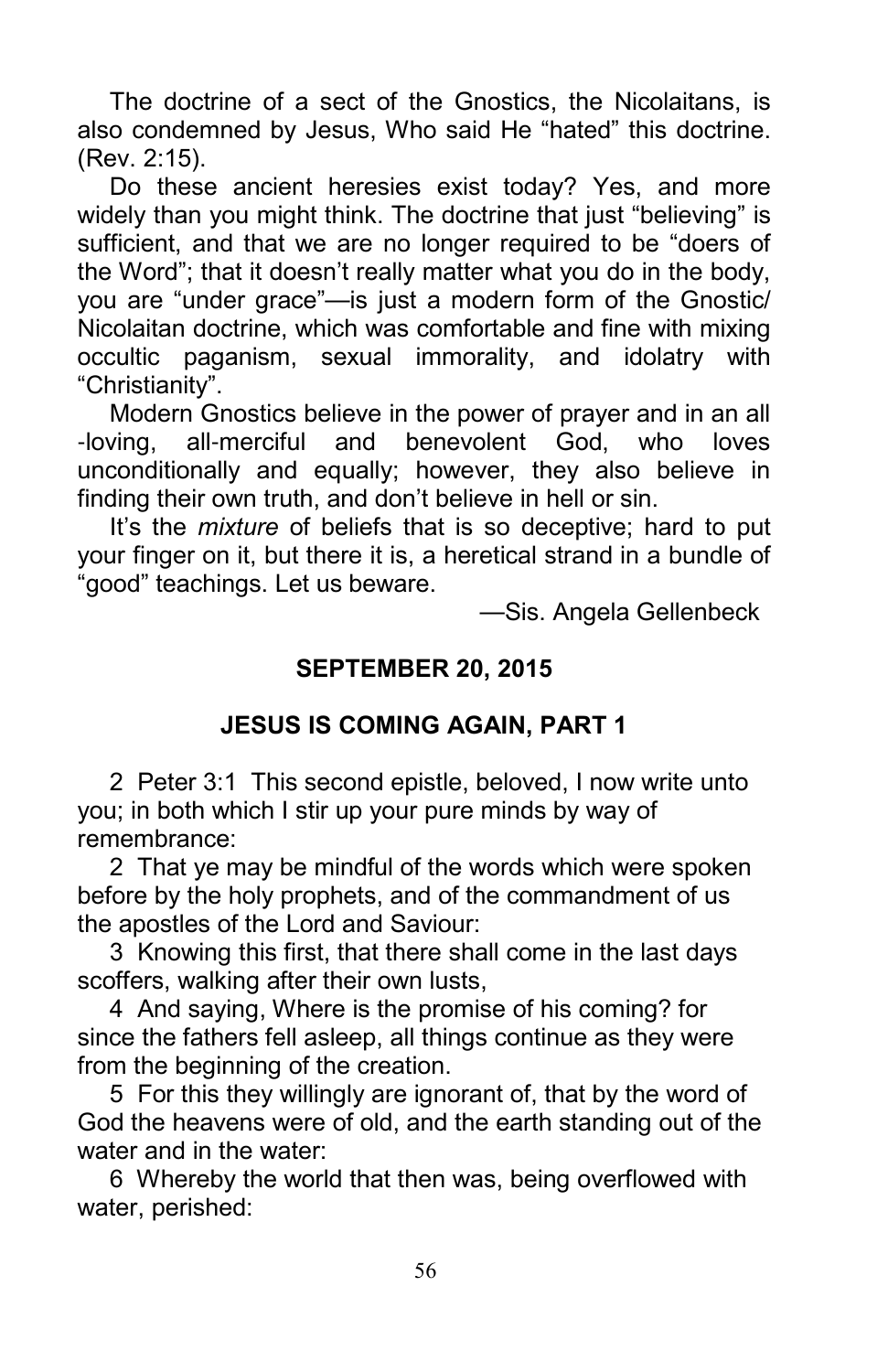7 But the heavens and the earth, which are now, by the same word are kept in store, reserved unto fire against the day of judgment and perdition of ungodly men.

8 But, beloved, be not ignorant of this one thing, that one day is with the Lord as a thousand years, and a thousand years as one day.

9 The Lord is not slack concerning his promise, as some men count slackness; but is longsuffering to us-ward, not willing that any should perish, but that all should come to repentance.

10 But the day of the Lord will come as a thief in the night; in the which the heavens shall pass away with a great noise, and the elements shall melt with fervent heat, the earth also and the works that are therein shall be burned up.

11 Seeing then that all these things shall be dissolved, what manner of persons ought ye to be in all holy conversation and godliness,

12 Looking for and hasting unto the coming of the day of God, wherein the heavens being on fire shall be dissolved, and the elements shall melt with fervent heat?

13 Nevertheless we, according to his promise, look for new heavens and a new earth, wherein dwelleth righteousness.

14 Wherefore, beloved, seeing that ye look for such things, be diligent that ye may be found of him in peace, without spot, and blameless.

17 Ye therefore, beloved, seeing ye know these things before, beware lest ye also, being led away with the error of the wicked, fall from your own steadfastness.

18 But grow in grace, and in the knowledge of our Lord and Saviour Jesus Christ. To him be glory both now and for ever. Amen.

MEMORY VERSE: But the day of the Lord will come as a thief in the night; in the which the heavens shall pass away with a great noise, and the elements shall melt with fervent heat, the earth also and the works that are therein shall be burned up. —2 Peter 3:10

CENTRAL THOUGHT: Jesus Christ, the King of glory, will come again in great power to destroy this present earth and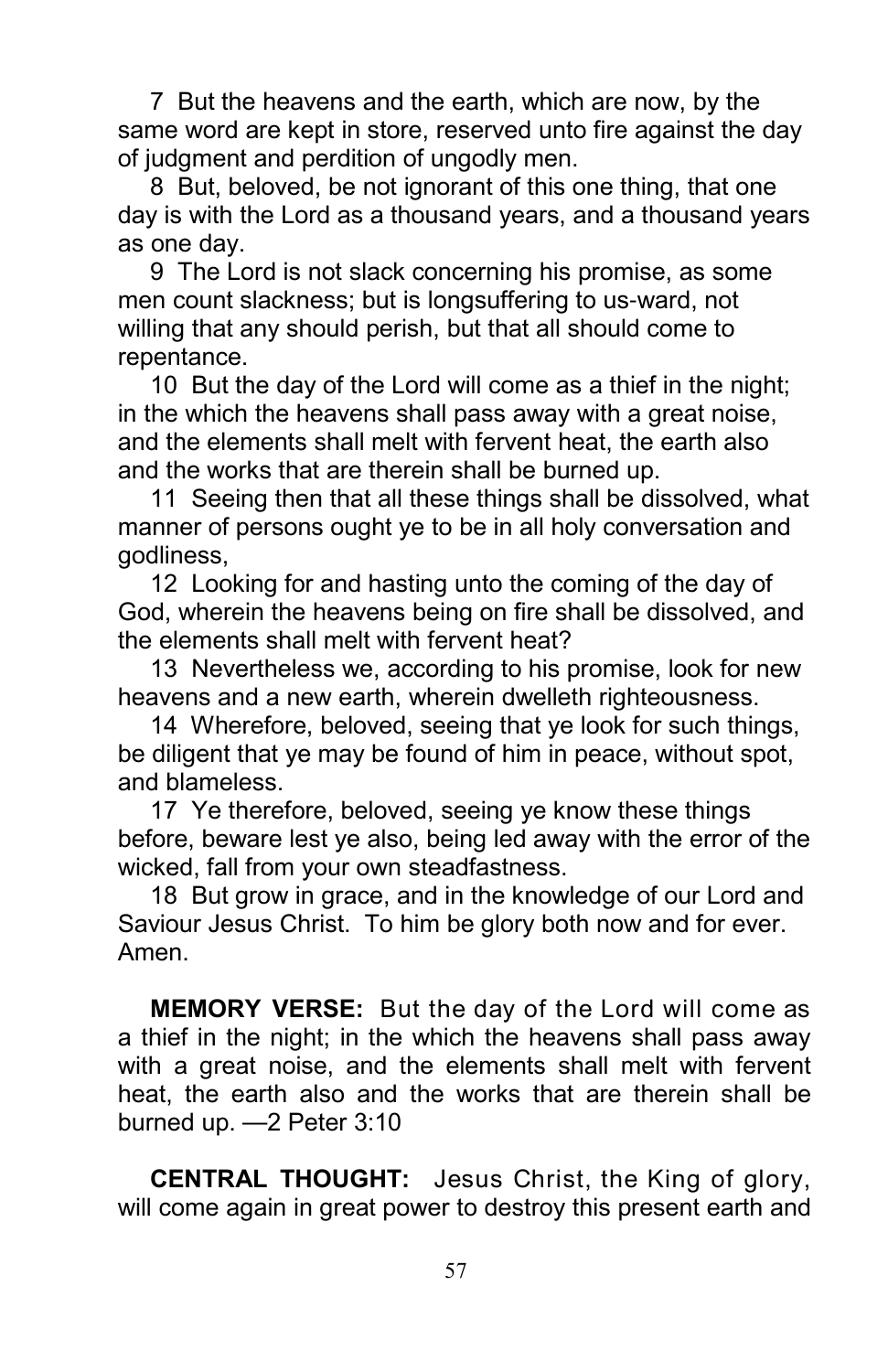heavens and bring all mankind to the final judgment. We should be fully prepared to meet Him in holiness, godliness and righteousness; in peace without spot, and blameless.

## WORD DEFINITIONS

2 Peter 3:1, "beloved": Dear, precious, and greatly loved and cherished.

Ver. 3, "scoffers": False teachers; those who deride, mock, and reject the true gospel and teachings of Christ. "walking after their own lusts": Living according to their own fleshly desires.

Ver. 5, "willingly are ignorant": Have no desire to learn or be taught. "of old": Created in the beginning of time.

Ver. 7, "kept in store": Preserved and held together. "reserved unto fire": Kept ready for destruction by fire. "against": Until. "perdition": Eternal punishment and destruction.

Ver. 9, "not slack": Not dull or uncertain. "some men count slackness": Humanity doubts if Jesus really is going to come the second time.

Ver. 10, "burned up": Completely destroyed.

Ver. 11, "be dissolved": Be loosened. The atoms and elements are held in shape by the Word of God. In that last day at the Lord's coming the Word of God will be withdrawn from their substance and will cause them to pass away to nothing.

Ver. 12, "hasting": Desiring it to hurry up and come. "elements": What all that the heavens and earth are made up of.

Ver. 13, "Nevertheless": Not fearing that coming day of destruction.

Ver. 14, "seeing that ye look for such things": Being fully aware of this destruction that is to come. "be diligent": Be earnest, steadfast, and faithful to live well pleasing before God. "without spot and blameless": In perfect holiness and full acceptance by God.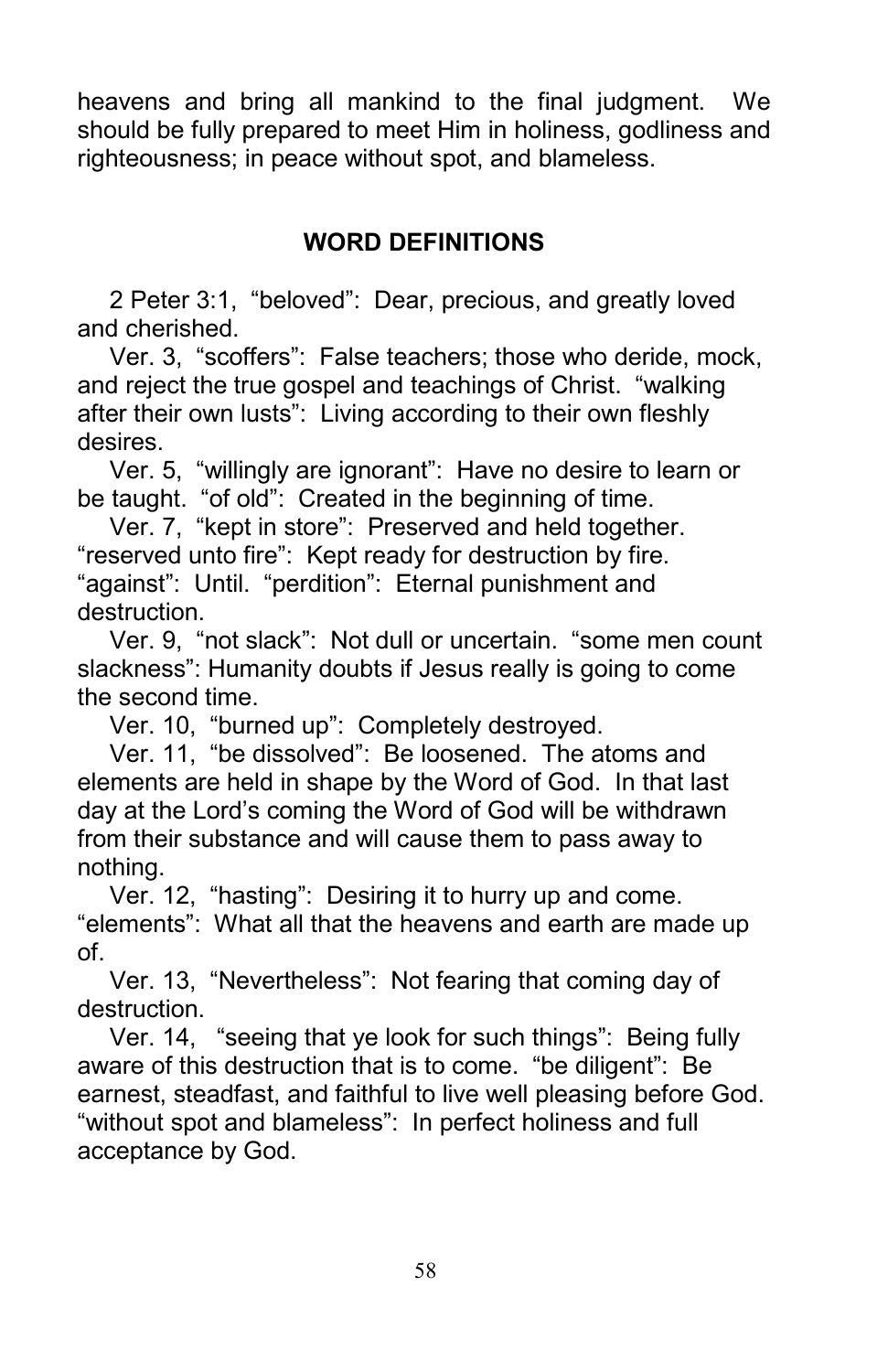In the last two lessons we learned much about the error and ungodly ways of so many false prophets and deceived souls in worldly and ungodly lusts. Such were going strong in our beloved Brother Peter's day. In this his second epistle Peter desires to stir up our pure minds to remember and keep in mind the words spoken by the holy prophets and the commandments and teachings of him and the other apostles of the Lord and Saviour. He then brought out about some other lustful people who were questioning if the Lord was truly going to come again as had been declared. Peter, labeling them "willingly ignorant," recalled how that it was by the Word of God that the earth was formed and shaped as it was, and that some of the earth was built up above (out of) the water, while the rest was in (beneath) the water. He reminded how that the world perished, being overflowed with water. That was in Noah's time. Peter then brings out that the present heavens and earth by the same Almighty Word of God are being reserved in preparation for the final destruction which shall be by fire. We are still living in this world that is destined to be destroyed at the second coming of Christ. He reminds us that time has no bearing with God, and that He is not slack concerning His purpose to destroy the earth, but is longsuffering to us humans, not desiring us to perish, but that we would get down to business with Him and repent of sin and be saved.

Peter declares that the final day of the Lord's coming will arrive in a time unexpected and not looked for. It will come with a great noise. The elements of the universe will melt with horrible burning heat and all things will be burned up and destroyed. He warns us to be diligent in holy conversation and godliness. We need to be looking earnestly for and wanting that day to hurry and come! All of this material earth with its houses, roads, highways, bridges, huge buildings, and all else of man's work will pass away in an instant. Oh, how we need to receive the knowledge of this final destruction of earth and its vanities! It should be in our prayers night and day that God will help us to be diligent and ready to meet that final day and "be found of him in peace, without spot, and blameless"!

—Bro. Leslie Busbee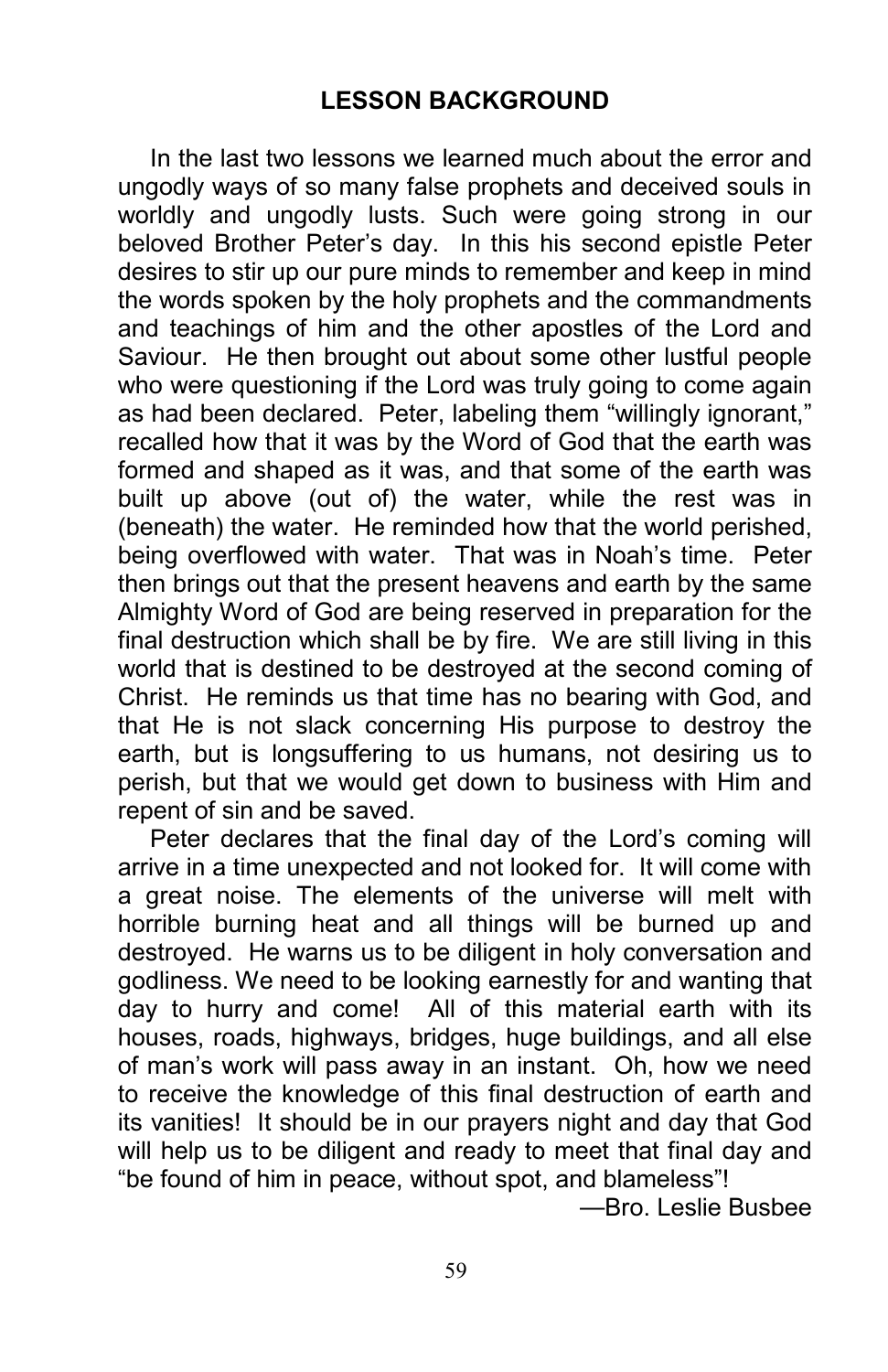## QUESTIONS:

1. Of what things does Peter want us to be mindful?

2. What were the things that scoffers were going to be saying?

3. Of what things are these people willingly ignorant?

4. How did Peter say that the earth and heavens of old were shaped?

5. What happened that caused humanity to perish in those days of old?

6. What destruction will come to the earth and heavens at the end?

7. What kind of persons ought we to be in preparation of that day?

## COMMENTS AND APPLICATION

Oh, how we need to be mindful of the fact that we are nearing the end of this present evil world! Jude 14 quotes from Enoch of old, the seventh from Adam, and his prophecy: "Behold the Lord cometh with ten thousands of his saints, to execute judgment upon all, and to convince all that are ungodly among them of all their ungodly deeds which they have ungodly committed, and of all their hard [harsh and critical] speeches which ungodly sinners have spoken against him. These are murmurers, complainers, walking after their own lusts; and their mouth speaketh great swelling words, having men's persons in admiration because of advantage." Then he says in verses 20 and 21, "But ye, beloved, building up yourselves on your most holy faith, praying in the Holy Ghost, keep yourselves in the love of God, looking for the mercy of our Lord Jesus Christ unto eternal life." Oh, let us take heed to the wise and solemn warnings of our lesson today!

—Bro. Leslie Busbee

## REFLECTIONS

We have all heard this warning, "Be ready the Lord is coming!" "You better be prepared!" As a boy in the early 60's, we visited my grandparents in Greenwood, Arkansas, every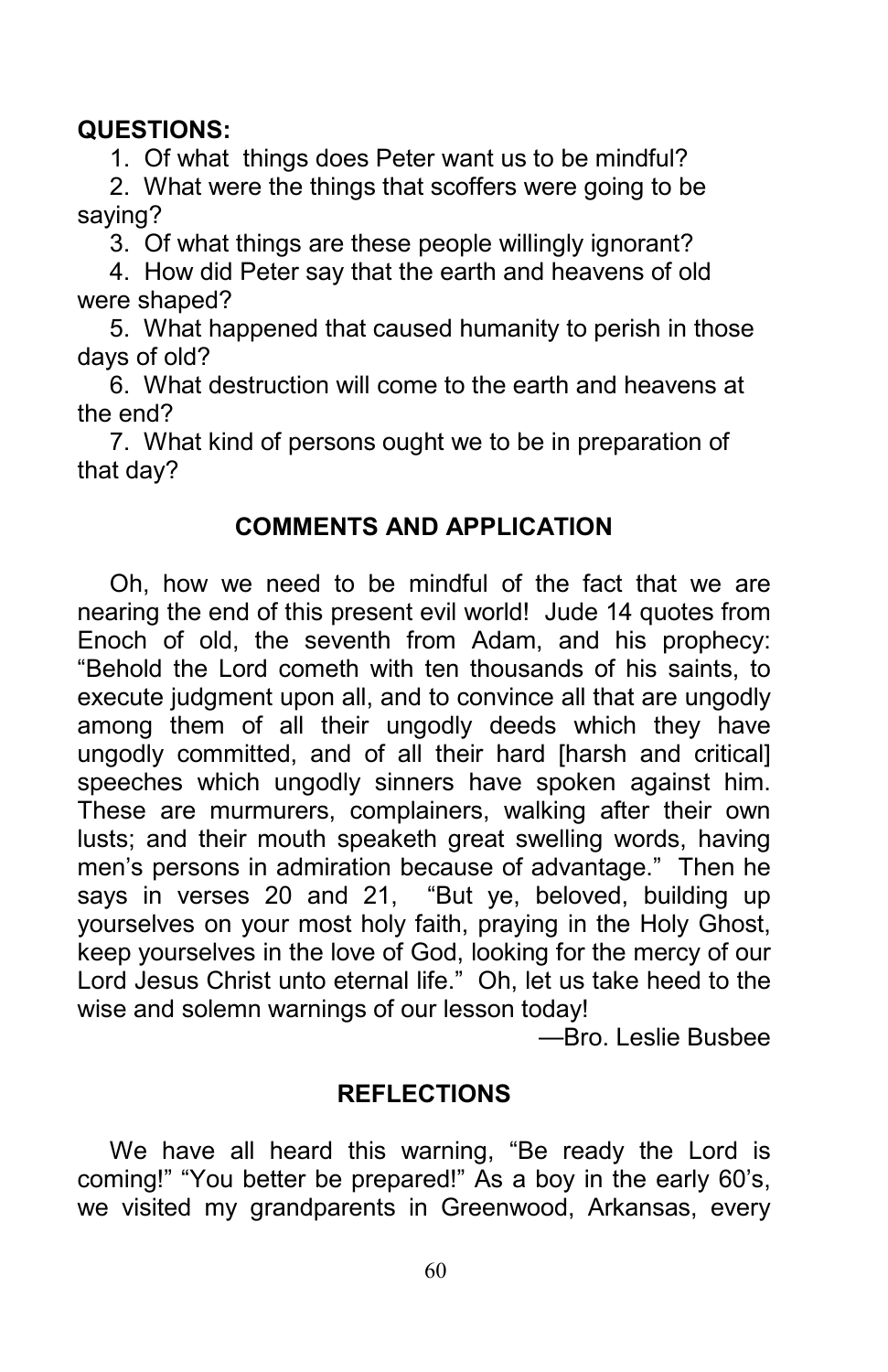summer. We loved going there and seeing our cousins, aunts, and uncles. But one thing we all despised was those late night trips to the old cellar when a storm was coming, because it was damp, musty, and full of cobwebs. We would get wet walking through the rain, and then go inside and sit on a little crowded board and wait, and wait.

It was a ritual you just had to get used to because Granny didn't give you a choice. If a storm was coming, she made everyone get up and go across the yard to the cellar. My Dad bucked up a few times and there were a few snappy words, but Granny usually won and off we would go. In times when we weren't there, she would march out by herself and spend hours in her underground "fraidy hole" till the storm passed over.

One day on April 12, 1968 a huge tornado came through her town destroying the old home where they had lived and killing thirteen people, including my Grandpa's mother; but my Granny was spared safely in her little cellar. You could have tried selling her two more cellars and she would have bought them.

It just seems fitting to me to compare Granny's warning to our lesson today. Be ready! The Lord is coming! Don't give up waiting. In 1975 late one night, the Lord spoke audibly to me saying twice, "Luke 21:22." I got up, looked it up, and read, "For these be the days of vengeance that all things which are written may be fulfilled." God's vengeance is coming on this world. He will not return as a savior, but as a judge condemning the wicked and all those who fear him not. We see wars, earthquakes, famine, and signs of the times all around. Surely the Lord is coming shortly. Let us all be ready at any cost!

—Bro. James Bell

# SEPTEMBER 27, 2015

# JESUS IS COMING AGAIN, PART 2

1 Thessalonians 4:13 But I would not have you to be ignorant, brethren, concerning them which are asleep, that ye sorrow not, even as others which have no hope.

14 For if we believe that Jesus died and rose again, even so them also which sleep in Jesus will God bring with him.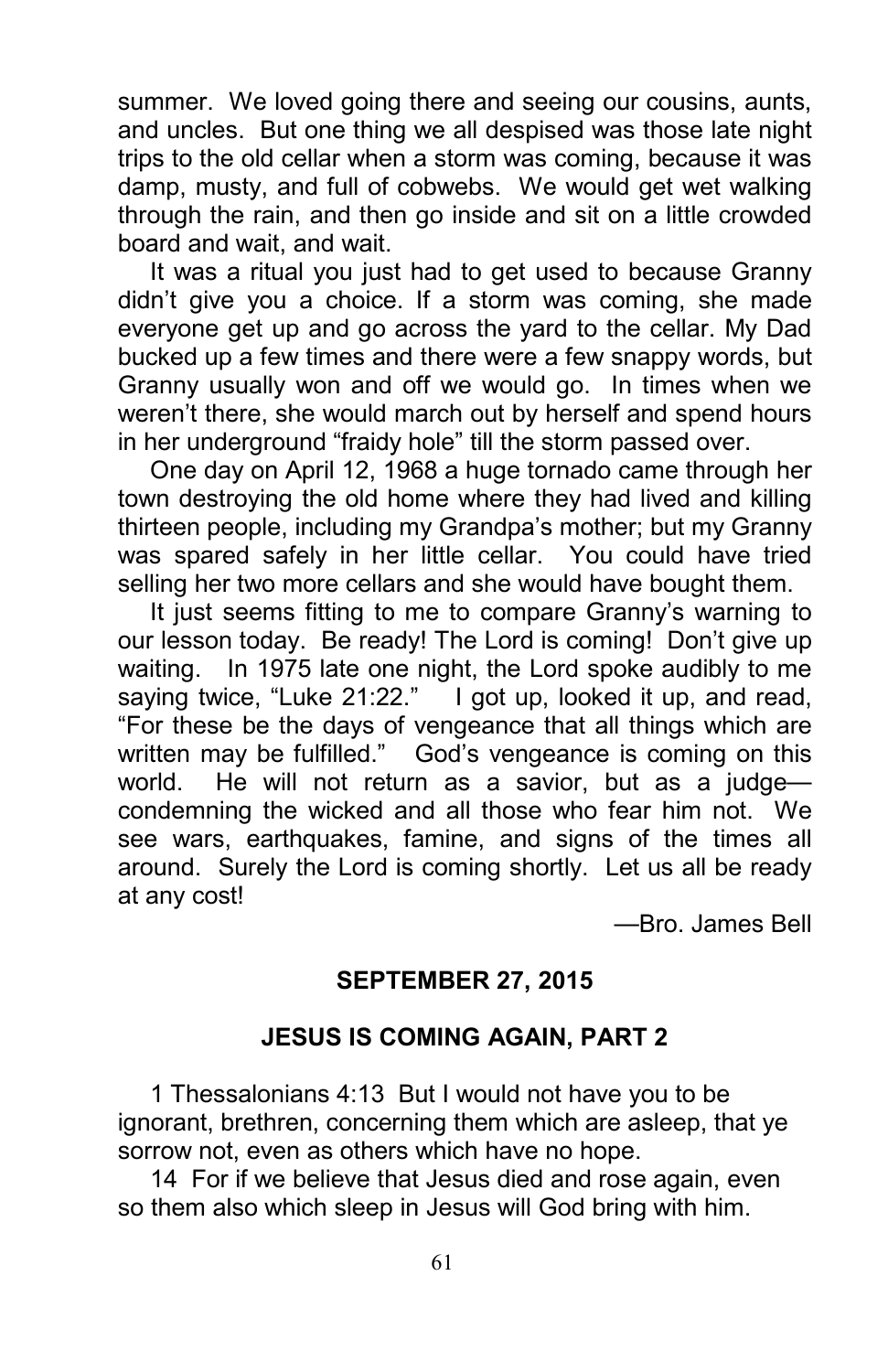15 For this we say unto you by the word of the Lord, that we which are alive and remain unto the coming of the Lord shall not prevent them which are asleep.

16 For the Lord himself shall descend from heaven with a shout, with the voice of the archangel, and with the trump of God: and the dead in Christ shall rise first:

17 Then we which are alive and remain shall be caught up together with them in the clouds, to meet the Lord in the air: and so shall we ever be with the Lord.

5:2 For yourselves know perfectly that the day of the Lord so cometh as a thief in the night.

3 For when they shall say, Peace and safety; then sudden destruction cometh upon them, as travail upon a woman with child; and they shall not escape.

4 But ye, brethren, are not in darkness, that that day should overtake you as a thief.

5 Ye are all the children of light, and the children of the day: we are not of the night, nor of darkness.

6 Therefore let us not sleep, as do others; but let us watch and be sober.

7 For they that sleep sleep in the night; and they that be drunken are drunken in the night.

8 But let us, who are of the day, be sober, putting on the breastplate of faith and love; and for an helmet, the hope of salvation.

9 For God hath not appointed us to wrath, but to obtain salvation by our Lord Jesus Christ,

10 Who died for us, that, whether we wake or sleep, we should live together with him.

2 Thessalonians 1:6 Seeing it is a righteous thing with God to recompense tribulation to them that trouble you;

7 And to you who are troubled rest with us, when the Lord Jesus shall be revealed from heaven with his mighty angels,

8 In flaming fire taking vengeance on them that know not God, and that obey not the gospel of our Lord Jesus Christ:

9 Who shall be punished with everlasting destruction from the presence of the Lord, and from the glory of his power;

10 When he shall come to be glorified in his saints, and to be admired in all them that believe (because our testimony among you was believed) in that day.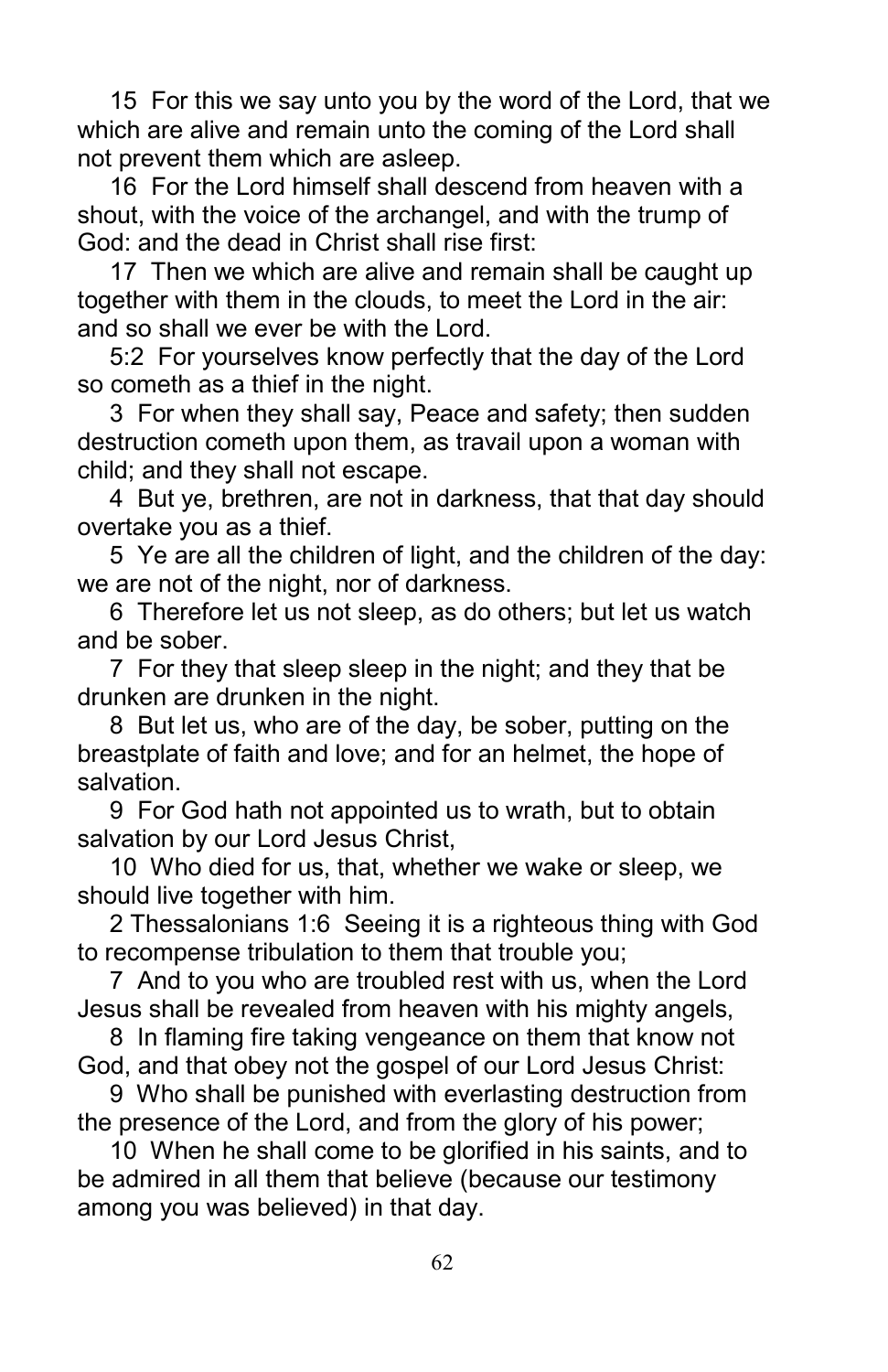MEMORY VERSE: And to you who are troubled rest with us, when the Lord Jesus shall be revealed from heaven with his mighty angels, in flaming fire taking vengeance on them that know not God, and that obey not the gospel of our Lord Jesus Christ.

—2 Thessalonians 1:7, 8

CENTRAL THOUGHT: Jesus Christ will soon come in power and glory to raise the dead and gather His chosen saints unto Him, raising from the dead those who died faithful to Him, and those who are yet alive, casting away the wicked unto everlasting destruction and taking His faithful saints to be with Him forever.

### WORD DEFINITIONS

1 Thessalonians 4:13, "asleep": Those who have passed away in death.

Ver. 14, "will God bring with him": God will raise the dead who are saved as He raised Christ.

Ver. 15, "not prevent": Not come forth ahead of the dead.

Ver. 16, "the trump of God": God's call to the dead to be risen to life.

5:2 "as a thief in the night": Suddenly and unexpectedly.

Ver. 3, "when they shall say, peace and safety": When people of the world think that everything is just fine and ideal. "sudden destruction": In a moment, in the twinkling of an eye (1 Cor. 15:52); just that sudden will the Lord appear in final judgment.

Ver. 6, "be sober": Be self controlled, ready, and on our guard against the devil.

Ver. 8, "of the day": In the glorious light of Christ.

Ver. 9, "not appointed us to wrath": Not sentenced us to destruction.

2 Thessalonians 1:6 "recompense": Repay and return trouble to those who make trouble.

Ver. 7, "rest with us": Deliverance from destruction with all the faithful and true. "revealed from heaven": Suddenly appear in power and glory.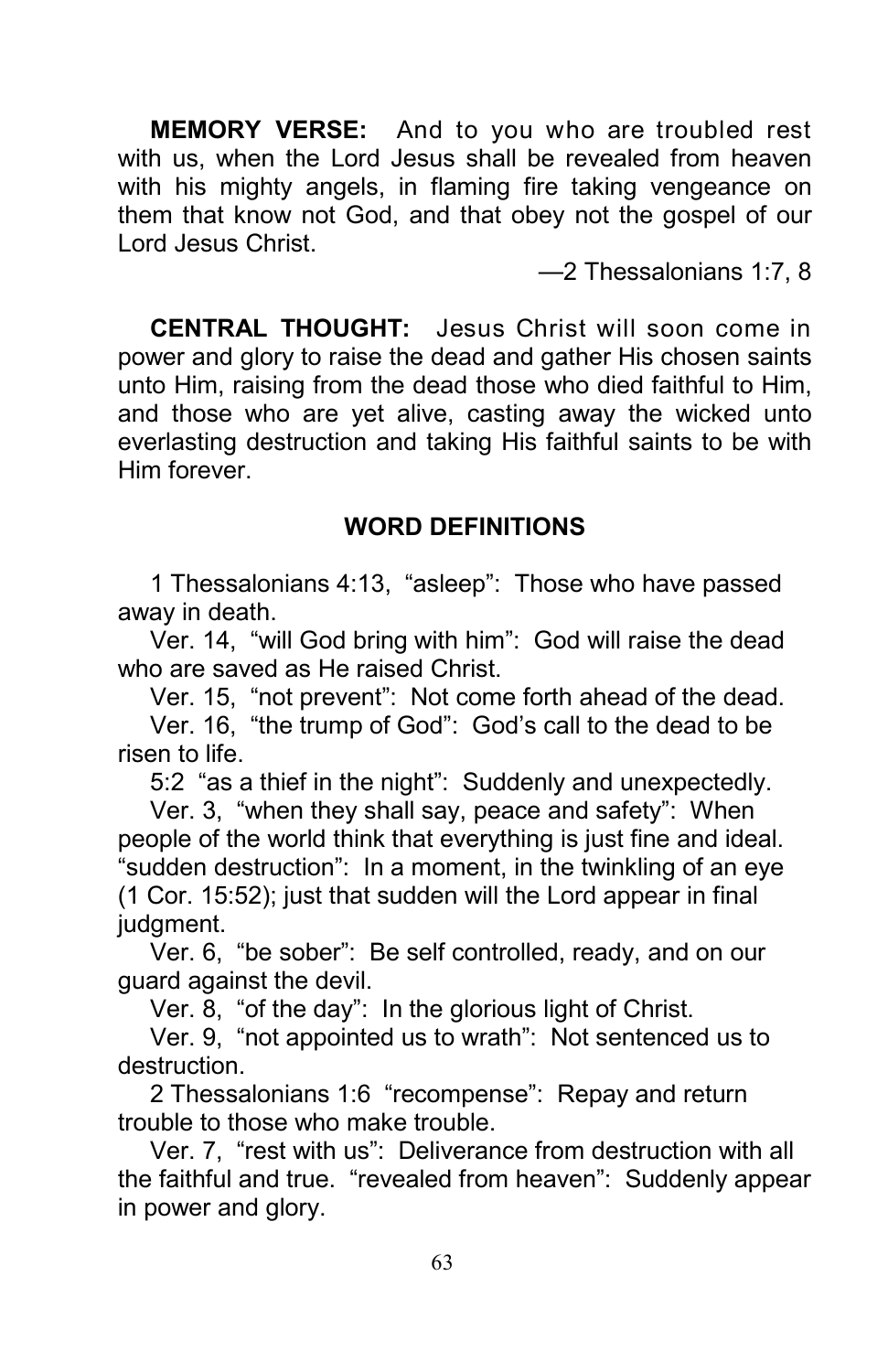Ver. 8, "flaming fire": The consuming fire of God's wrath "taking vengeance": Pouring out His wrath.

Ver. 10, "glorified in his saints and admired in all them that believe": Worshipped, adored, praised, and joyfully welcomed.

## LESSON BACKGROUND

For our final lesson in this series we will continue from our last lesson and consider, along with Peter's warnings, some of Paul's writings concerning the coming of the Lord in that last great day. And, as we survey and meditate on the wonderful truth of the coming of the Lord, our hearts are filled with joy and gladness. We have a blessed hope and a very precious future to look forward to!

Our first thoughts in this lesson are about the dear ones who have passed from this earthly life who were truly saved and lived godly, holy lives. We have wonderful tidings about what we can look forward to! God is going to resurrect them to immortal bodies and everlasting life. They are going to rise up from the graves (the earth they were buried in will have passed away) and we are going to join with them and be caught up together to meet the Lord in the air. Oh, what a sight that will be! "So shall we ever be with the Lord!" But then, as we joyfully think of these things, there is the sad picture of destruction coming upon the ungodly and those who are not prepared. It surely pays to get right with our Creator and live in readiness for that great day to come!

Our lesson portrays the coming of the Lord as with His mighty angels. Just how that will be we may not be able to comprehend, but it will be also in flaming fire. This is not literal, earthly fire, but the powerful destructive fire of God's wrath. And it will fall on all who do not have fellowship with God and have not obeyed the gospel of Christ. They will be punished with everlasting destruction from His presence, but He will be glorified, praised, worshipped, and admired by all who received the testimony of His grace and salvation and prepared to meet Him. Oh, what a joyful meeting that will be! Lord, help us all to be faithful and be accounted worthy to escape the destruction of the wicked and to stand accepted with Him!

—Bro. Leslie Busbee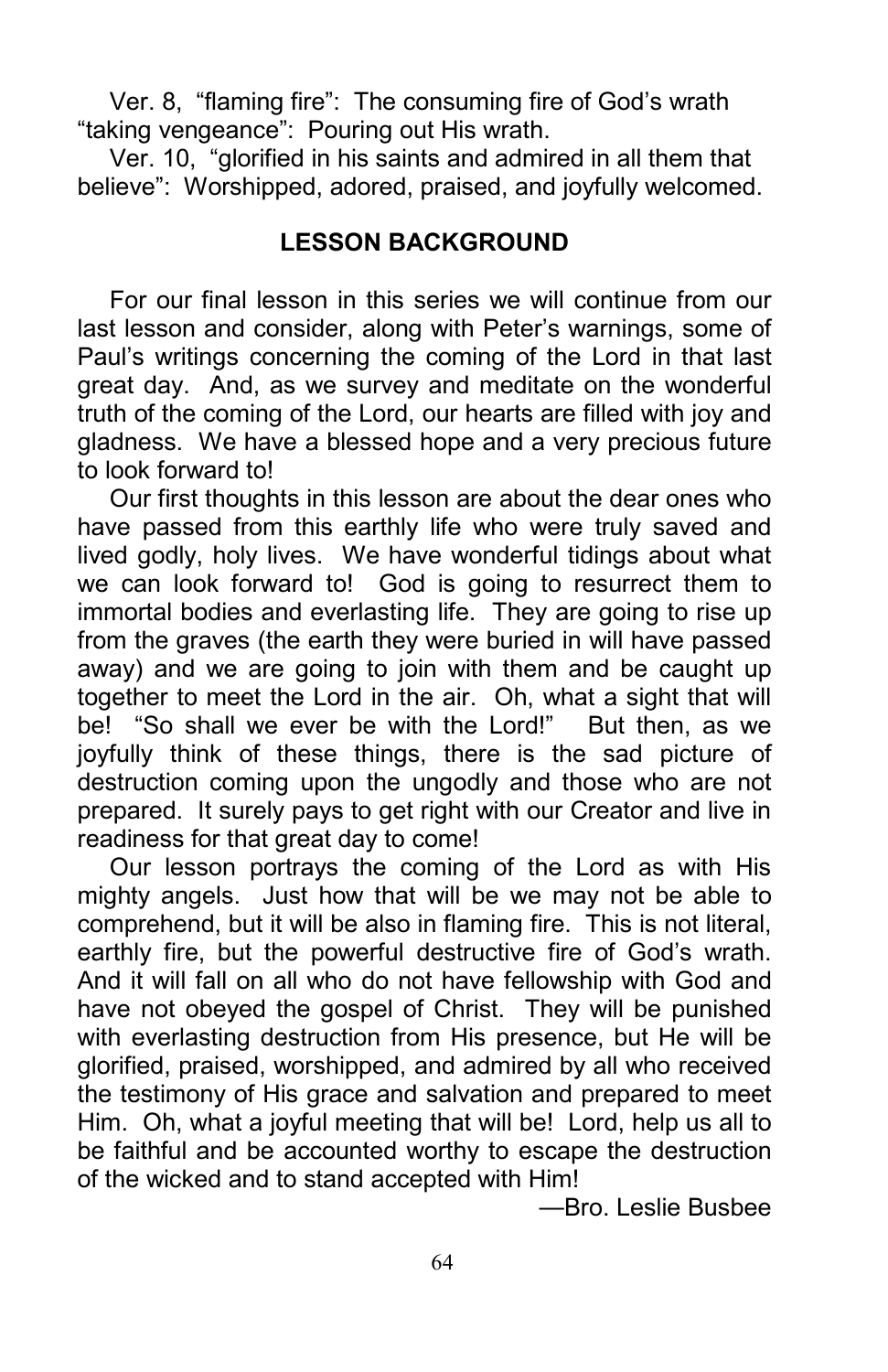## QUESTIONS:

1. What will take place when Jesus comes again in power and great glory?

2. What will it be to be caught up together with the departed saints?

3. How will it be with those who are not prepared for that day?

4. What must we do to be fully prepared to meet the Lord?

5. In whom will He be glorified by whom will He be admired?

## COMMENTS AND APPLICATION

The studies of this series of lessons has covered a good number of subjects. In it all is set forth the wonderful salvation that has been brought and made available to us through the coming of Jesus Christ, the Son of God into this earthly state, and the great grace and salvation that He has provided for us to have and enjoy. Through the virtue and power of the salvation Christ brought, we can be saved from the power of sin and the transgression of the holy Word of God. It can be completely defeated and destroyed out of our hearts and lives. We can turn away from the ways of lust, pride, foolishness, hatred, strife, and all other ungodly paths that are offered to us from this wicked world and society.

I can look back in my youth and remember the influence and drawing that prevailed over my heart and mind, causing me to have habits and ways that were sinful and very displeasing to God and the teachings of the Bible. I thank the Lord for a godly mother and godly saints who helped to influence me to turn away from sin and to seek the grace and salvation that Jesus Christ suffered and died to bring to us. God blessed and saved me in my 18th year and I have had a happy and successful life in His will and in His service. I would like to encourage all young people to take the course that I took, for it has brought me much happiness and a bright and blessed hope and anticipation of eternal joys and blessings. The world holds out its charm and attractions, but there lurks behind its attractions the sad truth of its sad and bitter end. May the Lord bless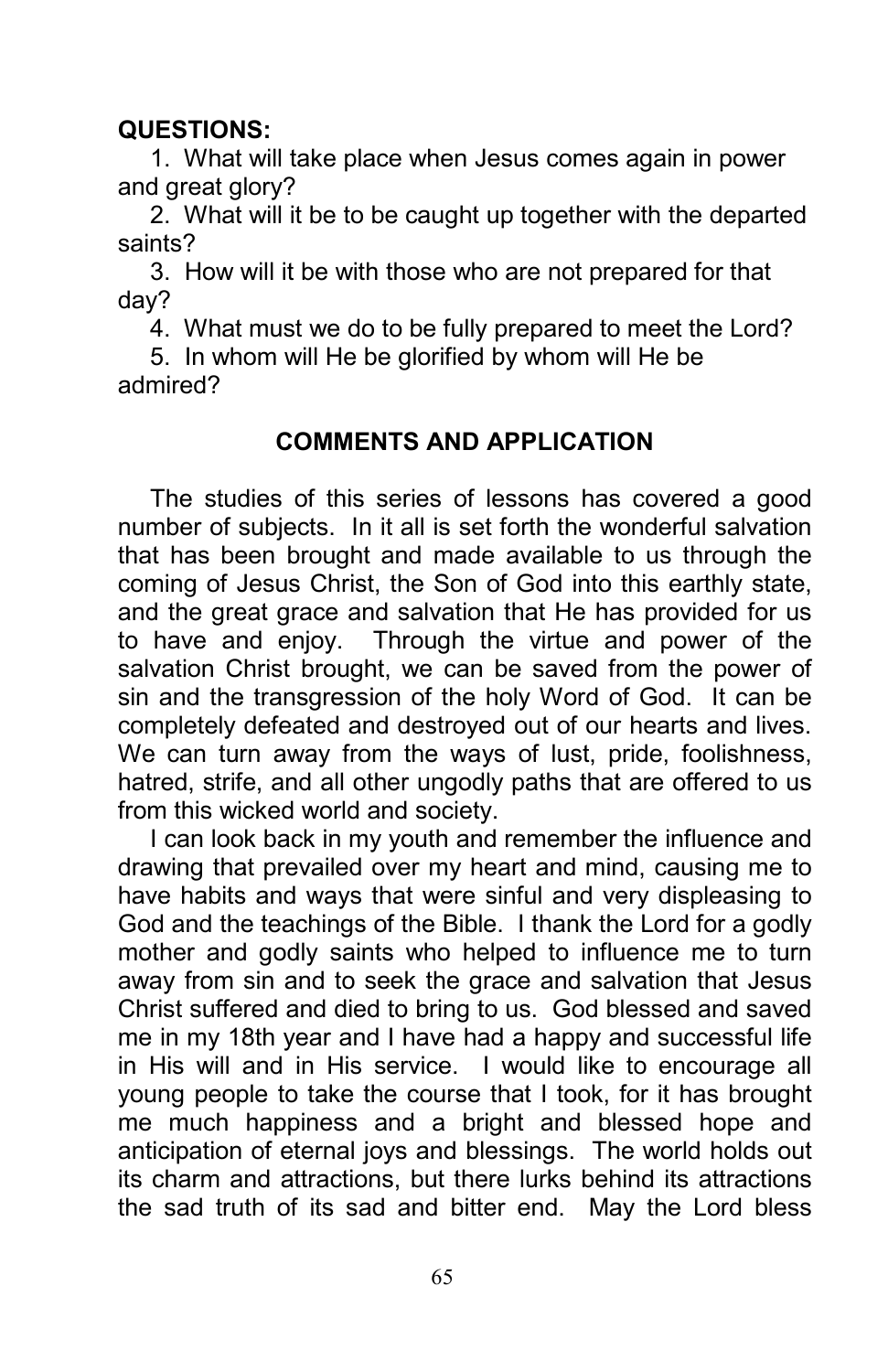these wonderful Bible truths to every one, is my prayer. —Bro. Leslie Busbee

## REFLECTIONS

The second coming of Jesus Christ is an event none of us have yet experienced.

We have attended many different kinds of events -- birthday events, wedding events, and yes, maybe even funeral gatherings. We usually have a pretty good idea of what to expect when it comes to proper attire and conduct, but if we are unsure about details there is usually someone we can ask who is more knowledgeable and can give us more information.

I have thought about this event of Jesus' second coming and wondered. What will it be like? What will the sounds be? Will I know what is going on around me or will I only be looking at Jesus? So many questions cross my mind. I only have one source to turn to learn about that last and final day – the words recorded in the Bible. Not one person on this earth can "clue me in" on what to expect. And yet. It will be the event of all events. The culmination of all things and peoples of this world from all ages of time. It is almost beyond comprehension to think of such a day.

God doesn't "spring surprises" on us, though. He has given us a pretty detailed narrative on what we can expect to happen. He then adequately instructed us on how to live so we will be prepared for the event of His second coming. Do we believe that day will really come? Are any details of life more important than these? Comfortingly, we have a wondrous opportunity today to know Jesus before He comes back – to know the warmth of His love and to experience His compassion and mercy in every event, situation, and circumstance of our earthly lives. While we might have questions and wonder about His second coming, we need never wonder about Jesus Himself. The last words in red we have recorded in the Bible are these: "Surely, I come quickly." Let us take heed.

—Sis. Julie Elwell

66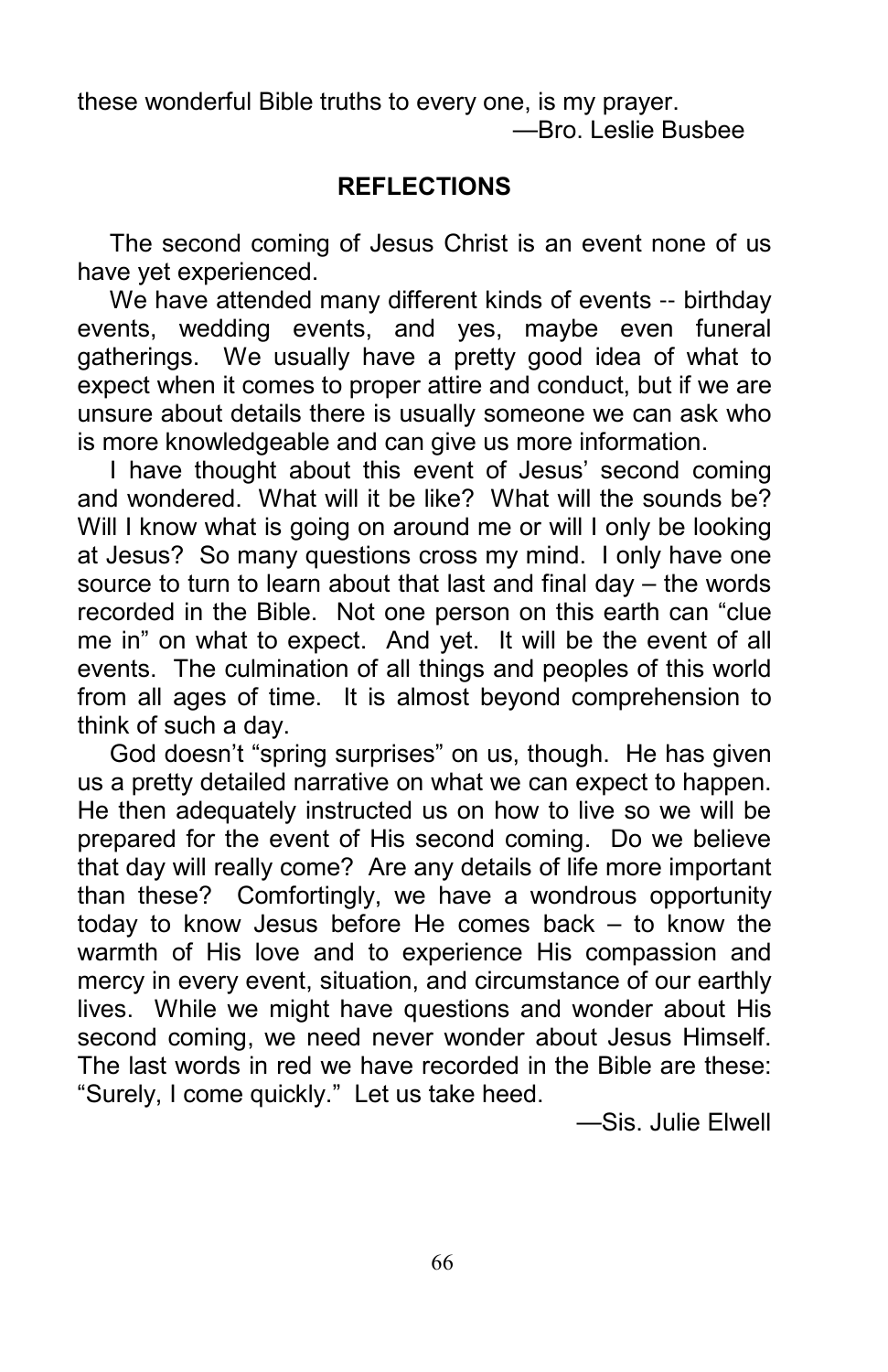# The Resurrection

#### Verse 1:

Now the shadows of the evening gently steal across the sky; Soon we'll see our Savior coming—lo, the hour is drawing nigh. Coming for the pure and holy, by His saints to be admired— Those redeemed from every nation, all in garments white attired.

#### Verse 2:

Quickly as the lightning flashes, in the twinkling of an eye, Shall these frail and mortal bodies put on immortality. All that sleep shall then awaken; those redeemed of that vast throng Shall with angels in the heavens join the everlasting song.

#### Verse 3:

All who in the resurrection from their sins have had a part— Quickened by the Holy Spirit, made anew in life and heart— On the morn of Christ's appearing shall a crown of glory wear; They shall rise to meet the Savior—oh, what rapture! I'll be there.

#### Verse 4:

At the thought of that bright morning, not a fear steals o'er the soul That is robed in white adorning, pressing forward to the goal. Nay, reluctantly we linger in this world of earthly night, As we think of that fair morning, when our Lord appears in sight.

#### Verse 5:

Into Father's heavenly kingdom, waiting in the realms of light, We shall have abundant entrance; we shall shine in glory bright. Not a care shall dim its splendor, not a tear, or pain, or sigh; Help me live that I may enter those fair mansions by and by!

#### Chorus:

We shall meet Him, we shall meet Him with the angels in the air; We shall crown Him King of glory, in that morning over there.

—By Clara M. Brooks and B. E. Warren in Echoes From Heaven